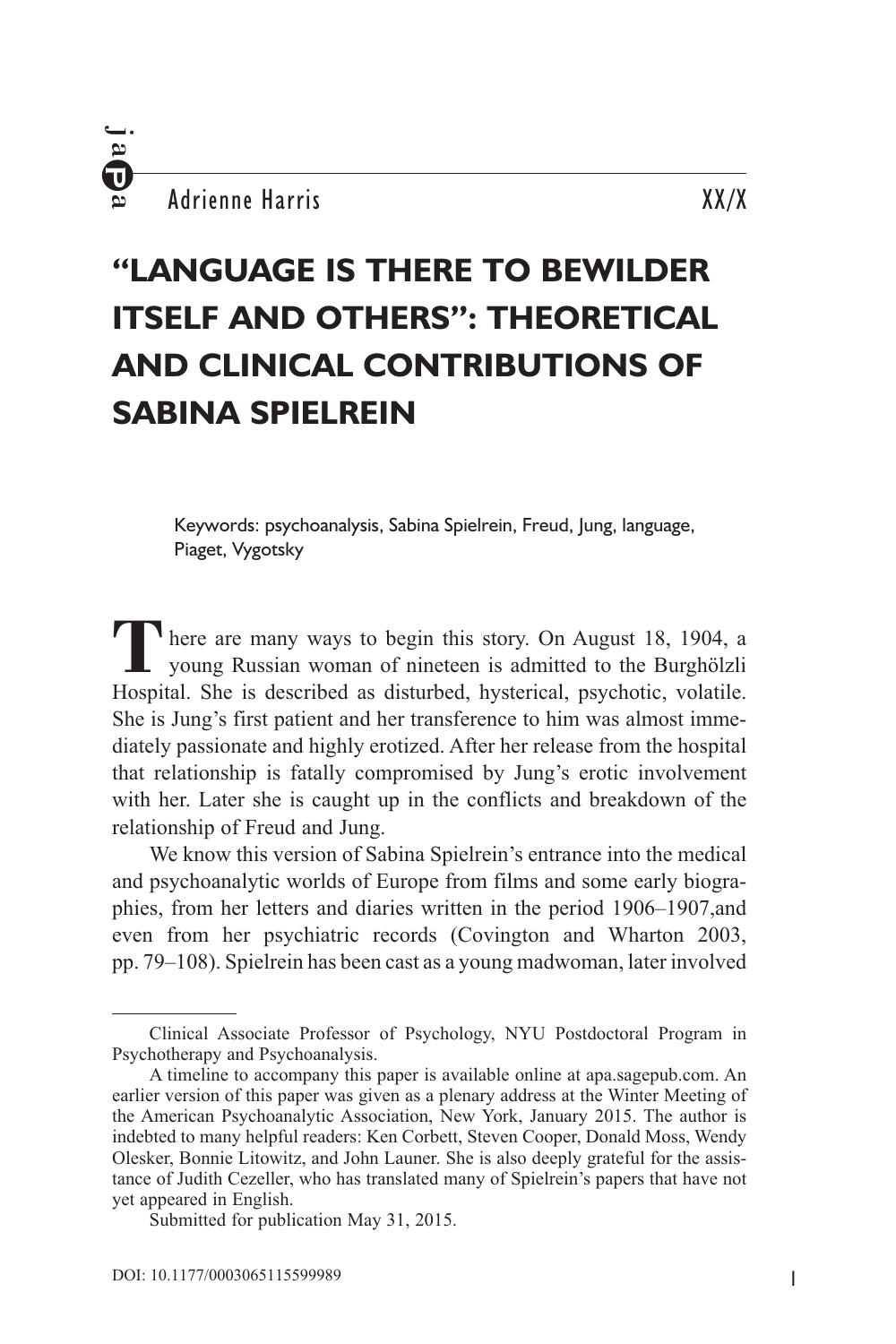in a boundary violation, precocious and brilliant, but sexually transgressive. In this version, she is often weighed down by a masochistic character that is used to explain her marriage, her relationships, her work choices, and indeed all the events right up to her doom in 1942 when Germans invade her hometown of Rostov-on-Don.

My commitment to writing about Spielrein's intellectual and clinical life, which for half a century had been entirely erased, began in the mix of distress and irritation I felt at this version of her story. In focusing on the more salacious accounts of the fought-over child/woman caught between the two big Others, Freud and Jung, Spielrein reappears but too much as a kind of pornographic caricature. Just as she resurfaces, we are in danger of losing this interesting thinker again.<sup>1</sup>

So I am beginning the story another way. Sabina Spielrein, like many young Russian women of her class and generation (she was born in 1885), comes to Europe hungry for education. By all accounts, she is a particularly brilliant student. Switzerland was a kind of Mecca for young, often Jewish, Russian women, a place finally to grow and thrive intellectually and professionally.2 Chaim Weizman, the first president of Israel, married a girl from Rostov. He and his wife were in Switzerland contemporaneously with Spielrein.

This group of girls from Rostov differed significantly from ordinary Jewish girls in university in Switzerland at that time—in their appearance, manners and views. They were much more attractive than girls of their age from the Pale of Settlement, who looked, for the most part, nervous, disillusioned, exhausted and hungry [Etkind 1997, p. 133].

Spielrein arrives in Switzerland in a state of breakdown and eventually becomes a patient at the Burghölzli. She is discharged after nine months and at the end of that period Eugen Bleuler, then the hospital's director, recommends that she begin medical school. John Launer's biography of Spielrein (2014) notes that by the second half of her stay at the

2"By 1910 there were 362 Russian students at Zurich University. The majority were women, and more than half were studying medicine" (Launer 2014, p. 54).

<sup>1</sup>For many people, David Cronenberg's film *A Dangerous Method* (2011) was a particularly destructive intervention in understanding Spielrein. A recent biography (Launer 2014) restores a careful balance in recounting a long and productive, if very complex, life.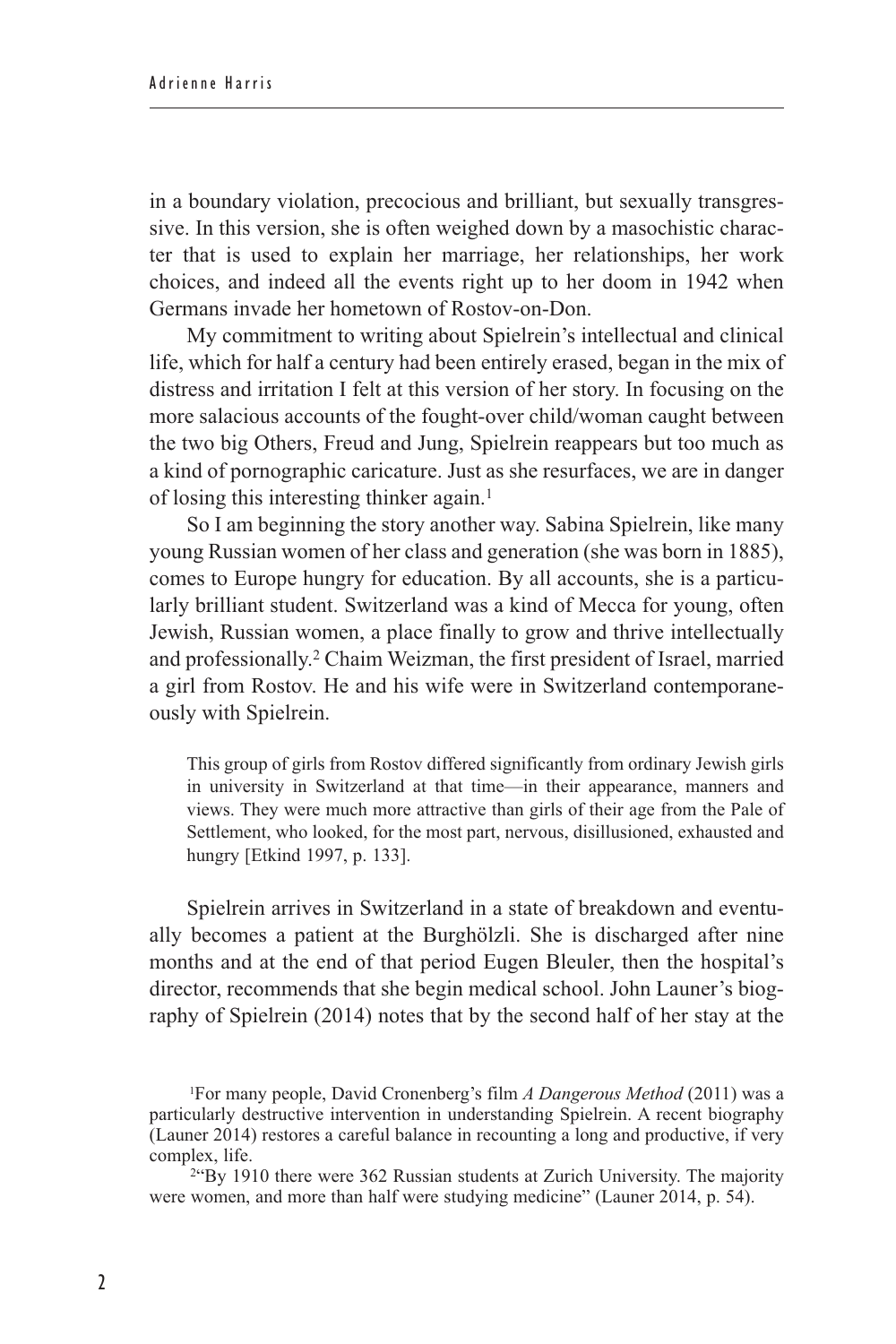hospital, she is engaged in scientific studies, assisting in research, including some of Jung's work on word associations, and she seems markedly **better** 

Rightly, we see Spielrein (and her Russian contemporaries like Max Eitingon, Lou Andreas-Salomé, and Moshe Wulff) as grounded both in European and Russian philosophy and cultural thought and in the forefront of the analytic communities developing in Europe and later in Russia (Etkind 1997; Miller 1986, 1998). Throughout her working and writing life Spielrein was anchored in Freudian and Jungian theory. By the 1920s and after her medical training one sees her deep engagement with psychology, and with more specialized disciplines like physiology, linguistics, and child development.

Spielrein qualifies as a doctor, writes a dissertation on schizophrenia, considered the first psychoanalytic dissertation (Spielrein 1911c), and, late in 1911, gives a paper at the Wednesday night meeting of the Vienna Psychoanalytic Society (Spielrein 1912b). She is invited shortly afterwards to become a member. She would have been twenty-six years old and only the second woman admitted to the society. Her trajectory after Vienna is complex and includes marriage and a child, work in Berlin, Zurich, Lausanne, and finally Geneva for a period of productive writing and thinking. She has over thirty publications, many significant, all of them interesting.

A later move to Moscow in 1923 brings her to the Soviet Union during a period there in which psychoanalysis is very much on the ascendant. At that time and in that place, Spielrein would have been one of the most senior figures in Russian psychoanalysis, in its period of great creativity. It was a brief but optimistic historical moment, in which in many areas in the arts, sciences, and social theory there were great hopes for the integration of political thought, psychoanalysis, and social science. Spielrein is doomed finally, by the tragic, certainly vicious, destruction of psychoanalysis in the Soviet Union in the late 1920s. She returns to her husband in the context of moving from Moscow back to Rostov, and has another child. In 1942, in Rostov, she is murdered, with both her children, by advancing German troops.

Each of these stories carries something of her extraordinary and extraordinarily tragic history. The quote in this essay's title is one of Sabina Spielrein's many enigmatic statements, almost buried in her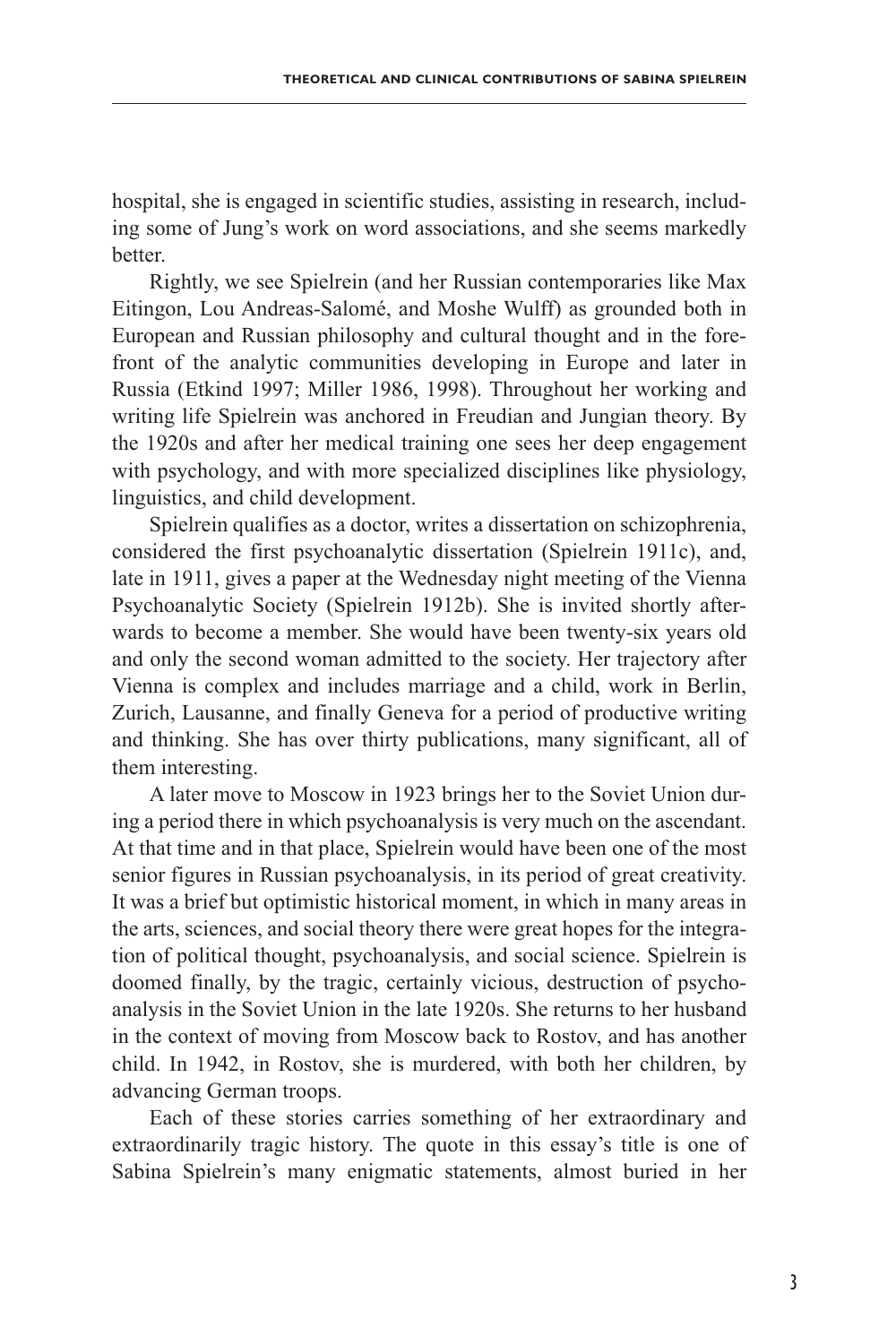powerful and difficult paper, "Destruction as Cause of Becoming3 (Spielrein 1912b, p. 100). By all accounts, this essay, presented at that Wednesday night meeting in 1911, had, from the beginning, a difficult reception.4 Nunberg and Federn's notes on the presentation attest to challenges and incomprehension, along with fascination. In their report they note that Spielrein herself felt that the group had not understood, or she had not fully explained, her focus on transformation. Creation and destruction are entwined in the project of transformation and growth. This dialectic is one she is attuned to for the rest of her writing and working career.

However difficult and challenging that paper clearly can be, I would argue that it rightly belongs in the psychoanalytic canon. Yet, as we know, Spielrein herself, and much of her subsequent work vanished, disappearing for much of the rest of the century. We know of her paper on sexuality and destruction probably only because of Freud's reference to it in *Beyond the Pleasure Principle* (1920, p. 55 n.2). The paper, published in German in 1912, was not available in English until the 1990s. But she has many publications scattered across several languages and collected only in German and Russian editions, though an English edition is under way.

She is linked to five of the most significant intellectual figures in the first half of the twentieth century: Freud, Jung, Piaget, Luria, and Vygotsky. In their time, the latter two were spoken of as, respectively, the Beethoven and the Mozart of Russian psychology. Spielrein is a few years younger than her Russian colleague Max Eitingon, ten years older than Vygotsky and Piaget, and twenty years older than Luria. That Spielrein appears only as a footnote in *Beyond the Pleasure Principle,* Freud's paper on the death instinct, and another footnote in his essay on Schreber (Freud 1911) seems almost incomprehensible.

In the two decades since the astonishing, almost random recovery of her letters, diaries, and papers, a devoted and increasingly active international

3The paper, translated into English in two different journals in the 1990s, was given two slightly different titles: "Destruction as Cause of Becoming" in *Psychoanalysis and Contemporary Thought* (1995) and "Destruction as the Cause of

<sup>4</sup>Minutes of that meeting record eighteen people present including Freud, Spielrein,Dattner, Feder, Friedjung, Hitschmann, Nepalok, Rank, Reinhold, Reitler, Reik, Rosenstein, Sachs, Sadger, Steiner, Stekel, and Tausk. We might wonder at the underground circuitry of these figures spreading different versions of Speilrein's ideas beyond the perimeter of that meeting.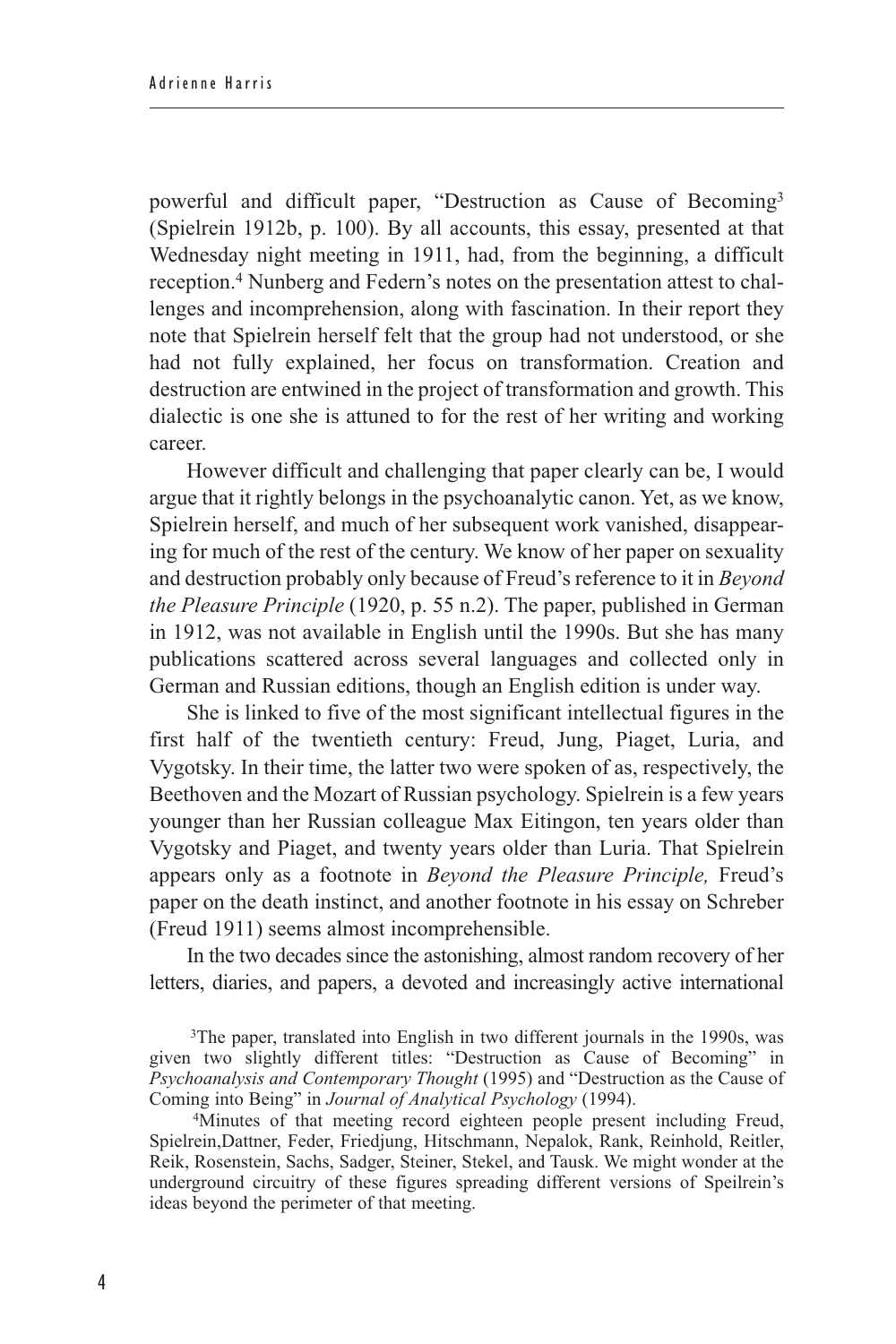network of scholars working on Spielrein has been developing. I write this essay deeply indebted to this very interdisciplinary group.5

I am aware of the dangers in this reconstructive project. Seeing Spielrein's intellectual and professional life silenced both in its time and for decades afterwards, I run the risk of a repolarizing reversal making Spielrein the mother ship from which all interesting ideas, classical, postmodern, and relational, flow. I am hoping to restrain that impulse enough to help you encounter a deep and original thinker, contributing clinical and theoretical work in some very hot spots, key locations at a time of intellectual and cultural synergy in the period from roughly 1911 to 1928, an important period in the history of psychoanalysis and a seedbed for the study of child development.

My approach has been both to do historiography and to make speculative links across theory and practice, and across historical periods. I can locate Spielrein in her intellectual and cultural milieu and in the potent moments in psychoanalytic history in the 1920s. I have also felt free to associate Spielrein's ideas, her preoccupations, and her strategies and methods to other figures in psychoanalysis, spread across the past century. I can find echoes of and affinities with Spielrein in Loewald (1980), in Ferenczi (1924), in Matte Blanco (1973, 1975), in the new focus on reverie (Ferro 2005; Ogden 1997), and in the renewed attention to the complexities of representation and unrepresentable experience (Ferro 2005; Botella and Botella 2005, Levine and Reed 2013).6 She can also be seen in the context of the unfolding discourse on

5Carotenuto (1982) made the first crucial discovery, and this work led to biographies by Kerr (1994) and Richebächer (2012). Most crucially, work by Covington and Wharton (2003) and their colleagues, particularly Lothane and Cifali, widen our experience of Spielrein and her era and work. There is important scholarship within developmental psychology by Santiago-Delefosse and Delefosse (2002) and Vidal (2001). I am indebted to crucial archival excavation and contextualizing work by Etkind (1997) and Miller (1998). The continuing recovery and rehabilitation and widening scope of work on Vygotsky has also been crucial (van der Veer and Valsiner 1994; Frawley 1997) This large community of scholars scattered internationally is a joy to know of and encounter. For everyone engaged in working on Speilrein, this is all still so much a work in progress. Mistakes and misleading judgments will inevitably occur.There will be revisions, of course. For me, Alexander Etkind and John Launer have offered the deepest insights and guidance.

6I would link Spielrein's metapsychology, her discussion of undifferentiated and differentiated aspects of mental life (I-psyche and we-psyche) to Matte Blanco (1975) on infinite sets and the uncosncious. He writes an interesting exploratory essay on the death instincts, coming close to but never aware of her ideas on creation and destruction. The complexities of representation were clearly on her mind in her clinical work and research, and the uncosncious elements of speech preoccupied her clinically and theoretically. These themes will be unpacked in this essay.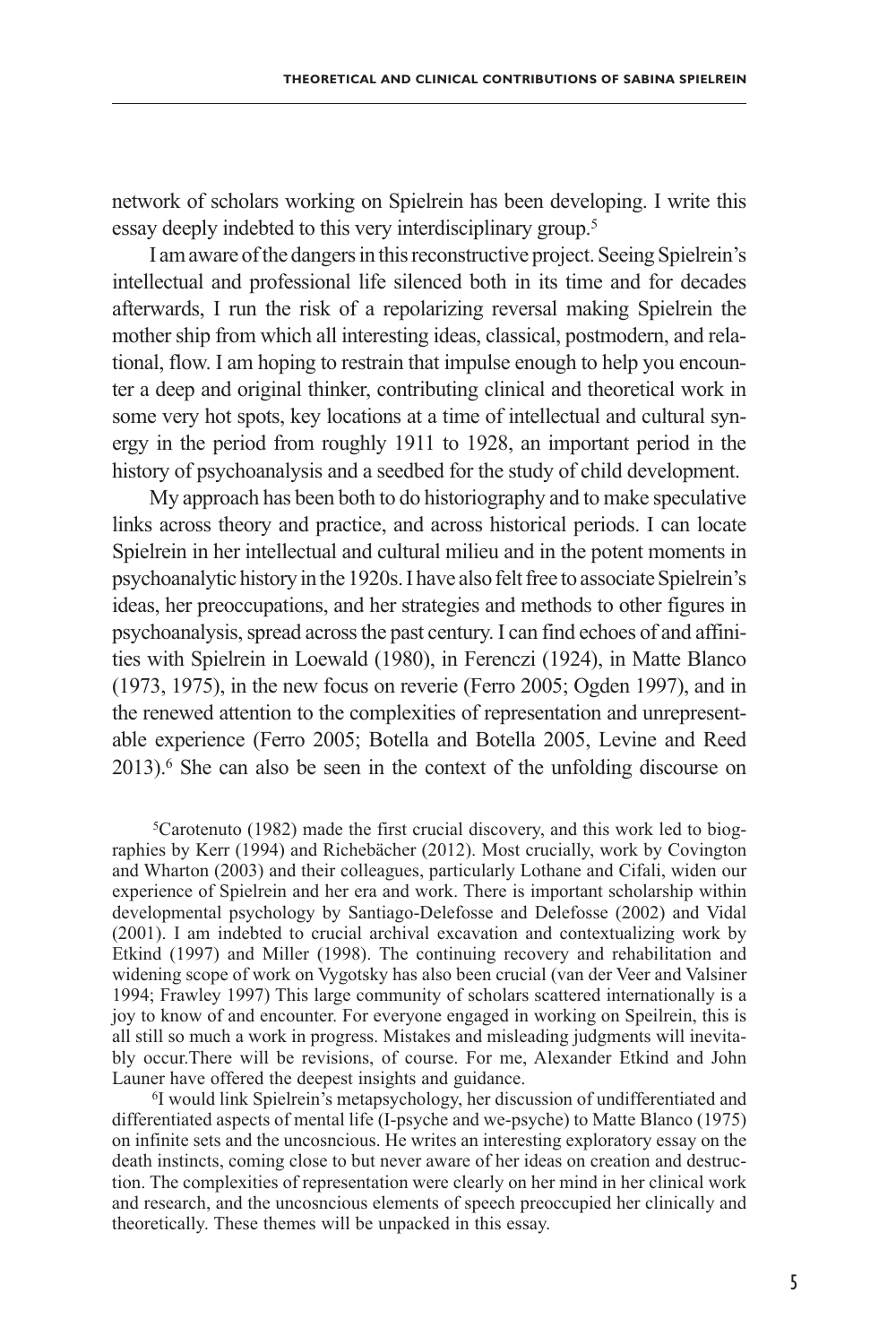sexuality, regression, and excess from the 1920s onward (Ferenczi 1924; Lampl–de Groot 1933; Muller 1932, Laplanche 1999; Stein 1998, Dimen 2003; Saketopoulou 2015).

It is not that Spielrein foresees these developments, only that the deep interests she pursued over her career take her into waters we are still exploring and into ways of thinking that we continue to evolve and practice. There is above all, and continuously, Spielrein's deep devotion and commitment to psychoanalytic ideas and practices, a devotion that by the end of her life would have become profoundly dangerous. There is her attention to bridging and transdisciplinary work. There is much evidence of her attunement to patients, her interest in clinical nuances and in forms of interpretation that remain subtle and deliberately unintrusive. There is her great talent for child observation, evidenced in research and in treatment. I am intrigued by her unfolding work on sexuality, on mind and mind's otherness, and on the unconscious underpinnings of thinking and speaking. I consider the placement of Spielrein in the genealogy of psychoanalysis, in its lineage (perhaps more simply, in the conversation), to be a matter of ethics, as well as of intellectual interest and utility.

Another danger in this pursuit of Spielrein is that in focusing on her theoretical and clinical contributions I might lose her voice and individuality and might minimize the questions that initiated this project. What happened? Is this a story about the fate of women or outliers more generally in psychoanalysis, the propensity for eclipse and erasure that "disappeared" a number of figures, Ferenczi perhaps most significantly? Is it the conforming and not the maverick woman who stays in view in this field? Do Spielrein's work and reputation continue to be filtered through the anxieties about her relationship with Jung, the hovering suspicions around boundary violations that so often impugn the reputation of the victim? There is also the effect of an often crushing triangulation as Spielrein is caught up in the conflict between Jung and Freud.

It is not always easy to locate Spielrein's character and sensibility, or even her idiom as a writer and thinker. Nicolle Kress-Rosen (2003) makes two important comments: that we have been "discovering [Spielrein] and inventing her at the same time" (p. 251) and, most tellingly, that reading Spielrein in her own language, in the texts as she constructed them, the affects that most emerge are "sadness" and "loneliness" (p. 252).

There are larger political issues that play a part as well. Regarding her work in Moscow, we could ask if Spielrein's life and work are collateral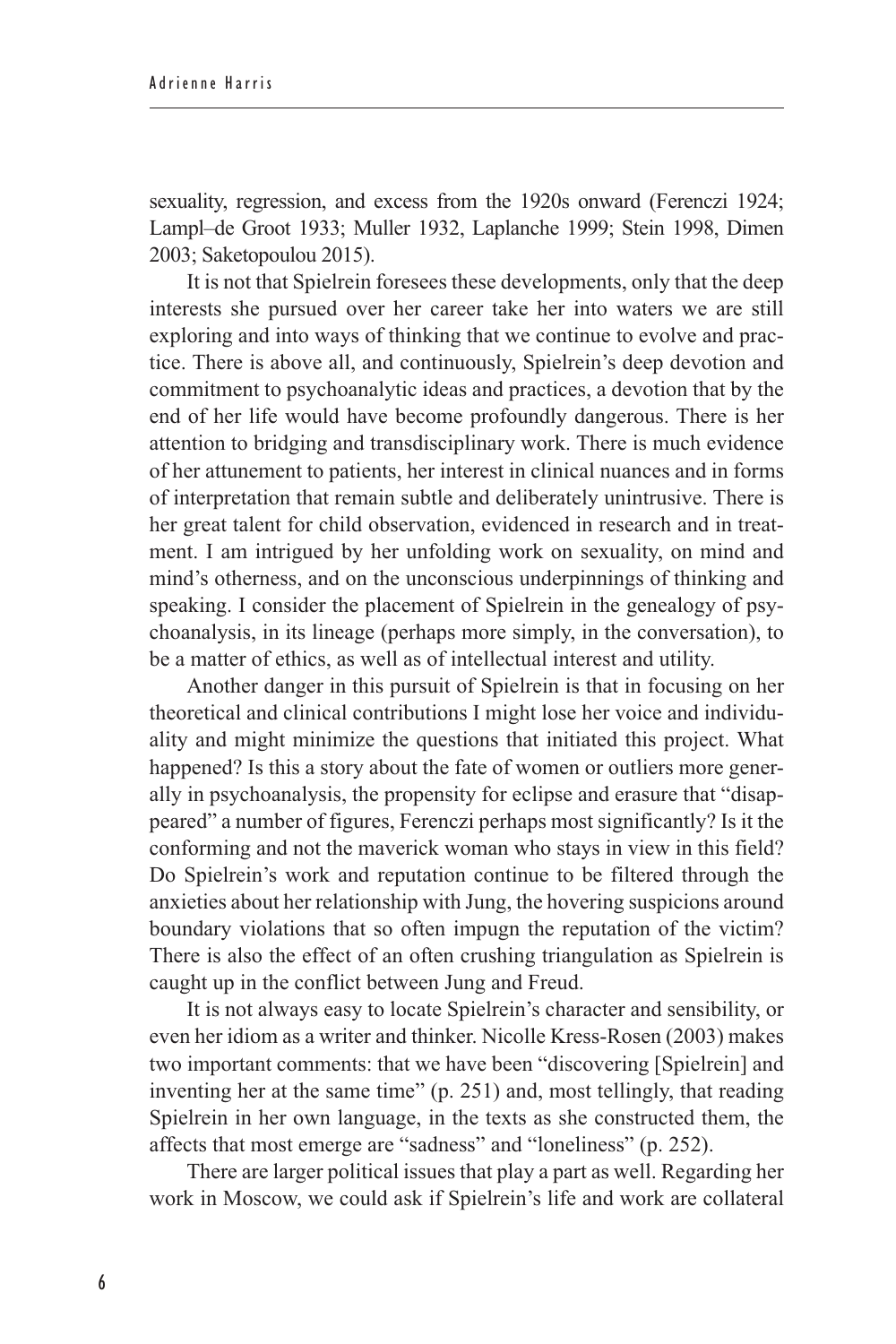damage when psychoanalysis, all its institutions, and many of its adherents are destroyed in the Soviet Union during the 1930s? The murder of Trotsky and the ascendancy of Stalin doomed many revolutionary projects, psychoanalysis among them. It is hard not to wonder whether her fate and the eclipse of her work were not inevitable casualties, on the one hand, of the ideological shifts in the Soviet Union and, on the other, of the severing of cognitive studies from clinical and psychoanalytic ideas in the post–World War I period.

Spielrein's psychoanalytic perspective, lifelong and unwavering, would have been dangerous in the Soviet Union but also unwelcome in the postwar West, where the cognitive revolution was under way, engendering experimental and theoretical work focused on logical thinking, mastery of language, symbolization, and abstraction. These postwar developments are periods of expansive power for Piaget (1923, 1926) and Vygotsky (1962, 1978, 1987). Along with all these changes, psychoanalysis lost its presence in these transdisciplinary ventures. Thus, Spielrein's work disappears as well. These losses, very much linked, are a central theme of this essay.

My project began with a quite general agenda: turning a ghost into an ancestor. Rather quickly and surprisingly, however, it morphed into something more: a focused exploration into two key moments involving psychoanalysis in transdisciplinary work. Here I am focusing on the interactive development of psychoanalysis, child analysis, and child development studies, at an interface at which, I believe, Spielrein is an important interlocutor. The two periods—one in Western Europe, most notably in Geneva between 1913 and 1923, the other in Moscow from 1923 to the early 1930s—launched theories and methods regarding both research and clinical treatment that remain very much alive in both psychoanalysis and developmental psychology.

For about eight months, Spielrein was Piaget's analyst. To a modern reader, this does not appear to have been a long treatment, though in that period its duration was perhaps more typical. Piaget certainly sought to distance himself from the treatment with Spielrein and from psychoanalysis more generally. But we might keep the question of transference (and countertransference) as a subtext of their collaborations and professional encounters. It appears that Piaget was present at the IPA Congress in 1920 at The Hague, where Spielrein presented a paper on the language and thought of the child, a paper that includes a model of stages in language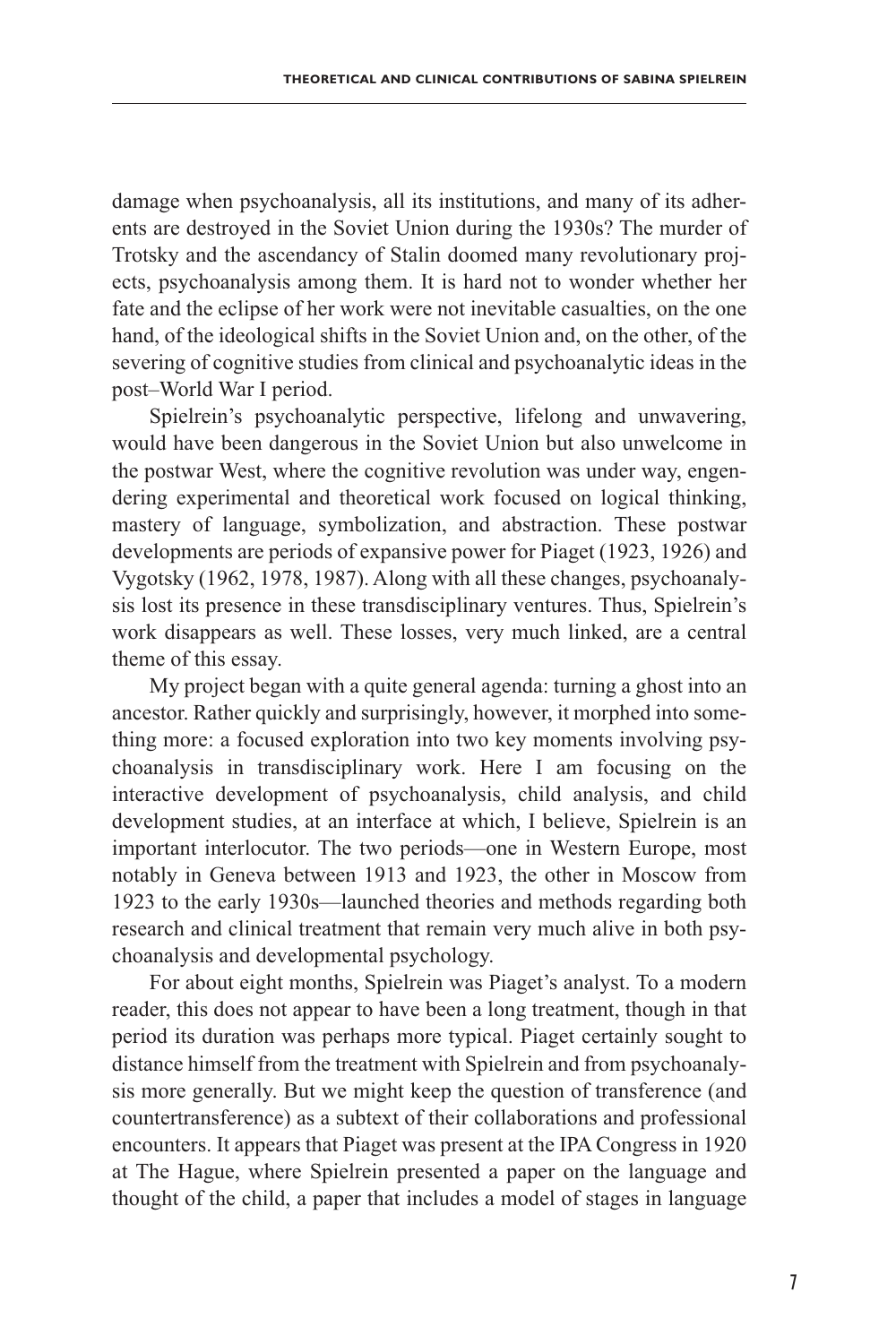development, proceeding from what she termed "autistic" or private speech, through stages of magical speech and then social speech (Spielrein 1922).

A few years later Piaget published a book with a markedly similar title and a comparable model of speech development (Piaget 1926). These ideas appear in other publications (Piaget 1923, 1926, 1927, 1932). Similarly, only a few years later, between 1924 and 1926, Vygotsky published a series of articles on language and thought and on the relation of inner speech to social communication (Vygotsky 1987). There is much to be said and much already written about where these three theorists overlap and where they differ and part company (Santiago-DeleFosse and DeleFosse 2002; Vidal 2001), but I am addressing a particular moment when the emergence of shared ideas, models, and methodologies overlap and complement each other. It is a potent emergent moment for theory and practice, and one person goes missing.

It is this conundrum of distinction and erasure that pressures one to overwrite her story. So my effort here is to keep us attentive to her biography and to the question of what happened, even as we explore an increasingly mature, multiply skilled, always scholarly and rigorous thinker, practicing an imaginative and creative mixture of psychoanalytic work, theory building, research, and teaching.

When I began reading about Spielrein's years in Geneva, a door blew open in my mind, and in an unexpected way two stages in my intellectual and professional life linked together (Harris 1976) As a developmental psychologist, I had read all these texts, immersed in Piaget, Vygotsky, and psycholinguistics without ever seeing the psychoanalytic ideas that undergird them. As I now reread early Piaget, Vygotsky, and Luria, the DNA of psychoanalysis, and therefore of Spielrein, is everywhere, hidden in plain sight.

Piaget (1926) speaks of child thought as "like a nest of tangled threads which may break at any moment" (p. vii). Spielrein (1923c) speaks of the "stickiness" of thought, the complex "crossings" and splitting of ideas and verbal associations and play. Children's minds, Piaget (19260 says "are woven on two different looms, one above the other" (p. viii). The lower loom he assigns to Freud. Indeed, Spielrein was always attentive to the subconscious aspects of speech, the primitive cast of mind that will be bridged to symbolic language.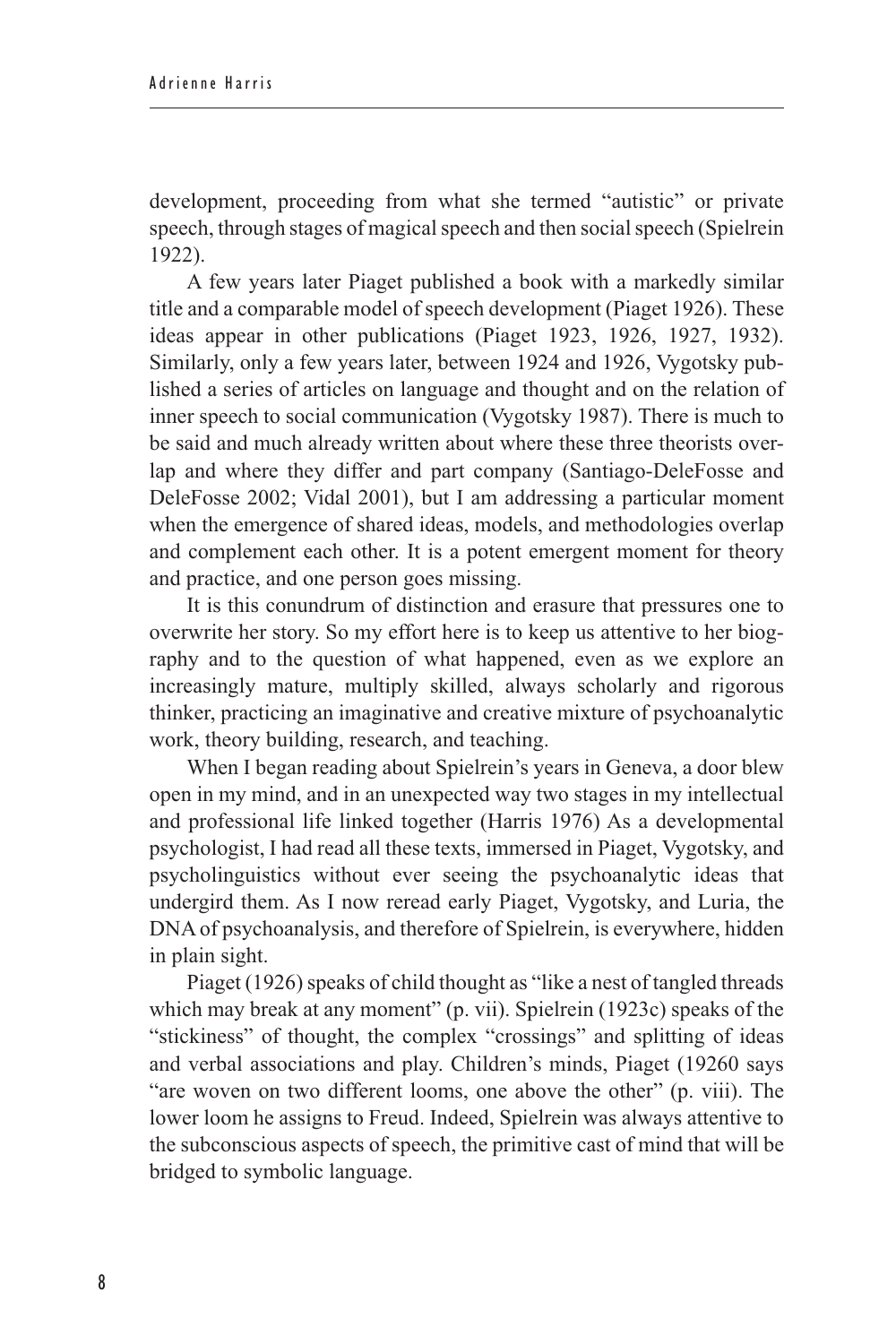Both in Geneva and in Moscow, Spielrein would have been part of two projects Freud was very concerned with. First and most prominently, Freud was deeply engaged in the task of internationalizing psychoanalysis. Spielrein was certainly a participant in the efforts in Geneva to establish various centers of training. This was, for Freud and others, a project in which Russia, Russian patients, and Russian institutes were crucial. Spielrein is known to have been active at the Hague Congress in 1920, where discussions and planning for the development of psychoanalysis in Russia took place.

The second project involved Freud's interest in interdisciplinary efforts in the service of psychoanalysis as a branch of general psychology. Spielrein's work, spanning disciplines, research, and practice, could be viewed in the light of Freud's explicit agenda to embed psychoanalysis within a general theory of psychology, indebted to various disciplines including philosophical reflections on mind: "In an 1896 letter to Fliess, Freud wrote: 'I am continually occupied with psychology—really metapsychology; Taine's book *L'intelligence* suits me extraordinarily well.' . . . In August 1898 Freud wrote Fliess about another psychological philosopher [Lipps] who had caught his interest: 'I have set myself the task of building a bridge between my germinating metapsychology and that contained in the literature'" (Makari 1994, pp. 564–565).

Freud saw his metapsychology (which we should note he calls meta *psychology* not meta*psychoanalysis*) in a lineage from philosophy as well as experimental psychology. In looking at Spielrein's work and its influences, I think one can track movement from both philosophy and physiology but also in the opposite direction, that is, from psychoanalysis into psychology, particularly developmental psychology. At this historical juncture, Spielrein is the linchpin and central engine in this migration of psychoanalytic methods and ideas into child psychology, particularly the area of embodiedness and symbolization in the unfolding of speech and thought, and in the study of levels of consciousness. I am going to argue that the shattering of these collective moments of work severed cognitive studies from its important roots in psychoanalysis. The loss of these transdisciplinary possibilties—with their scientific, clinical, and aesthetic elements—is significant.

I have characterized the periods, first in Geneva and then in Moscow, as moments of cultural synergy, two "hot spots" between which Spielrein is the common thread. What emerges in each of these cities is a unique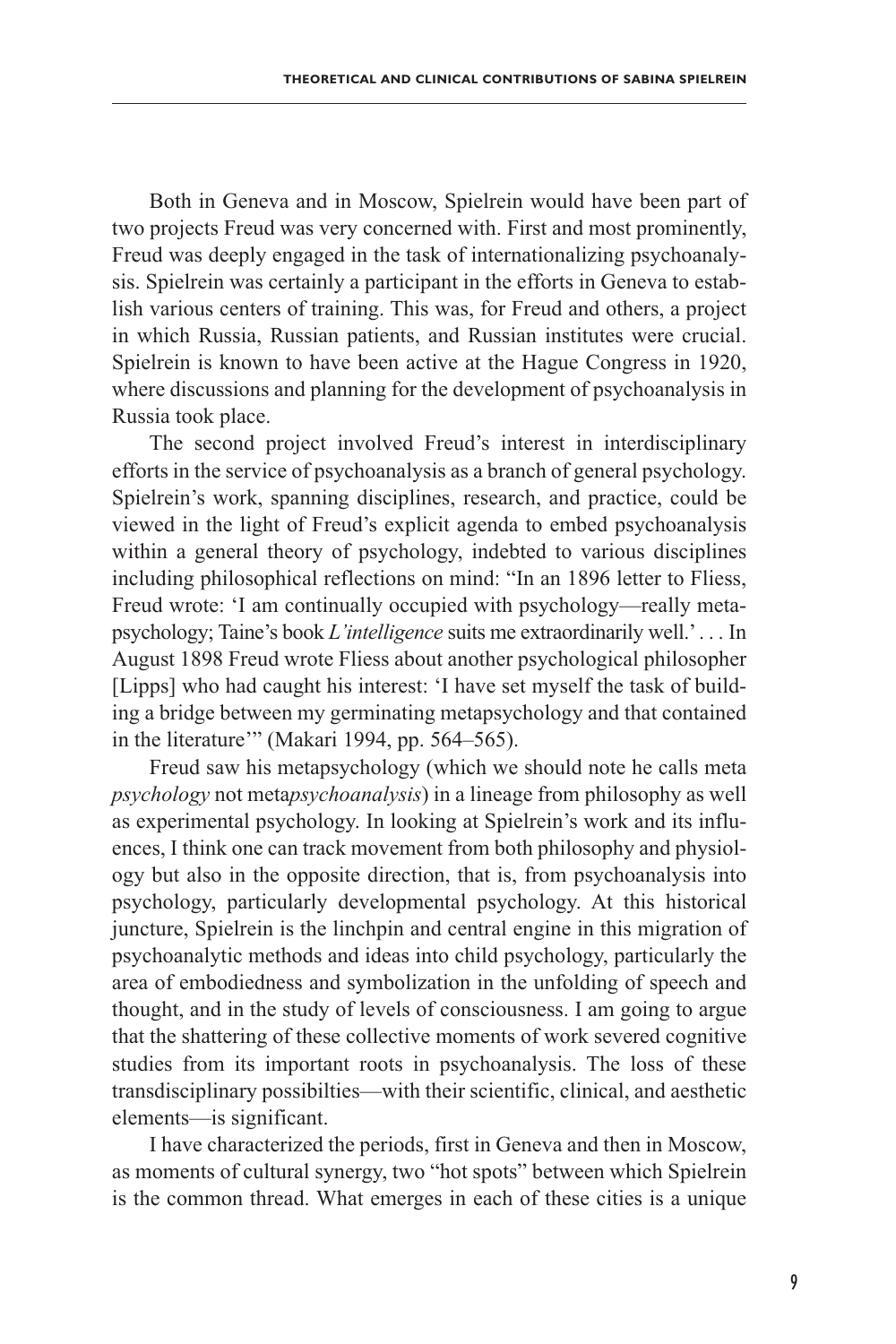collaborative community that fosters the emergence of powerful new ideas for forms of work. The intellectual products of these hot spots are made from the interweaving of persons, ideas, philosophical underpinnings, and methodologies. There are perhaps many examples of this kind of synergy.7 I am thinking of the post–World War II collaboration of Klein, Bion, and Rosenfeld as they worked out issues of projection and of transference phenomena generally, leading to insights into projective identification and its role as a communication.8 Such collaborative work and the individual writings of those participating in it might best be thought of as a field in which the gestalt is more than the elements and where the intellectual outcome is emergent.

Throughout my intellectual and professional life I have found myself drawn to a place of work and theory development that is primarily transdisciplinary. I am interested in a location where movements across intellectual worlds—psychology, psychoanalysis, epistemology, child development—find a moment of intersection and interaction. Spielrein's work sits at just such an intersection. She bridges these worlds, a project and practice that marks her as very contemporary (Fonagy 2003). Chaos theory (Freeman 1990; Harris 2005) applies the term "strange attractor" to situations and structures where elements unpredictably interact such that new forms of thinking and working can emerge. One might certainly argue that this was Freud's vision, one spoiled by various movements of sectarian exclusion.

After months of reading and of preparing this essay, I can summarize what I think Spielrein's theoretical contributions are and how significant

7I was inspired to think about this process of synergy while reading an article on American blues music. A recent story in the *New York Times Magazine* (Sullivan 2014) decribes the emergence of a blues tradition in the 1930s in the South. A cultural synergy combining the emergence of radio broadcasts, 78 rpm shellac records, gospel, and music and songs from the Southern post–Civil War traditions came together to produce astonishingly rich music. And intriguingly, this moment featured two women almost lost to history—who recorded a scant six songs as Elvie Thomas and Geeshie Wiley—whose voices contributed to this unique and deeply memorable musical style.

8Mawson, in an introduction to his edited collection *Bion Today* (2011), notes that "the degree of collaboration between Hannah Segal, Wilfred Bion and Herbert Rosenfeld in their work with psychotic patients during the late 1950s, and their discussions with Melanie Klein at the time, means that it is not always possible to distinguish their exact individual contributions . . ." (p. 3).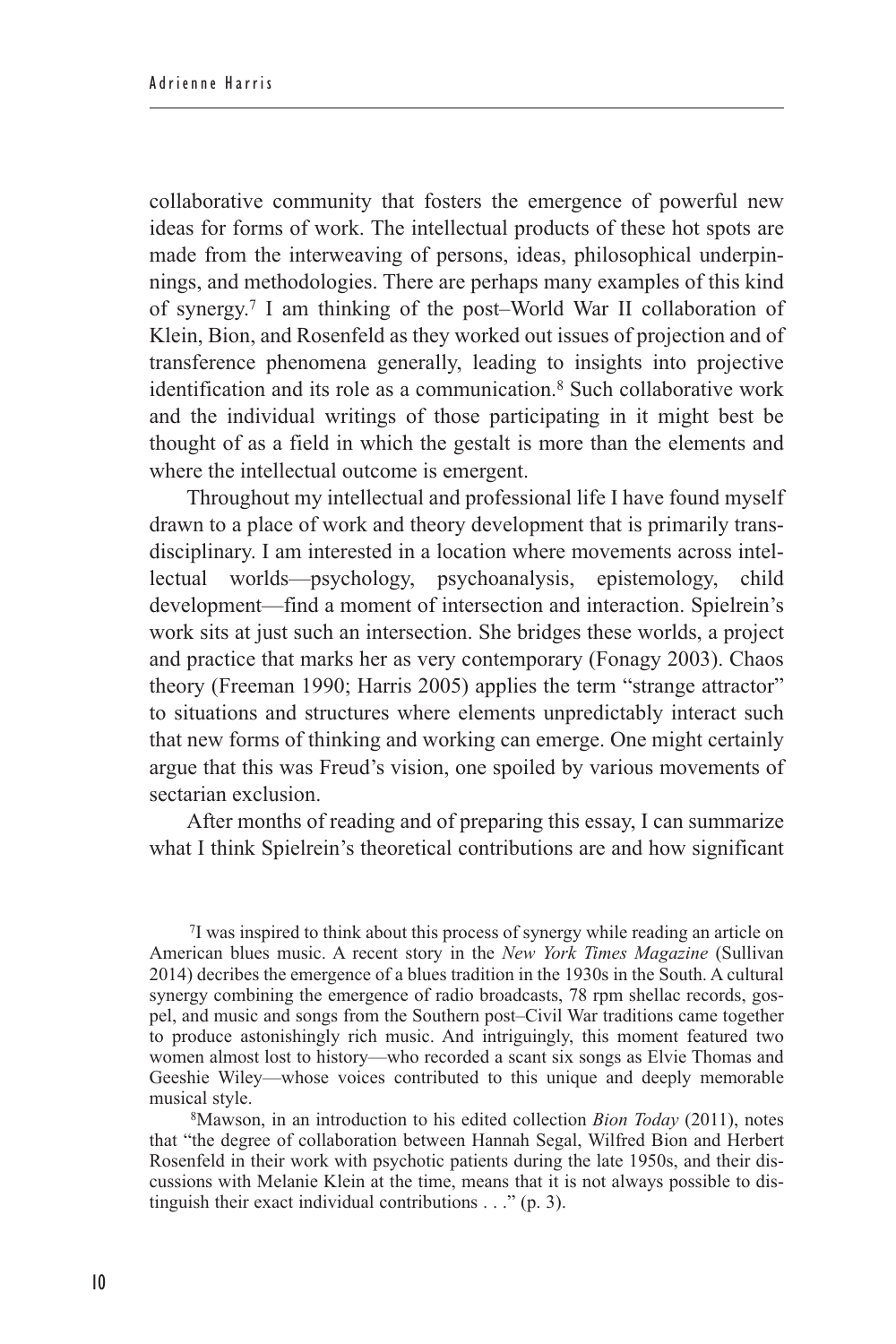the loss of this person and her work is. I will then spend the rest of the essay exploring in greater detail the scope and reach of her ideas, while also keeping our attention on her life trajectory and forces in the field and in history.

I will start with my conclusions and then, in later sections, try to show you how I got there.

First, Spielrein brings to developmental psychology the method of observation, which she would have learned in the context of child analytic work. Hug-Hellmuth (1912), in her seminal *Mental Life of the Child,* which appeared in German in 1912 and in English in 1919, noted the origins of child psychoanalysis in analysts' observation of their own children. Hug-Hellmuth has suffered an eclipse not unlike Spielrein's.<sup>9</sup> By 1913 Spielrein had published a paper on children's playful and erotic investment in speech games through observation of her first daughter, Renata (1913), and later a paper on a boy's phobic response to certain emotionally loaded words and symbols (1914a). These works, and Spielrein's work on child language, all antedate similar work by Melanie Klein and Anna Freud, yet most histories of child psychoanalysis start with those two figures.

Launer (2014) notes that Abraham, Klein, Anna Freud, and Ferenczi (as well as Piaget) were present at the Hague Congress when Spielrein delivered her paper on language and thought, complete with a stages theory, clinical data, and a focus on the unconscious in infantile life. With only forty attendees at the congress, it would seem very likely that all of these figures were exposed to Spielrein's ideas and work. Examining Klein's early papers on child analysis (1926, 1932), one sees she cites Abraham, Ferenczi, Gross, and Groddeck, along with Freud. Spielrein goes unmentioned.

Perhaps our field has built a canonical story, as many empires do, upon the disappearance of indigenous people, many but not all of them women. Why does this matter? Klein and Anna Freud are great creative

9Hug-Hellmuth herself cites several early sources of child observation, some going back to the 1880s, all of them producing powerful and subtle observations of infant life (Preyer 1882; Shinn 1900). One of them, Mildred Shinn, an American, was awarded a doctorate at Berkeley in 1900 for her dissertation, later published as a book, that detailed highly intricate and close observations of infant life, observations made on her young nephew from birth to about two years. Hug-Hellmuth and Shinn are little known today.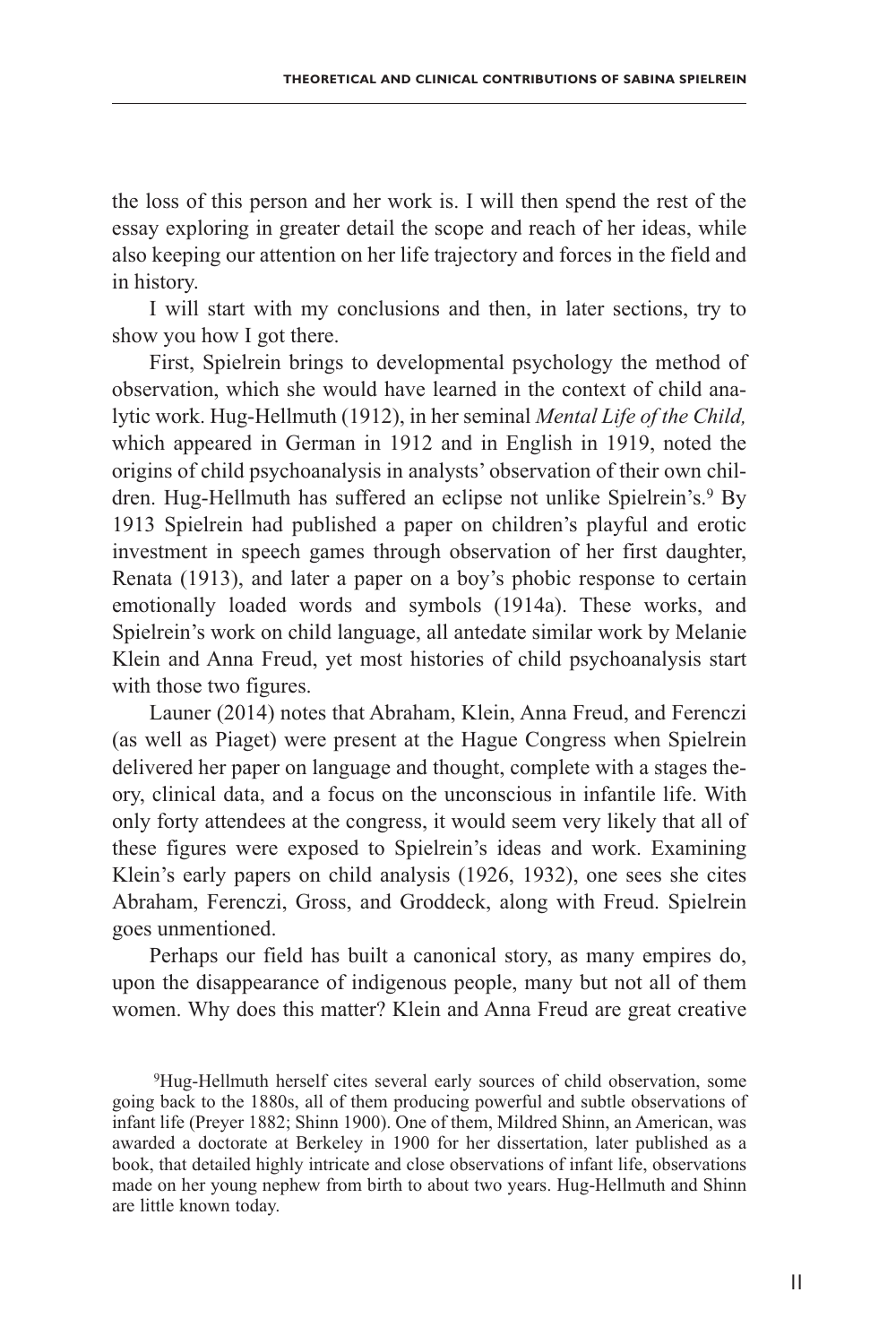forces in psychoanalysis. As Isaac Newton famously remarked, "If I have seen a little further it is by standing on the shoulders of giants." This notion dates back to the twelfth century and has found expression ever since. The idea reflects a feeling among many intellectual communities that lineage matters, that it is an ethical matter to acknowledge what comes before and also that this care with genealogy creates a richer, deeper account of ideas and concepts as they unfold.

Second, Spielrein holds a very dialectical theory of developmental change, of the transactions between internal and external worlds in which affect, social interaction, and evolving intention are all present. She was, from the outset of her working life, interested in transformation. She was engaged in a project, still unfolding in psychoanalysis today, to find ways of modeling mutative action and psychic change. These dialectical features are present in both psychoanalytic theory and developmental theory. These principles were carried forward in developmental psychology via Piaget and Vygotsky, but we need to remember that Spielrein was the senior psychoanalytic figure working and theorizing in the intellectual community in which each of them worked. It was clinical methodology that launched child experimental psychology, an endeavor quite different from the more experience-distant, structured experimental work of Claparède, in whose institute Spielrein and Piaget once worked.

Think of the dominant models of change in both these fields. From psychoanalysis there are the encircling transactions of projection and introjection. From Piaget (Flavell 1963; Piaget 1923) there is the conjoint activity of assimilation and accommodation, his account of genetic epistemology. From Vygotsky (1962) there is the concept of the zone of proximal development and the dialectic of thought and speech. In Vygotsky's model change *emerges* from dialogue, the back-and-forth of conversation, the transformation of thinking and speaking that bounce between the social field and the internal world.

All these developmental models of mutative action share a common process: the transactions that transform internal experience through action/thought/fantasy that in turn is externalized to transform the external world. Change comes through disequilibration and reintegration, through destruction and reformation. Spielrein, an early and powerful contributor to this model, thinks and writes about these ideas for the length of her visible professional career (1911–1928). For Spielrein, transformations arise in a dialectical process of creativity and destruction,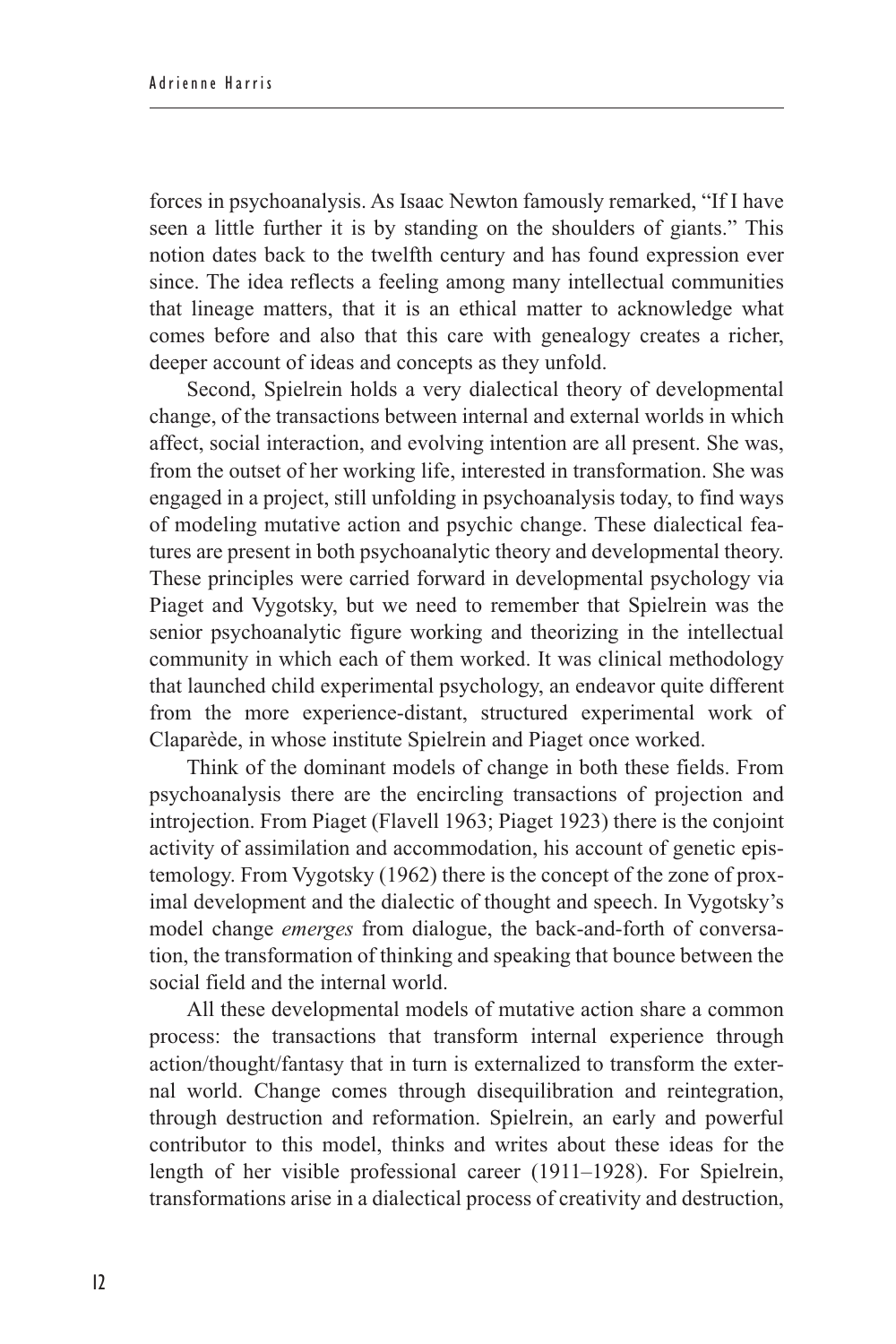a format we encounter again in nonlinear dynamic systems (Freeman 1990; Harris 2005).

Third, she develops a model of language and speech in development that interweaves with both Piaget's and Vygotsky's. All three models have a two-function, three-stage model for the evolution of language and thought. As these three figures diverge in their interests over time, Spielrein continues to see the evolution of speaking and thinking through a psychoanalytic lens. What this means for her work is that levels of representation, the power of unconscious forces in speaking, and the role of affect and of relatedness in the evolution of speaking and thinking predominate. For Spielrein, there is an overriding function of verbal play that can be seen in the revelation of internal worlds, desires, and aggressions that appear disguised and displayed in wordplay. Her ideas, always rooted in psychoanalysis, also contain an unwavering commitment to the social and unconscious roots of the child's mind and speech. Given our contemporary interest in unrepresented experience, in figurabillity, mentalization, and the like (Botella and Botella 2005; Levine, Reed, and Scarfone 2013), Spielrein's papers on speech and thought, and on time and subliminal process, make fascinating reading. Her papers on speech and thought provide a window into the psychoanalytic base that informs developmental psychology and developmental psycholinguistics.

Fourth, Spielrein produced original and highly creative work on the development of consciousness and on the child's experience of space, temporality, and intentionality, concepts that were of significant interest to Piaget. In a format that Vygostky would later use, Spielrein explored concepts of time, space, and causality at the levels of consciousness at which these concepts are expressed by children and aphasics. She is interested in the play of association and dissociation in wordplay, in the presence of temporality and intentionality, in unconscious experience, and in the evolution and dissolution of patterns of thought and speech in conditions of developmental difficulty or psychotic functioning. For Spielrein, unconscious thought is figurative, oddly patterned with adhesions and dissociations, but it is the bedrock on which all higher functions sit.

Finally, there is her contribution to the study of female sexuality. In her great early paper—the greatest we in the English-speaking West know of—she explores mind through exploring sexuality and vice versa. Transformation, she believed, was at the heart both of sexuality and mental life, with creation and destruction moving always in dialectical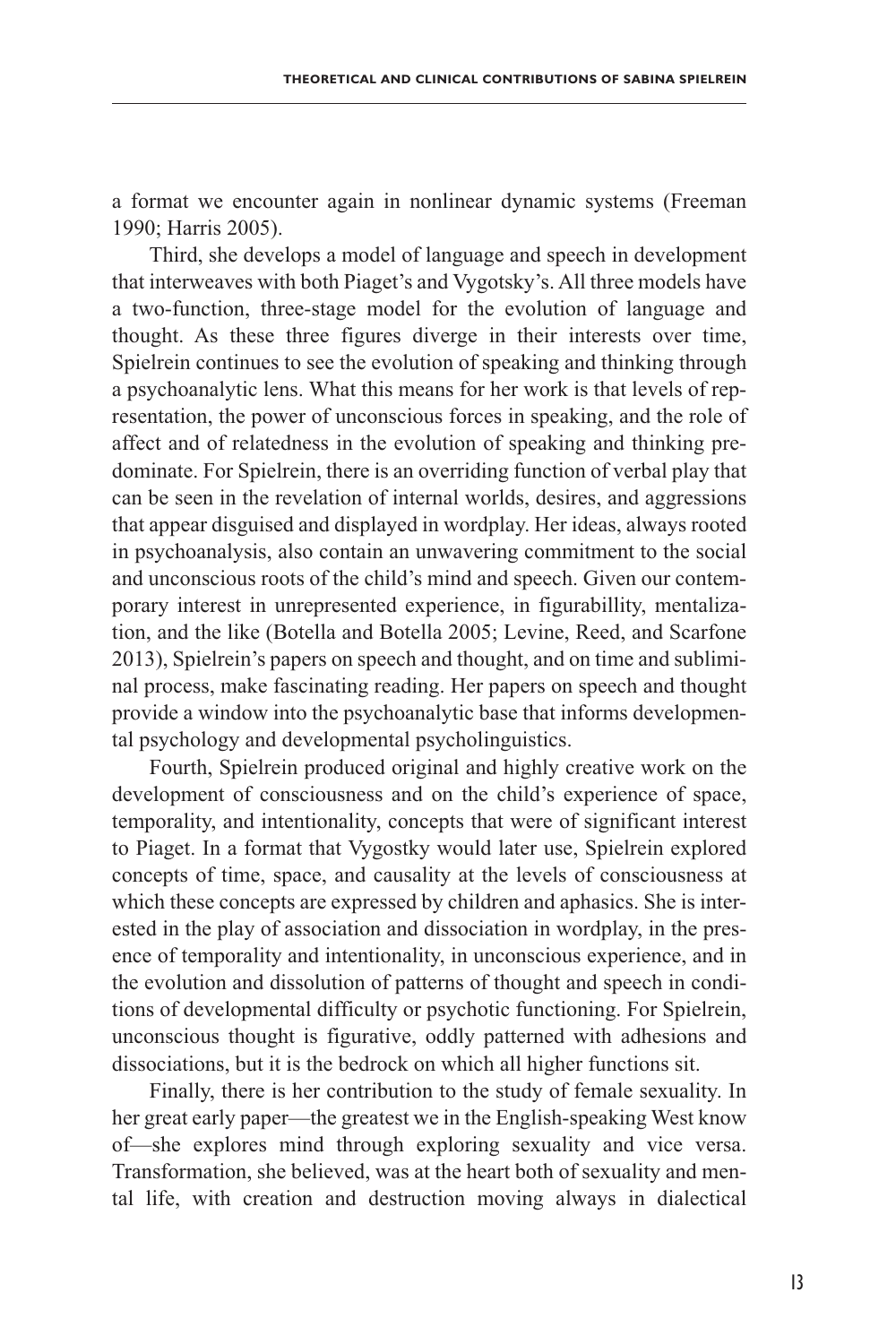tension. It is central to Spielrein's method and theoretical approach that immersion in bewilderment, destructiveness, and chaos can lead to new understanding.

## **Sexuality, Creativity, Destruction: Body and Mind**

Perhaps tellingly, in the paper "Destruction as Cause of Becoming" (1912b) Spielrein launches her idea about the proximity of desire and deathly preoccupations, the intertwining of disgust and ecstasy, with a quote from Jung: "The passionate yearning, i.e., the libido, has two sides: it is the power which beautifies everything and under certain circumstances destroys everything" (p. 86).

Then she finds her own voice: "From my experience of girls I can say that normally the feeling of anxiety steps into the foreground . . . when the possibility of the wish realization first occurs. . . . One feels the enemy in herself, it is her own love heat, which compels her with an iron necessity to do what she does not want; she feels the end, the passing away . . ., from which she might try in vain to escape into unknown distant lands" (p. 87).

Spielrein begins with an experience-near account of sexuality and a quite revolutionary account of female sexuality in particular. Her rendering of sexuality centers on extremes of action and excess while retaining a commitment to the elements of enigma and uncertainty inherent in sexual life. Drawing on biology and individual psychology, Spielrein notes the close links in sexuality of life and death, making and destroying, excitement and disgust, pleasure and pain: "the most profound uniting of two individuals occurs during the act of copulation; one pushing into the other. . . . It is not the entire individual that is absorbed, but only a part of it, which however in this moment represents the value of the entire organism. The male part dissolves itself . . . into the female part; the female part becoming restive develops a new form through the foreign intruder" (p. 88). For Spielrein, destruction and regeneration always commingle. Ecstasy, anxiety, and disgust coexist as elements of sexuality.

Here I want to introduce Etkind's idea (1997) that the work of Russian symbolism (late- nineteenth- and early-twentieth-century writers and philosophers) was a powerful influence on Spielrein's generation. There are striking parallels between symbolist thought and psychoanalysis. Both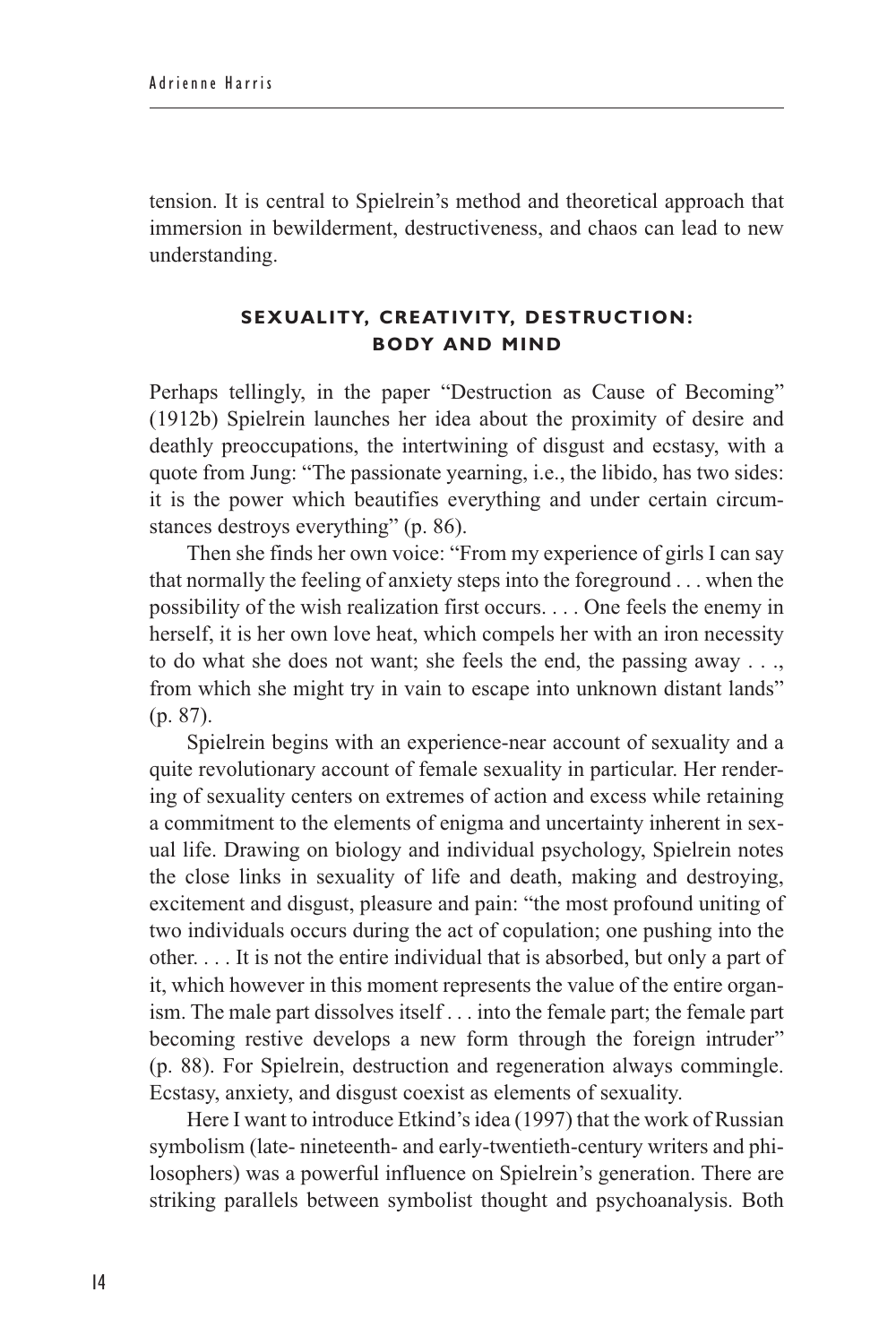systems stress levels of realty, the power of hidden depths of feeling and sensibility, the uncanny force of unconscious life. Add Nietzsche to this mix and we are squarely in a world of ideas in which love and destructiveness are deeply intermingled, where death wishes and "gender mix" are in play. Etkind stresses the intense preoccupation within Russian symbolism of Dionysian ideas and forces, elements that appear in this paper and others throughout Spielrein's writing career.

It is known, indeed acknowledged by Freud, that Spielrein's paper on creativity and destruction was a significant force in Freud's work in *Beyond the Pleasure Principle* (Freud 1920).<sup>10</sup> Despite the difficulty in its initial reception, I think one can track some points of influence or inspiration in addition to Freud's. I see her ideas surfacing in Tausk's paper on the influencing machine (1933). Otto Gross (1913) very explicitly draws on Spielrein in "On the Symbolism of Destruction." He had noticed the violence and sexualized violence in the play of a psychotic boy and linked his observations to Spielrein's ideas about the inherent presence of destructiveness in psychic life.

I want to trace a lineage in Spielrein's work in relation to sexuality and activity as aspects of gender. Spielrein's interest in activity as a source and support of desire might lead us to the 1920s and to some of the women who as immediate followers of Freud who were apparently supposed to follow his ideas regarding feminine passivity and ground femininity and female desire in internalization and receptivity. Significantly, Lampl–de Groot (1933), Muller (1932), and others follow another path. It is a path Spielrein had already trod. A dominant characteristic of this work in the 1920s is that incorporation was seen not simply as passive and receptive but as active and transformative. In this sense, work on sexuality and work on the mental activities of internalization are cast by Spielrein in quite similar terms.

What is interesting about these figures from the 1920s is that their ideas are much closer to Spielrein than to Freud, but closer also to Ferenczi's *Thalassa: A Theory of Genitality* (1924). In that book Ferenczi focuses on two phenomena: first, the evolution of sexuality as an experience of admixture not renunciation and rupture; second, the regressive nature of excitement, the longing for undoing, the mixture of states of

<sup>&</sup>lt;sup>10</sup>There are conflicting views on the degree to which Freud diverged from Spielrein's ideas on a death instinct and destructiveness.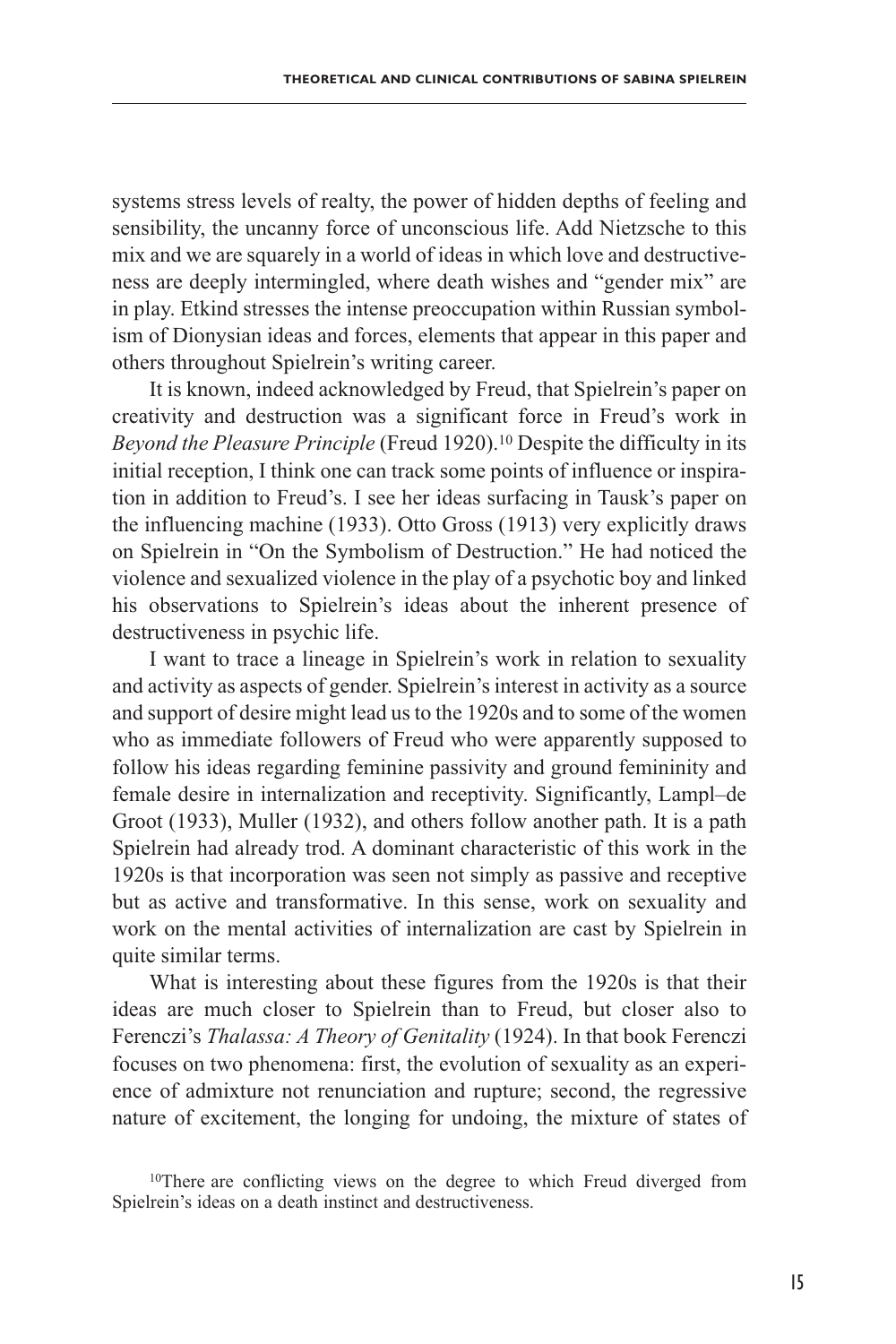being, excitation and terror, pain and pleasure (see Bonomi 2015). Like Ferenczi, Spielrein seems to have seen incorporation or internalization as a highly active and expansive process, a way of conceptualizing mental activity that we might note echoing again in Bion on the function of the container and in both Piaget and Vygotsky on the power of assimilation and the dialectical transformation of word and concept.

Of course, we need to question the line of influence. How much did Spielrein's ideas have an effect, subtle or overt, on the evolution of such concepts as destruction and the death drive? Was she merely picking up the zeitgeist or was she charting new ground? Or was it some of both? Did her ideas enter, in a subterranean way, people's ruminations on the phenomena of sexuality, female sexuality in particular?

In a certain moment in "Destruction as Cause of Becoming," as she is interpreting a passage from Faust, she says this: "The advancing into the dark sea corresponds to the pressing forward into the dark problem [sexuality]. The fusing of air and water, the blurring of above and below, might symbolize . . . that all times and all paces fuse together with each other, that there is no boundary between 'above' and 'below' . . ." (p. 90). She goes on to claim the power of infantile sexuality as an aspect of adult sexual life. "Freud takes our later, direct or sublimated love impulses [Liebesregungen] . . . back to the infantile period, in which we felt the first feelings of pleasure through the persons who cared for us. We always seek to experience these sensations of pleasure [Lustempfindungen] anew, and even when consciousness has long worked out for itself a normal sexual goal, the unconscious is occupied with mental images which were pleasurable to us in earliest childhood" (1912b, p. 92). These ideas dominate her thinking and are a deep part of how she thought of body, mind, and speech.

Loewald (1988) explores some of these ideas at the end of a short essay on metapsychology: "Sexuality and aggression, in this philosophical shift harking back to presocratic philosophy, are projected into nature—not a projection 'into the blue but the rediscovery of an original concordance and lasting affinity" (p. 54). He goes on to mention Jung as an originator of these ideas. Although Spielrein has again been disappeared, we know that these ideas passed between Jung and her in letters and appeared in diaries. It is necessary, I feel, to see that she is, at the very least, an interlocutor.

We might see that Spielrein is writing about what modern theorists like Bersani or Butler (2004) and psychoanalytic writers like Stein (1998),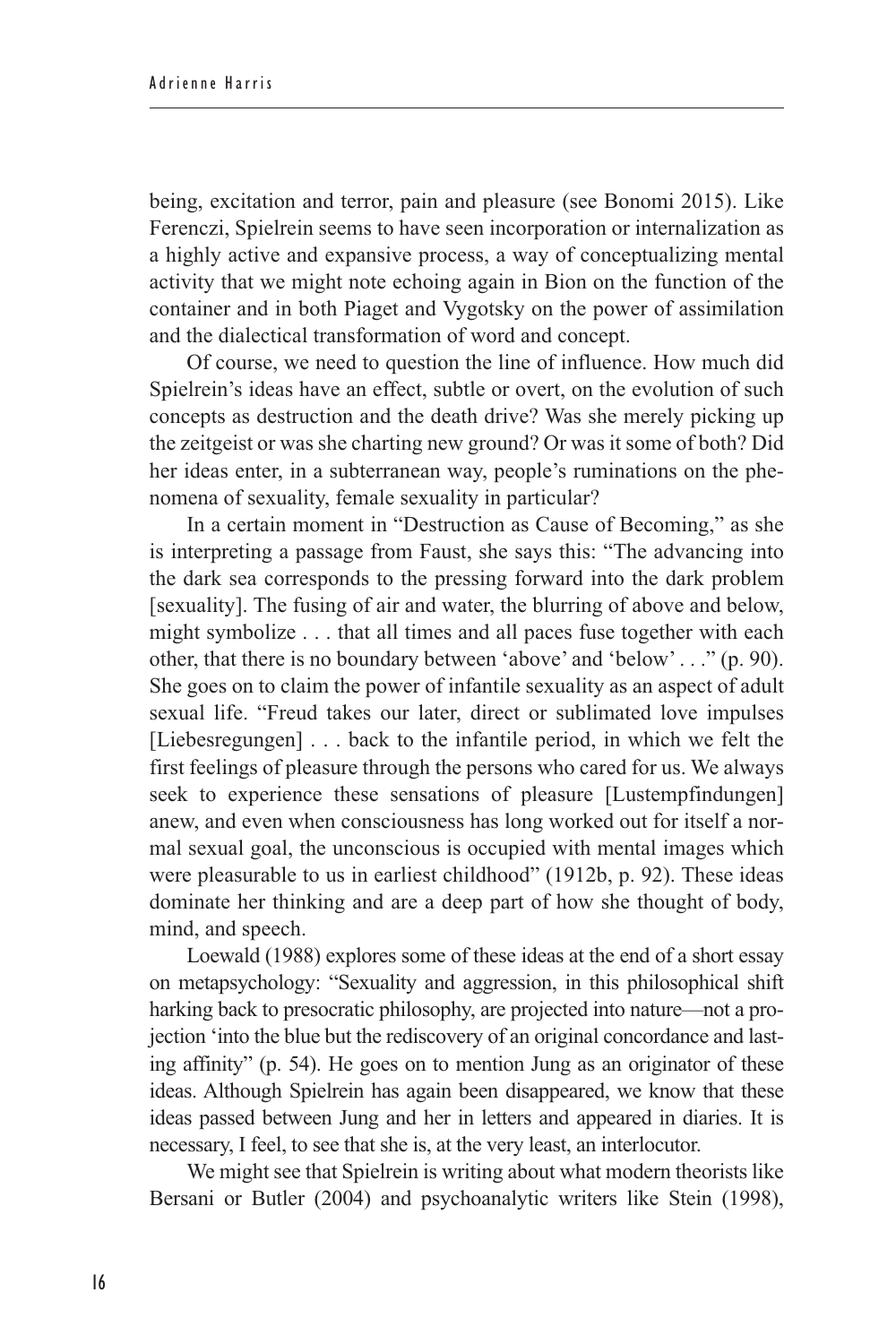Dimen (2003), and Saketopoulu (2015) might speak of as the shattering of the self in the experience of excitement. Spielrein is insistent that we see these phenomena—destruction, creativity, excitement, disgust—as aspects not of morality but of emergent and transformative psychic life. It is actually a curious hybrid concept, linked to Freud's death instinct, as he suggested in his footnote, but linked also to modern nonlinear dynamic systems theories, including chaos theory. One can notice as well the presence in Laplanche's model of sexuality as excess and his idea that it is in the transformation and retranscription of desires that arise intersubjectively, intrapsychically, and in the transformations that subjectivity and unconscious experience are constituted. My point is not to make Spielrein the Big Mother who dominates all creation but only to ask, and to ask very frequently, why she is not included in the lineage of these ideas. Why, for example, does Laplanche engage both critically and integratively with Ferenczi but not Spielrein, even as Laplanche (2002) is speaking of the "destructuring and 'loosening' aspects of sexuality itself" (p. 38).

To me, what is fascinating in "Destruction as Cause of Becoming" is the clear link Spielrein makes between the experience of sexual life and the experience of mental life. She moves from concerns about sexuality as an experience of bodies inside other bodies, from questions of pleasure and pain, of many different ways of having the experience of taking a part of another's body into one's own, and then applies this directly to mental experience.

"Pleasure is only the affirmative reaction of the I to these demands [of the unconscious drive] sprung from the deep, and we can directly have pleasure in unpleasure and pleasure in pain. . . . there is something in our depth which, as paradoxical as it may sound, wants this self-damaging, for the I reacts to it with pleasure" (1912b, p. 94). As she pursues these thoughts, she notes that they take her to an inevitable conclusion: the I, the individual, is always already divided. Differentiation is a feature of conscious life, merger and fusion a feature of the unconscious: "The closer we get to conscious thinking, the more differentiated become our mental images; the deeper we reach into the unconscious, the more general, more typical become the images" (p. 94). Later in the essay, she states that "Freud showed that every dream image means its opposite at the same time. . . . Bleuler with the ambivalence concept and Stekel with his concept of bipolarity say that next to the positive drive a negative drive is always present" (p. 116).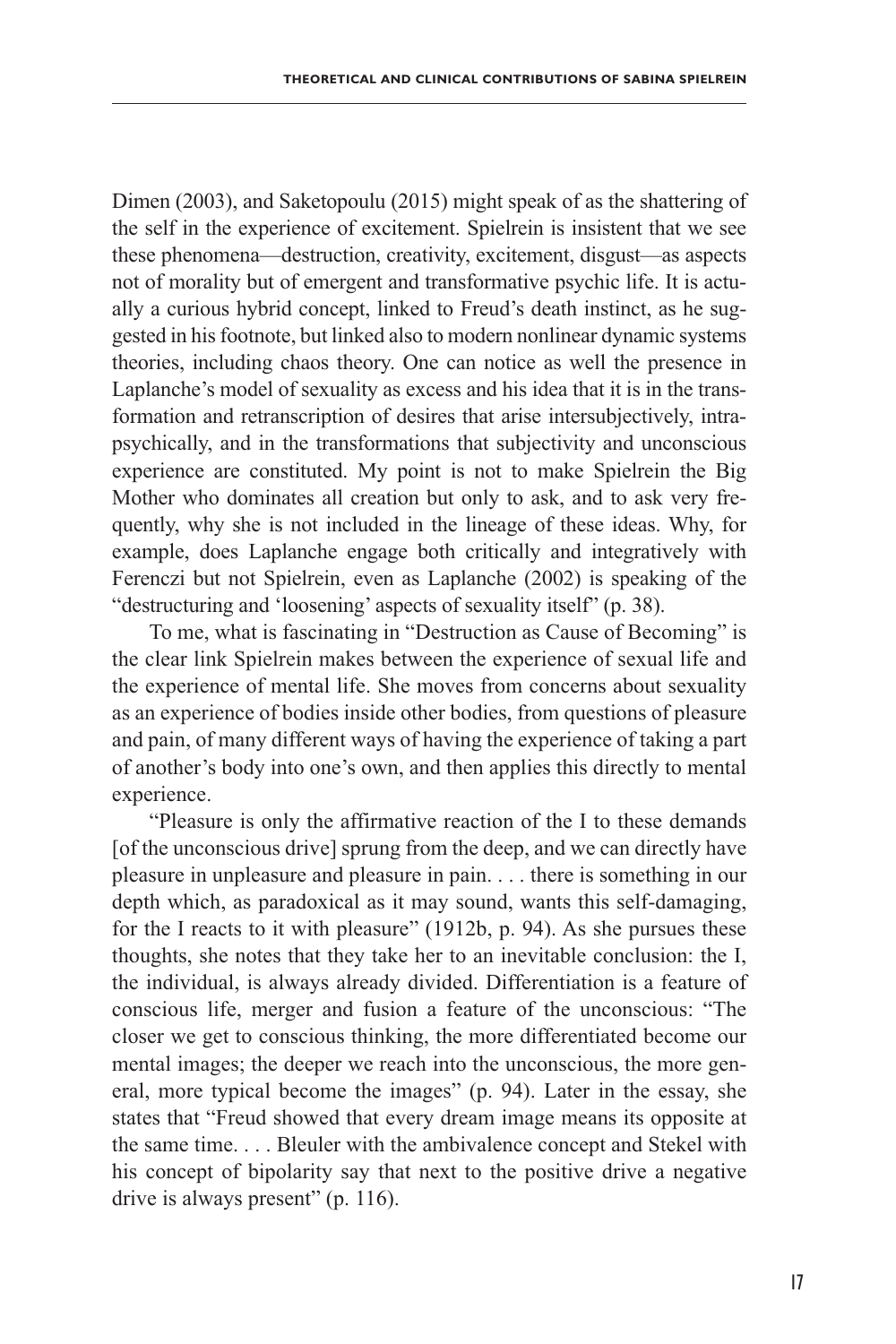Differentiation, the idea that there is a dawning awareness of an other inside the self, is for Spielrein a parallel to having another's body inside one's own. Minds too can be penetrated, carrying what Spielrein came to call "I-psyche" and "we-psyche." Hers is a metapsychology in which "otherness," splits in the self, and multiplicity are core concepts, all functioning at different levels of consciousness. The awareness of an internal presence of the "other" is an aspect of constituting the self, but it arises first in embodiment.

Spielrein's dissertation drew on a case of schizophrenia, and that work in concert with this 1912 essay contains the genesis of her ideas about psychotic disturbances to mental life. When Freud references the dissertation (Spielrein 1911c) in his postscript to the Schreber case, he does so in proposing that more interpretive material would be gathered from considering the "symbolic content of the phantasies and delusions" (Freud 1911, p. 80), precisely Spielrein's focus. In the dissertation she outlines and draws from clinical material the linkages between dream states and psychotic process and productions. She is, in relation to the speech of the psychotic, always interested in the motor action, the sounds, and the collapse of symbolization.

Spielrein's ideas about psychosis are intriguing: "it is a battle between the two antagonistic streams of type-psyche and I-psyche. . . . the insight imposes itself: 'I am a complete stranger to myself.' The thoughts become depersonalized: to the patients they become made. Since they come precisely from the depths outside the 'I,' they make 'we' or rather 'they' out of the 'I'" (Spielrein 1912b, p. 97).

What is in character for Spielrein in this perspective is her interest in the place of the individual and of the social in mental phenomena: the I-type and the we-type, the place of otherness in mental experience, the divisions of self in that metapsychology. And she tracks the movement of not-I and many I's and I-ness in the verbal play of a mother and child.

The psychotic, she notes, has become alienated from his own mind, with the transposition of personal and unconsciously driven material— I-psyche—into the more collective "we-psyche" of the individual. These terms are designed to describe two (for Spielrein distinct) aspects of mental life. The I-psyche reflected the more indigenous aspects of subjectivity, the part of self that we might term intrapsychic, and here she is always encompassing unconscious phenomena. In the we-psyche, she theorizes those aspects of mental life that feel internalized, from elsewhere, the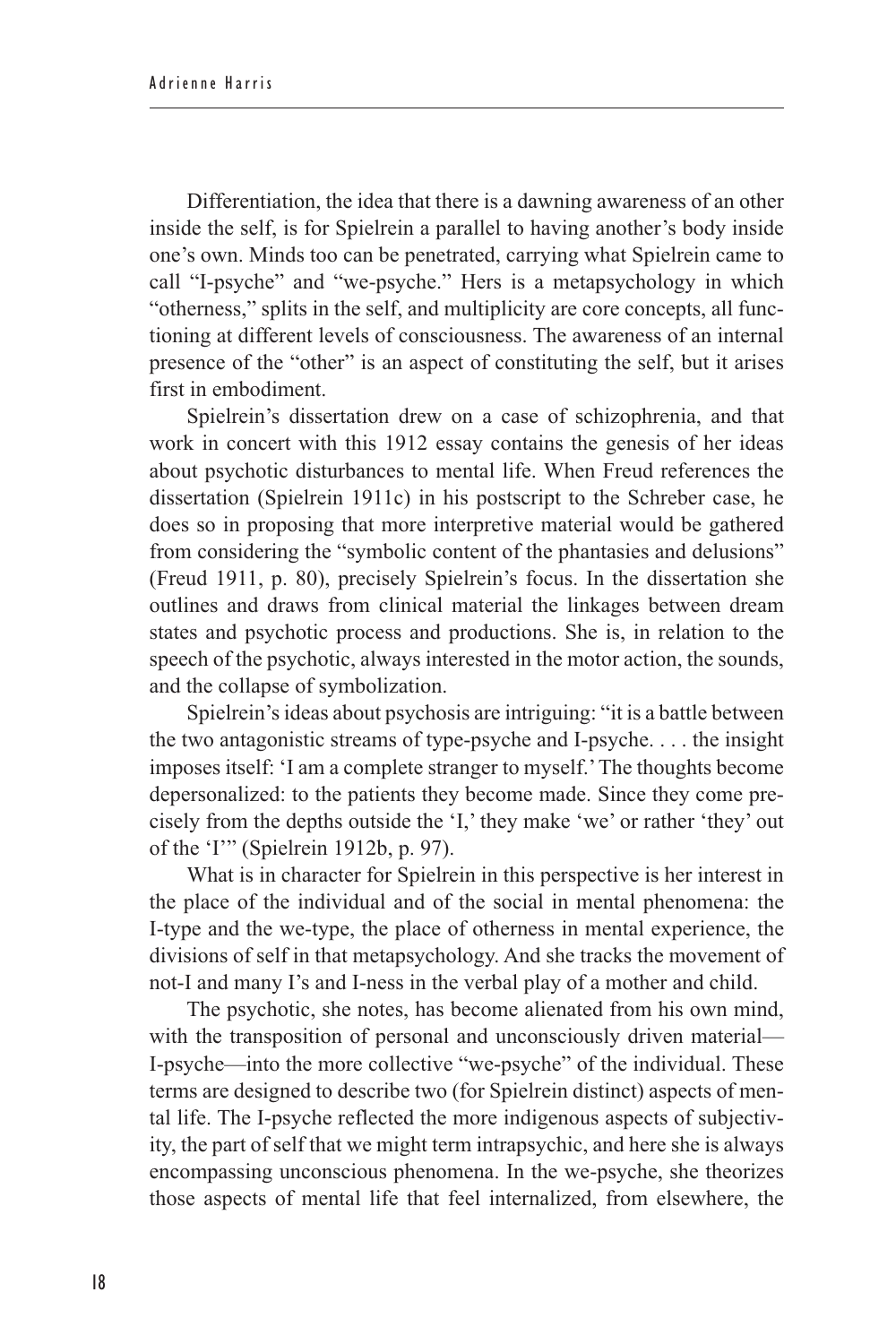presence of the other in the mind and being of any individual. This is the part of subjectivity that feels forcing, alien, implanted, split from the aspects of psyche that feel more individual and emergent. These distinctions about mental and personal and bodily life, the presence of splits and divisions in the self, are central to Spielrein's view of psychotic process. There is, she felt, urgency in this alienation of personally meaningful experience into collective symbols. The problem is that the mind becomes littered with alien objects: "we" or "they": "thoughts become depersonalized" (Spielrein 1912b, p. 97). Desire emerges from the experience of I. In the "we-psyche" state, the person lives as a spectator, observing self and other in some degree of alienation. In describing the patient in her dissertation, Spielrein notes the woman's lack of interest in her own internal world, the collapsing of the I-psyche. She is close here, I would say, to an account of dissociative states.

The dissertation contains some interesting speculations about the distortions of temporality in psychotic thought. "The unconscious dissolves the present into the past" (1911c; translation by J. Cezeller). The unconscious will also immerse the future in the past. Throughout her writing and clinical life, she sees the power of regression and unconscious atemporality not only in sexual life but in primitive forms of mental life and higher forms of representation as well. Again, I want to note the early date (1911–1912) at which Spielrein's ideas about psychosis and primitive states appear in the psychoanalytic literature.

Using words carries one away from self and individuality. But staying in the world of I-ness threatens dissolution and death. There is the famous beautiful sentence: "Language is there to bewilder itself and others" (Spielrein 1912b, p. 100). From there it is not a great leap to her focus on symbolization and meaning in children's thought processes. These preoccupations and the papers she wrote after leaving Vienna led her by 1920 to the mature phase of her career, the work in Geneva.

#### **Geneva: Mind and Words**

After a period of change and movement (Lausanne, Zurich, Berlin), Spielrein settles in Geneva. Her period there begins in 1920 and lasts until she moves to Moscow in 1923. As in so many of the vicissitudes or turns in her life, personal and professional interests intersect. By now she has married and has a child. Perhaps she needed some distance from the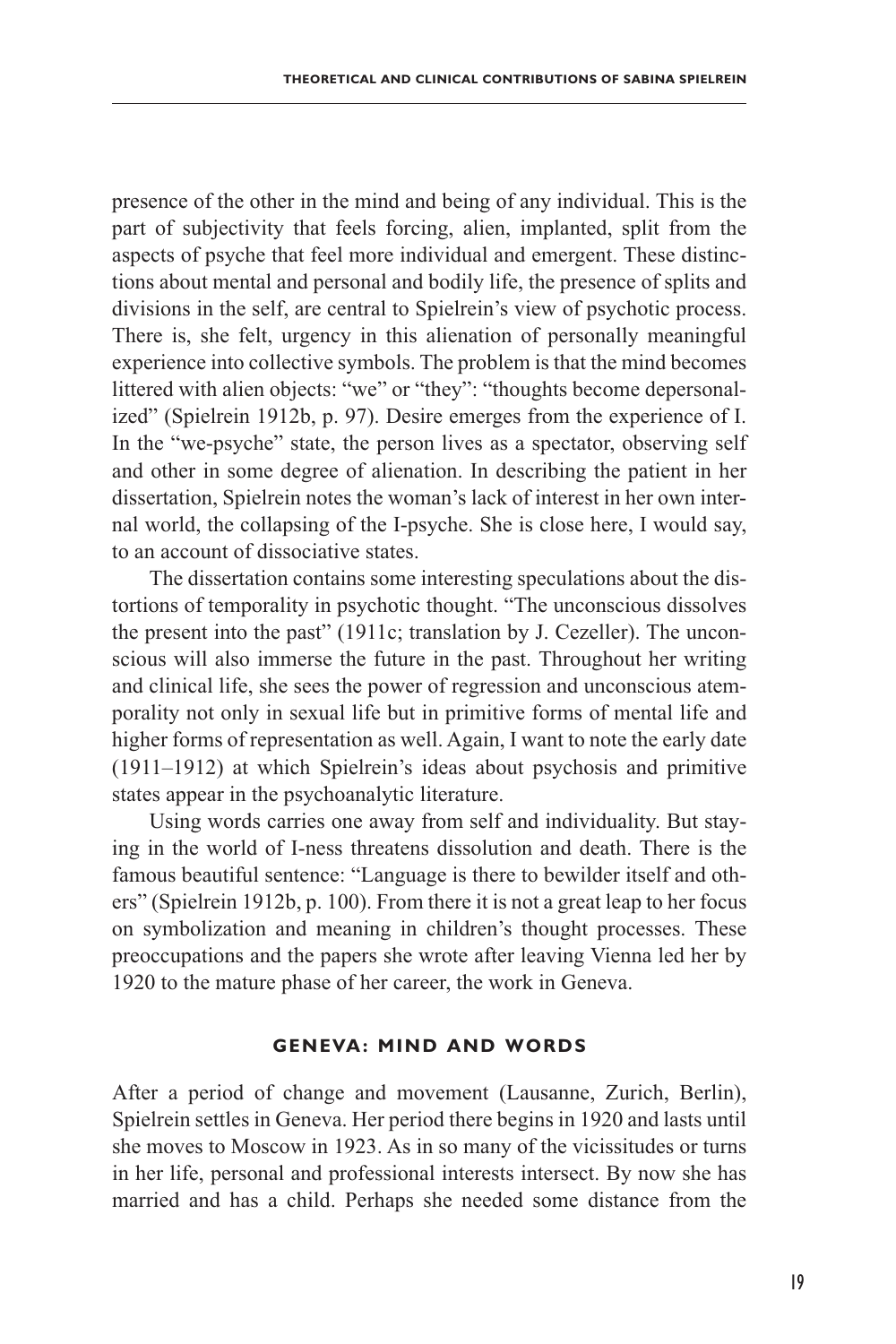burgeoning conflicts between Freud and Jung. Perhaps she wanted a place to have an adult function; perhaps then she wanted freedom from the place of sexualized child figure in Jung's history and her reputation. Perhaps this was a bid for freedom, not an endlessly masochistic cycling through worlds. Perhaps these are my wishes and projections for her. This period of turmoil and productivity continues the enduring puzzle of how to situate Spielrein both in her own life and in the context of the professional fields in which she functioned.

In the period before Geneva, from 1912 to 1920, a period of frequent moves and transitions, Spielrein produces a number of short papers, clinical communications or research studies in which she hones her ideas about speech and pleasure, and speech, thought, and unconscious process. There is a short clinical account bearing on the question of sexuality in which the chief subject is the matter of envy and regression. This intrigued me, as I think envy is a deep dynamic issue, particularly for women (Harris 1997), one not often taken up theoretically outside the Kleinian tradition. The paper is wittily titled "The Mother-in-Law" (Spielrein 1913a).

In this short contribution, Spielrein examines a dynamic triangle that reverses oedipal life and convention. Turning the tables, and perhaps following a Ferenczian interest in early traumatic object relations, Spielrein puts into play the muddle between the wife's mother's attachment to her daughter and the competitive envy that surfaces in relation to her daughter's husband. Most particularly, she sees in the power and projection of mother into daughter signs of envy (of youthfulness, of sexuality). In a modern context, what we might call intersubjectivity lives in the mix of power and destructiveness in this early dyad. What is intriguing in this paper is Spielrein's argument that women's actual constrictions and limits in the world, particularly regarding opportunities for achievement, made identifications much more significant. Annie Reich (1953) explores a similar train of thought in looking at object choice in women. So projection and an inhabiting of the life and psyche of powerful figures might be said to operate with great intensity for many women, providing an intergenerational space in which to manage and sublimate envy.

Many of these shorter papers pursue her ideas about sexuality, female sexuality in particular (Spielrein 1911a, 1913a,1914a, 1920a,b,c, 1923d,e). The themes echo her creativity/destruction paper and her dissertation, reflecting on the place and range of female sexuality (the place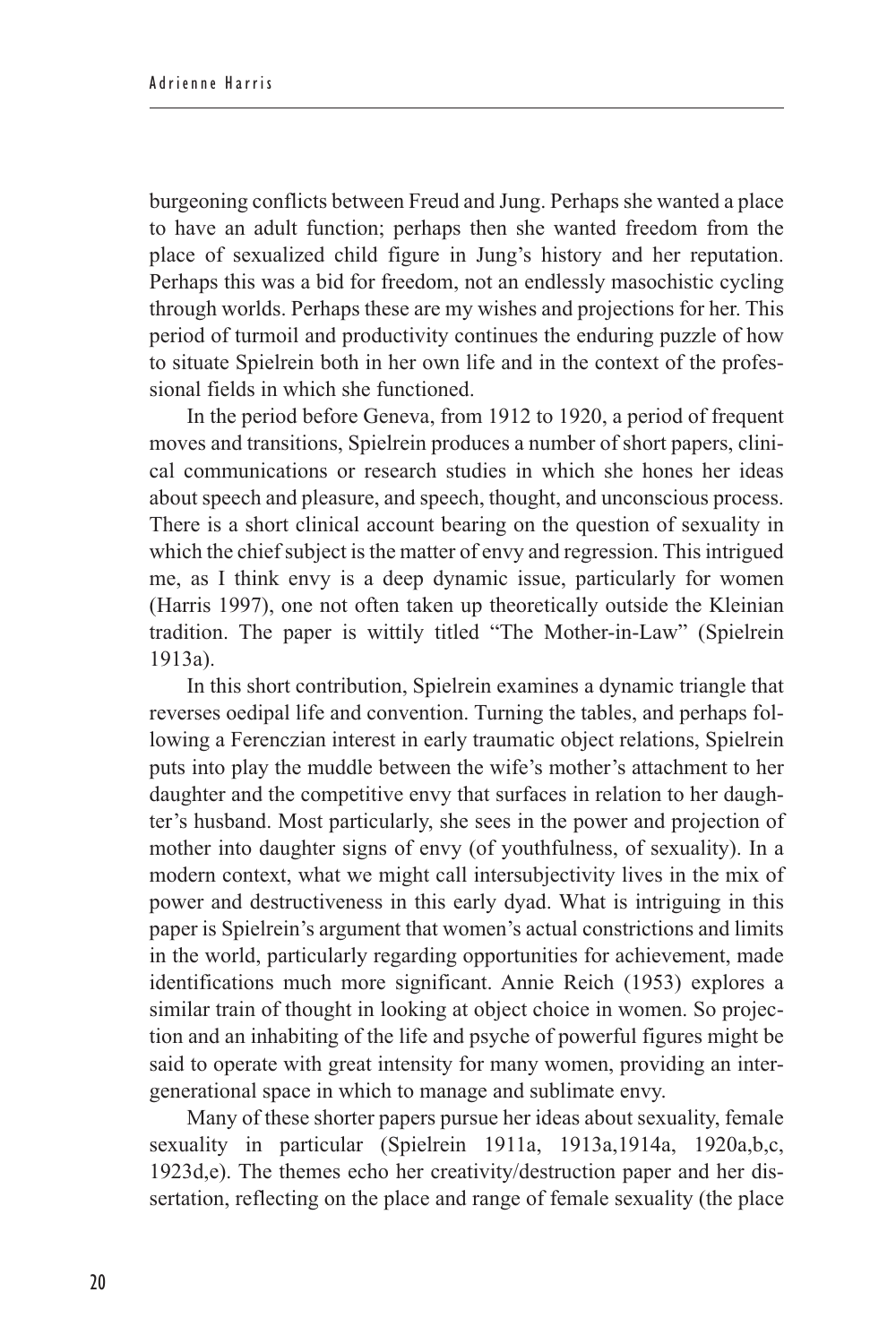of culture and sanctions but also of the destructiveness inherent in all creative and libidinous life). In 1911 she contributes to a series of discussions on masturbation held at the Vienna Psychoanalytic Society (Spielrein 1911a), in which she has a number of interesting things to say about the transformation of guilt into excitement and destructive feelings, the cycling of arousal and guilt and masochism and from there a return to arousal. Focused particularly on masturbation in women, she notes the power of the maternal erotic, the mother's erotic links to her child.

When, in Geneva after 1920, she turns more directly to development, you see that she conceives of the emergence of symbolization from embodied, kinesthetic, vocal, and motoric experience, which are inherent to both unconscious and preconscious life. Representation, for Spielrein, is on a continuum.

As seems often the case with Spielrein, reports about her impact were very mixed (timid and tumultuous . . .). The encounter of psychoanalysis and developmental psychology, fraught with politics and paranoia in all directions, was not easy, but there is a consensus that Spielrein's teaching was illuminating. We might reexamine Piagetian theory for its twoperson-ness, its use of introjection and projection as basic models of mental action. And as in Ferenczi's theoretical innovations on this topic, internalization and introjection are seen as an expansion of functioning and less a passive receptive movement.

Spielrein worked in Claparède's Institute Jean-Jacques Rousseau, which he had formed in 1912. There she treated children, worked on psychoanalytic culture and institutions in the emerging Swiss analytic communities, and engaged in both pedagogy and research. The years of overlap with Piaget are approximately 1920–1923, years of productivity for Spielrein and an explosive beginning for Piaget, her analysand for about eight months during this time. This only deepens the complexity of their shared projects, the quite symmetrical interests and often shared terminology set against the asymmetry of their fates and reputations. Piaget speaks of Spielrein in *The Language and Thought of the Child* (1926, p. 2) but diminishes her importance, placing her interests in early childhood, a placement with a decided gender twist. In their overlapping lives and careers in Geneva one can see reciprocal influences. Spielrein's interest in egocentrism is both similar and different vis-à-vis Piaget's. She was perhaps more interested in individuality, in the unique character of children's thinking, its links to the body and to unconscious reverie. Exploring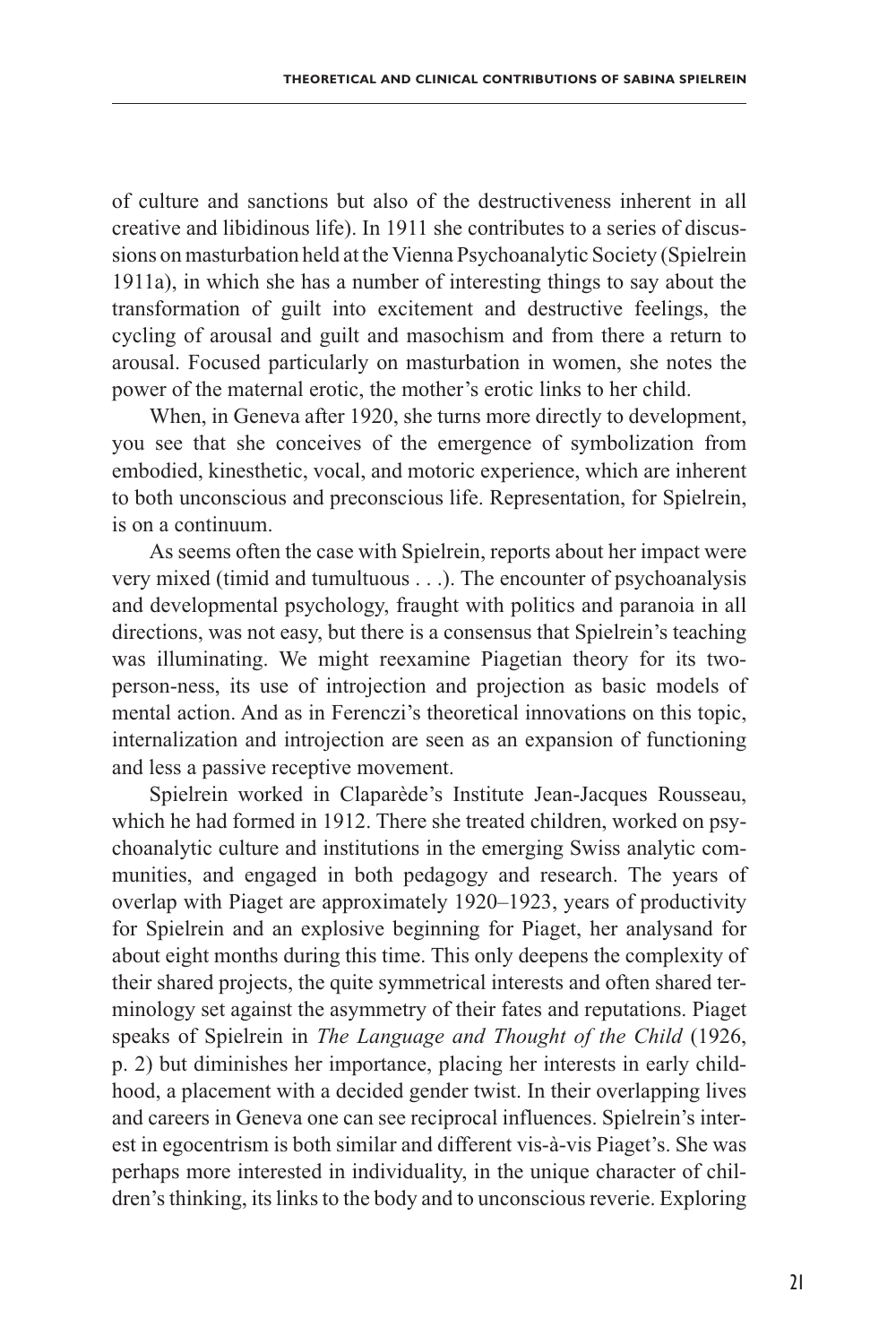many of the topics Piaget was to take up in great detail, she was interested in the evolution in development of the child's experiences of temporality, causality, and space and a gradual mental orientation and relation to reality.

Her interests, both psychoanalytic and developmental, led her to look at the links between speech and shame (Spielrein 1920a,b). She examined the gender differences in presentations of shame regarding the body and regarding desire in the communications of two four-year-olds, noting the diffuseness of the girl's shame.<sup>11</sup> Given the age range (two to four or five) of many of her research and clinical subjects, we would be talking about toddler shame, a subject explored in depth by Alan Schore (2003). I found myself trying to think through this process via Spielrein's ideas of speech as the carrier of pleasure and reality, and of shame induction being a moment when pleasure is met by reality and the system crashes. It looks like a conversation, but two extremely conflictual states mismatch. Expecting jouissance, the child/patient/analyst is met with prohibition, limit. Spielrein is interested in how these complex rivers of feeling and regulation intersect in conversation, in acts of misrecognition, as well as in acts of linking.

Several of Spielrein's papers from this period focus on language and thought in the child, with interesting speculations on temporality and spatiality as these support speech and thought (Spielrein 1921, 1922b; 1923c,e). It is all very phenomenological, in that complex mental life grows out of embodiment, out of the erotic body handled and reacted to, with vocalization, speech, and its music carrying unconscious process as a substrate of advanced mental function.

Spielrein was quite explicit about the importance of listening and holding with a light hand and with interpretations that are subtle and not invasive. This is of course good clinical listening, but it is also a crucial principle in conducting research. Spielrein's training in psychoanalysis produced a deep encounter with the nature of thought and language, a

<sup>11</sup>Spielrein's work here sits in an anomalous and difficult spot. Psychoanalysis might be said to have a century-long concern, low-grade but insistent nonetheless, with the danger posed by the mother. Managing maternal envy may require a masquerade (Riviere 1929); the impact of maternal envy may require strict regulation (Bernstein 1990). See also Elise (1997) on the female oedipal situation and Harris (1997) on envy's excitements and terrors, the fear of being the object of envy that constricts ambition and excitement.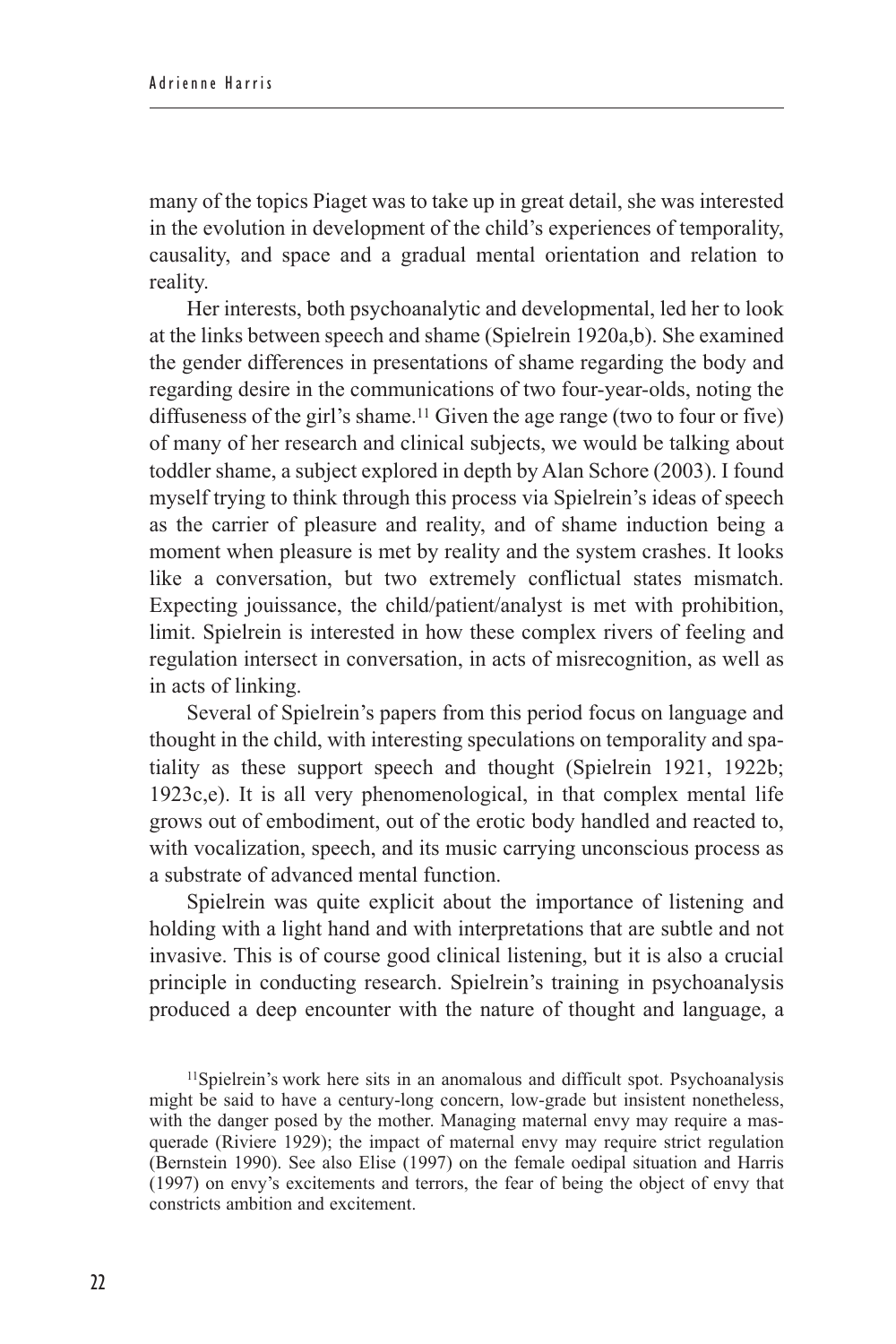training she used creatively and productively in research. Spielrein, as in all her work, remained committed to the interpenetration of motor bodily experience and symbolization or word use. In looking at aphasia, speech, and a sample of child speech, she came to an astonishing and quite modern conclusion: "What allows a group of ideas to persist in spontaneous thought is the movement of emotion" (Spielrein 1923c, p. 315; translation mine). Follow the affect if you want to understand the child/patient, an idea continuously being developed by psychoanalysts.

Spielrein pursued a kind of metapsychology in which the mind is characterized in relation to temporality and splitting (divided self states, multiplicity). So from questions of sexuality to mind and symbolization, Spielrein traverses some interesting ideas, which in part she credits to Jung. Multiplicity and multiple states are characteristic of minds. Internal divisions in the self and splitting are usual form of mental action. These are ideas Spielrein often returned to; they dominate her thinking in the destruction paper. Again I wish to point out that these ideas were emerging in her thought in 1912.

Spielrein was interested in mental life as lived often on the edge between differentiation and union, difference and merger. In a way now familiar from the formalist thinkers in Italian psychoanalysis (influences on figures like Ferro), as the levels deepen to increasingly unconscious forms of mental being, states of regression and merger come to predominate. One finds this spelled out in a highly formal theory by the Italian Ignacio Matte Blanco (1975), Segal (1957), and others (e.g., Fonagy 1995); they write of a state of psychic equivalence where fantasy and reality are not differentiated in the unconscious. Thinking of differentiation as an aspect of conscious and preconscious mind takes Spielrein to the question of words as the site of otherness. The I-psyche and the typepsyche. Bewilderment by language. Using words carries one away from self and individuality. But staying in the world of I-ness threatens dissolution and death. Interestingly, desire emerges from the experience of I. From the "we" state, the person lives as a spectator, observing self and other in some degree of alienation.

In a paper on dream images of shooting stars, (Spielrein 1923a) she identifies the interplay of memory and desire, what she terms the "crossing" of desire and disappointment in the mix of starry explosion and dark, watery fading. In 1913, in a short paper published originally in *Imago* (Spielrein 1913b), she analyzes an element in a Russian short story where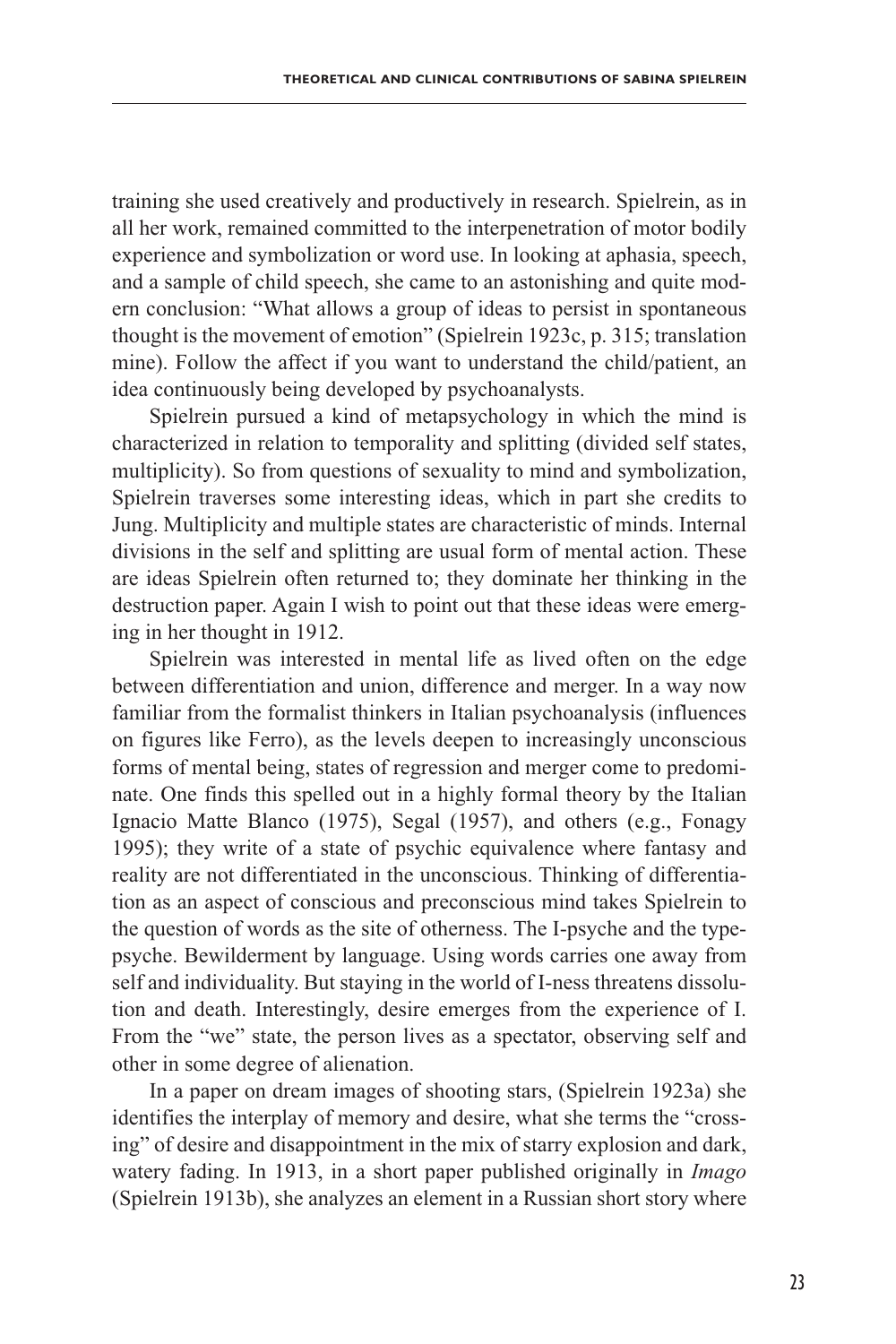a young man's anxiety arises in response to a triggering event (a train whistle). In the paper Spielrein clearly talks about this event as traumadriven and as the piercing of conscious reflection with split-off unconscious material, evolving into a state of pervasive disquiet in the patient.

Spielrein (1922b) viewed time as a property of space and saw mind and consciousness as always constructed through the reverberations of temporality. Meaning made in the present on the basis of the past. In this we can hear Loewald's preoccupations with time. And we can think also of Freud's idea of *Nachträglichkeit,* the activity whereby work in the present reworks the past, which then dialectically reworks the present. Loewald is perhaps a most intriguing person to evoke in this context. I think of his work on primal density and on the primary and secondary process in symbolization. He was attentive to the regressive element in primary process and thus in certain archaic aspects of speech. These ideas are at the heart of Spielrein's work on speech and embodiment.

In her work on language development, she consistently weds the disciplines of psychoanalysis and developmental psychology in a fascinating analysis of the potency and meaning of sound making, the music of language, intonation, mouth movement, babbling as it cascades into symbol use, and the development of semantic and syntactic aspects of speech. Using both case material and developmental observation, Spielrein (1922a) works in a conjoined way of theorizing, seeing the onset of speech as carrying the regressive oral experience of feeding, nursing, and babbling. Speech arises in the embodied and intentional motive to link and find another, which then become routed through the forms of language (rules, meanings, etc.). We may see the evolution and appearance of these ideas in Loewald's work on primary and secondary process in language and symbolization (Loewald 1978).

In her 1922 paper on the origin of a child's words "Papa" and "Mama" (Spielrein 1922a), she anticipated by some years Klein's papers on weaning and orality. Some version of her ideas in this work was included in her 1920 presentation at the IPA Congress in The Hague, a congress both Klein and Anna Freud attended. Interestingly, Klein in her paper on infant analysis (1923) cites Speilrein only in a somewhat enigmatic footnote, meanwhile drawing explicitly on her work on the words *Mama* and *Papa.*

Spielrein begins always with the premise that all aspects of speech carry unconscious or, as she comes to term it, subconscious meaning. The melodic, rhythmic, gestural, and timbral elements in early wordplay, which can be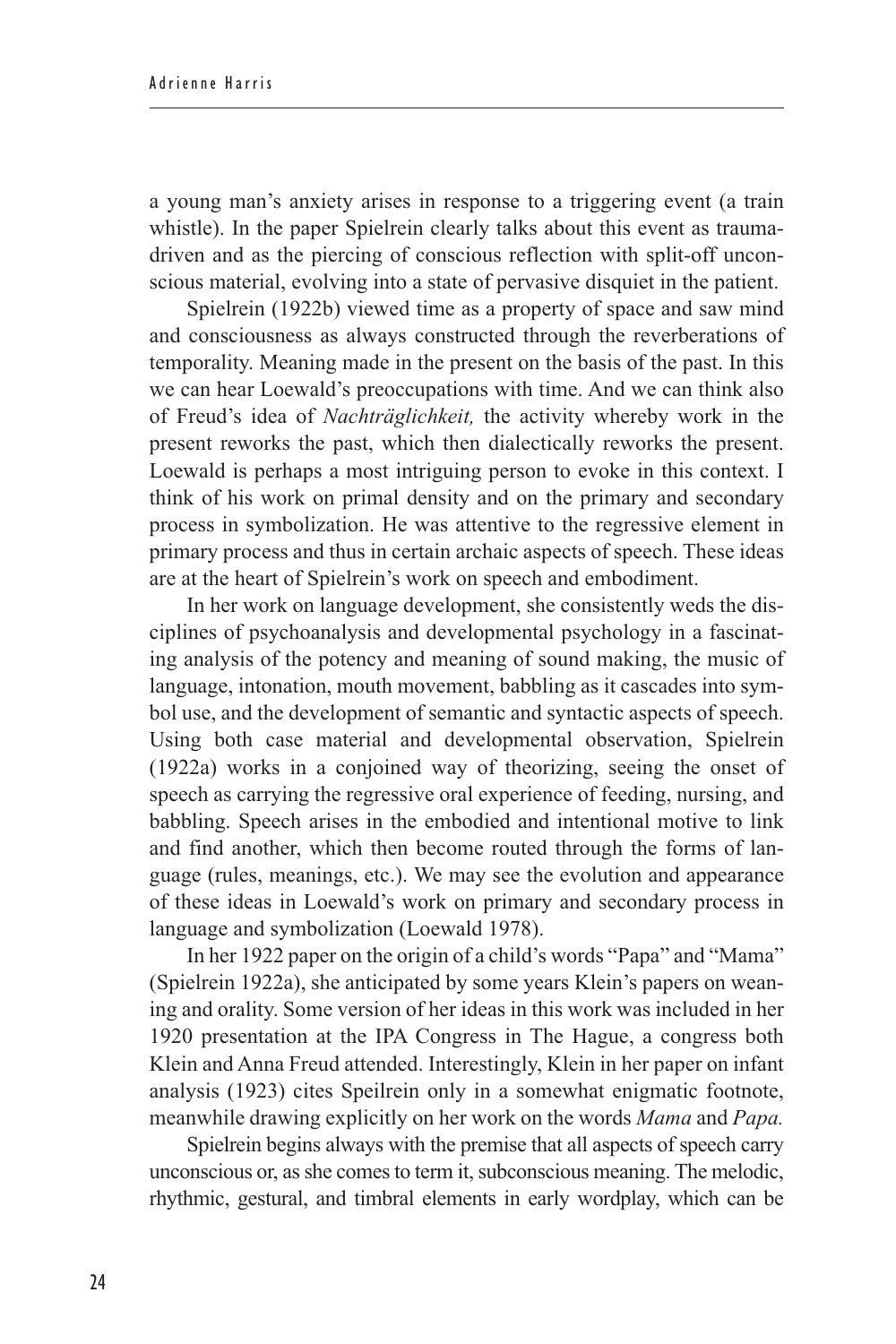inflected in various ways by the child's mother tongue, carry desire, anxiety, shame, aggression, and other affect states. In this paper, she begins her analysis of stages of speech and thought development, seeing in the early worldplay and naming a magical formation, or an even earlier "autistic" stage, a term she adopts from Bleuler. Wharton (2003) has called the links to Winnicott in this paper "uncanny" (p. 287), noting the early forms of ideas about play and its interactional effects that Winnicott would develop in his ideas about transitional objects and transitional spaces. Words are actions, feeling states, carrying both links to the parent and processes of separation. The early magical properties of words allow the child to attempt to manage loss or absence in conjuring speaking as a form of action.

Speech and conscious and unconscious levels of thought interpenetrate. Spielrein gives a set of clinical examples in which *Mama* and *Papa,* in different languages and different family constellations, mean different things: sadness, dismay, contentment. The words she links to suckling and orality are endowed with magical properties. Speech is designed to make pleasure last. Fort-da? At one point in the essay, Spielrein notes some indebtedness to William James, to his ideas about the role of speech in the generation of affect.

In listening to a mother and child,Spielrein (1914b) speculates on the nicknames and playful speech of mother to child and child to mother, noting that from each side there is a muddling of identifications, a slippage of gender from parent to child, projections and introjections, with speech signaling the deep somatic and affective ties. In a theoretical move she will use later in exploring mother/daughter envy, she notes how much love and threat live in the speech practices of child and parent. Her little patient develops a phobia of monkeys, and Spielrein speculates on the impact of the boy's calling his mother "marmoset" (Harris 2014).

Her conclusion, and it resonates with her thinking generally about psychic life, is that speaking partakes equally of the pleasure principle and the reality principle, toggles between these two spheres of psychic reality. What is Loewaldian here is the consideration of the primary process in words and language, his ideas of nonlinear, often ambiguous development between oedipal and preoedipal levels and between levels of mental functioning. It is important not to declare these ideas her property but rather to enter her claim to a place in an unfolding genealogy of ideas, her contribution to questions that many of us in psychoanalysis continue to grapple with.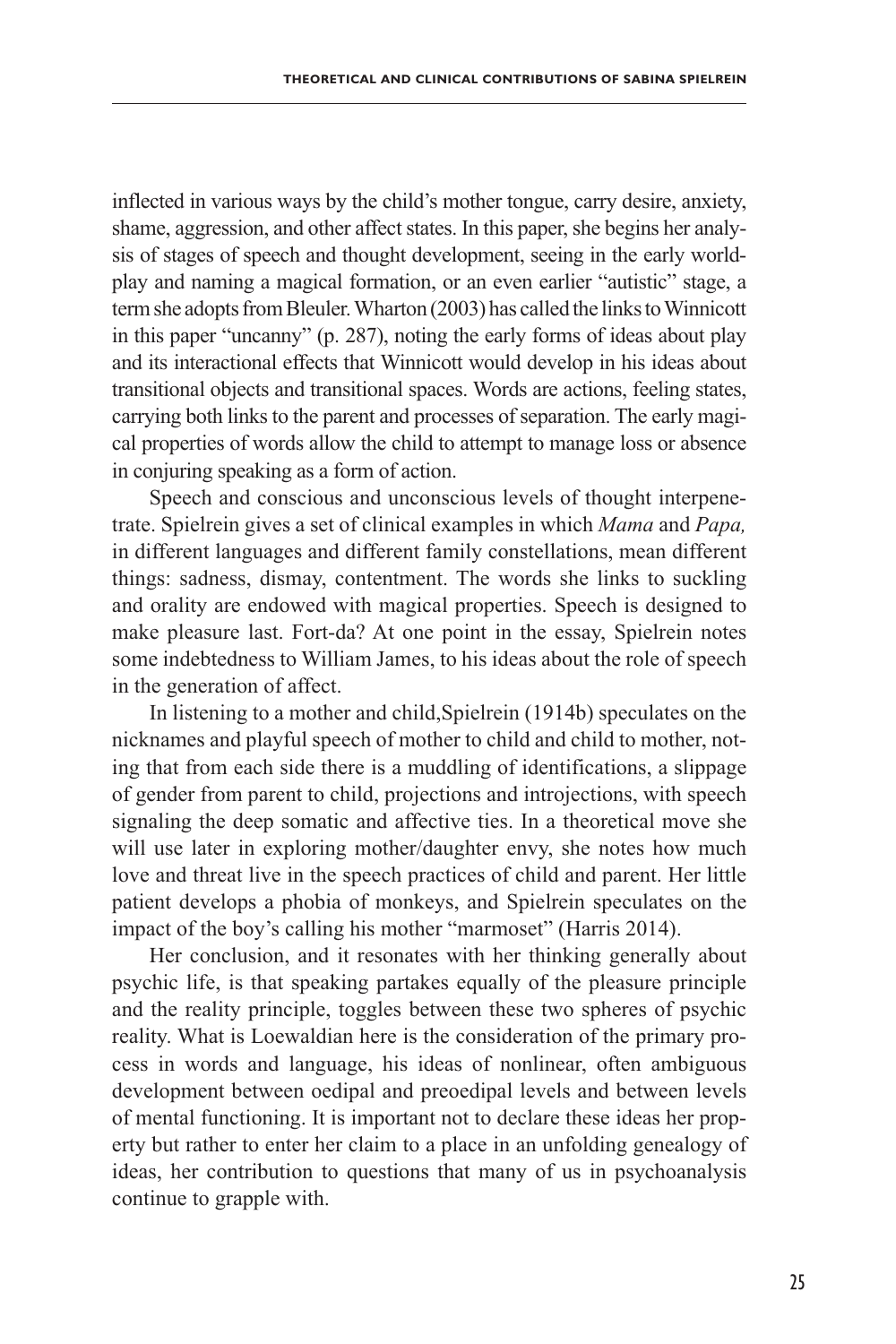The clinical implications of this are fascinating. The gratification and erotics of speech within analytic process, the conflicts between reality and pleasure as might appear in distortions of speaking, the hypnotic effects of speech. Spielrein is asking us to attend to something quite obvious and usually unremarked, the link between speech and the mouth. But Spielrein is always a particularly interesting corrective to the modern tendency to airbrush sexuality from early dyadic life.

In a paper based on her work with children in the clinic in Geneva (Spielrein 1923d) we can see Spielrein's capacities, both clinical and intellectual, in full flower. She begins with an interesting theoretical commitment to the instability of the lines between conscious and unconscious thought and the importance of clinical judgment in regard to the subtle interplay of the unconscious and conscious aspects of words. She makes a point of the play of "free association" in the language of children and then turns her attention to a transcript of phrases and the "babbling" or word play of a two-and-a-half-year-old. She draws on dream work, condensation, and displacement as a way of seeing the play of the unconscious in the child's language and the linked experiences of conscious and unconscious forms in this simple verbal output. This is of course good clinical listening, but it is also a deep encounter with the nature of thought and language. As her work matured and deepened she continued to find strong parallels between the analysis of dreams and the analysis of speech. I think here of how the idea of reverie has entered our considerations of analytic listening (e.g., Ogden, Bion, Ferro). There are Loewaldian notes here as well, as preoccupations familiar to any of the psychoanalysts drawing on field theory (Baranger and Baranger 2009).

In the 1960s, in an appreciation of Piaget's work, the American developmental psychologist John Flavell (1963) described Piaget's first five books in English, which appeared in the period 1923–1932, as galvanizing the field of child development with regard to both content and methodology. It is in this period that Piaget crystalized a form of close observation, the naturalistic observation of children's activities alone and with others. Original yes, in some sense, but derived also, in another. The method of clinical listening is at the point of origin in Freud, and it is taken up explicitly as a mode of child analysis by Hug-Hellmuth. Given Spielrein's formation in child clinical work, we can see that what Piaget adapted rather than invented is the clinical method of listening to children talk and play that is at the heart of child psychoanalysis. In Piaget's early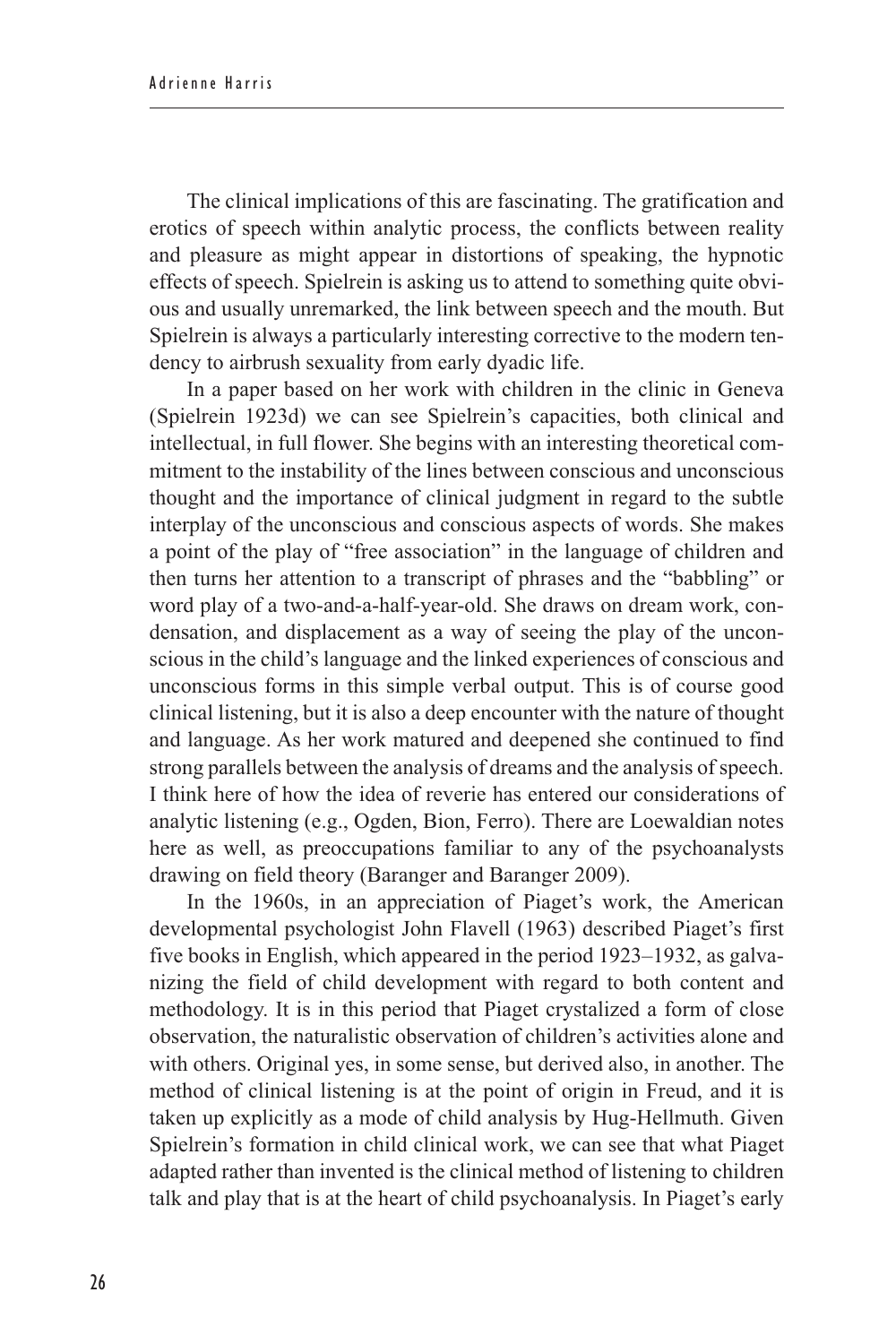writing, his work often centered on observations of his own children. Every feature of his working method is first or simultaneously present in Spielrein's; she is the portal from child psychoanalysis to child development.

In other words, Piaget's early work, rightly considered both creative and revolutionary, is built on ideas Spielrein was teaching and researching. We will see a similar line of influence with Vygotsky a scant few years later. What is important to remember in thinking of the direction of influence is that Spielrein's method as imported into child study draws a great deal from psychoanalytic ideas, from the history of thinking about clinical listening, of finding the structure and meaning in the everyday processes of engagement, play, and narrative. Spielrein did not of course inaugurate this method, it was central to Freud's thinking and was already embedded in the clinical ideas regarding child analysis in the work of Hug-Hellmuth. Spielrein was a transmitter, a conduit of these traditions, and she must be considered in large part responsible for the rootedness of these perspectives in Geneva and later in Moscow.

Ironically, but perhaps characterologically, Spielrein, so unremarked and underrepresented in the work of others, was herself good at citations. It gives us a sense of the breadth of her reading: William James, Hughlings Jackson, Flournoy, the Swiss linguist Charles Bally, initially Jung, and always Freud. If the style of the paper on destruction and creativity is intense, charged, wildly evocative, and associative, the writing Spielrein was doing by 1913 was increasingly sober, carefully argued, and grounded in the science and philosophy emerging in the first two decades of the twentieth century.

#### **Moscow and Rostov- On-Don**

In reflecting on the evolution of psychoanalytic thinking and the coordinates of psychoanalysis and developmental psychology in the Soviet Union, and in trying to reestablish Spielrein's central place in this incandescent but brief period, we are hampered by much missing information, due to the chaos of the Soviet period, World War II, and the postwar Stalinist period. We do know that psychoanalysis took hold in the USSR in the early twenties and was flowering most powerfully in the years 1920–1924 (Spielrein was there at the high-water mark, but she had also given an influential talk in Russia much earlier, in 1912). Miller (1986),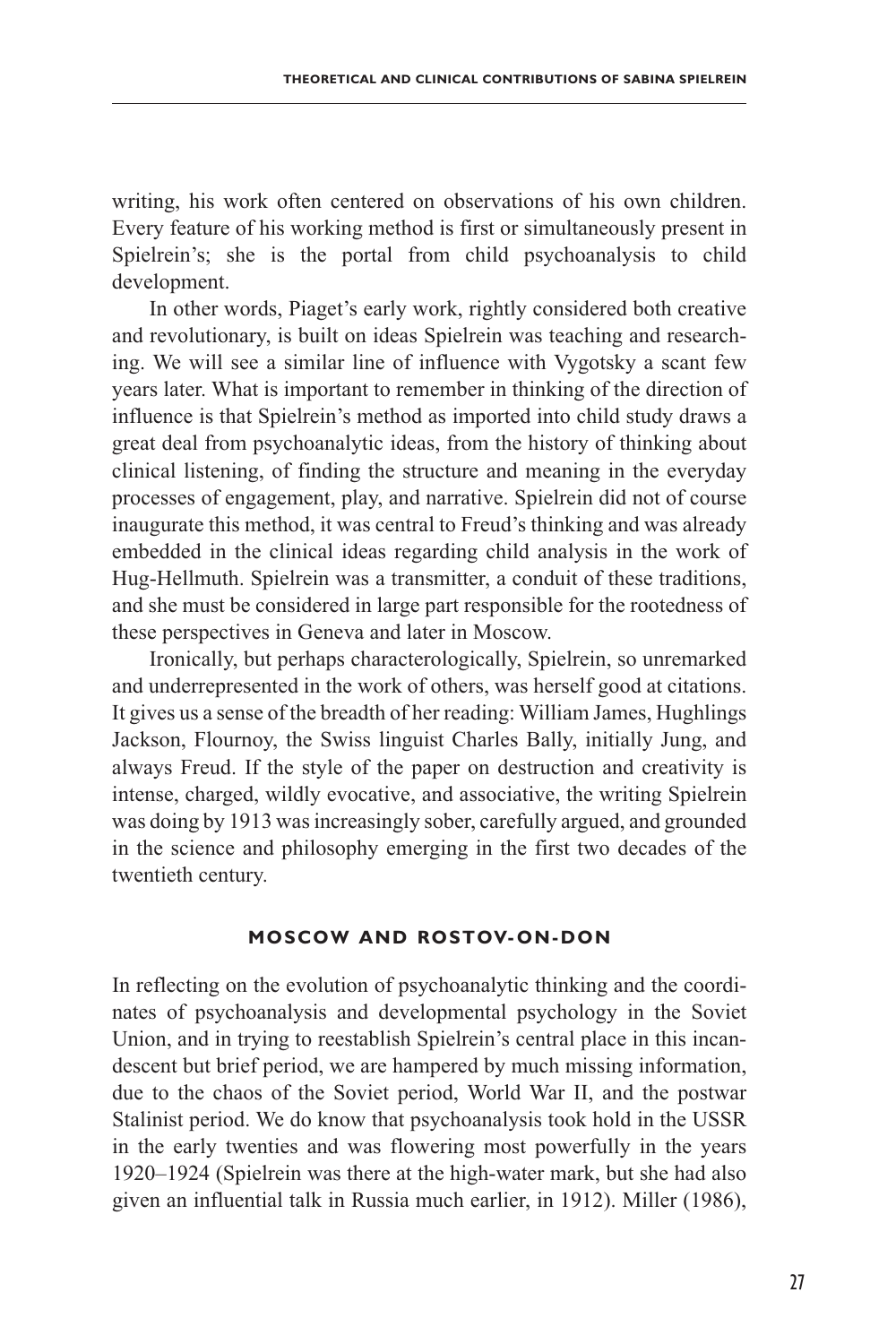Etkind (1997), and Wharton and Ovcharenko (1999) have provided important documentation and analysis of this period. Political suppression was under way by the mid-1920s, and by 1928 psychoanalysis had been broken and forced underground. Institutional life and analytic publishing were curtailed, while the Children's School, in which Spielrein was actively involved, closed down, as psychoanalysis became the devilish marker of bourgeois mentality. Spielrein's departure from Moscow to Rostov, probably to continue practice in reduced circumstances and in secret, seems in retrospect both prudent and tragic.

Reading Wharton and Ovcharenko's brief history of the periodization of Russian psychoanalysis (1999), one understands the place of ambition, along with nostalgia for home and family, in Spielrein's return to Moscow and Rostov-on-Don in 1923. Russian psychoanalysis was flourishing, and in a transdisicplinary way in which Spielrein would have thrived and felt at home.

Reviewing what is known of Spielrein's arrival and work life in Russia in 1923 is to encounter again and immediately the enigma of her erasure. In moving back to Russia, she was reconciling with her estranged husband, with whom she had another child, a second daughter born in 1926. She was returning to a difficult person and a difficult situation: her husband had started a new family with another woman. But as so frequently seems to have happened, from the early biographies and certainly the Cronenberg film, a masochistic story line trumps a narrative in which ambition, professional interests, and family alliances are stressed.

As one of only two IPA-sanctioned training analysts in the Soviet Union, Spielrein would have been a person of great stature in the psychoanalytic community. Coming from the West, she would have been an exciting and sophisticated intellectual figure. In her role in several organizations, including the Russian Psychoanalytic Institute, she had administrative responsibilities, as she did at the State Psychoanalytic Institute and the State Children's House-Laboratory, a fascinating and apparently quite radical experiment in treatment and pedagogy operating along psychoanalytic lines (Spielrein 1929). She would have been a teacher providing a highly sophisticated psychoanalytic education on such topics as child analysis, language, and symbolization, as well as the study of consciousness and unconscious phenomena. Her course on child development had the largest enrollment at the institute, with over thirty candidates. If you were to be exposed to psychoanalysis in Russia at that time, you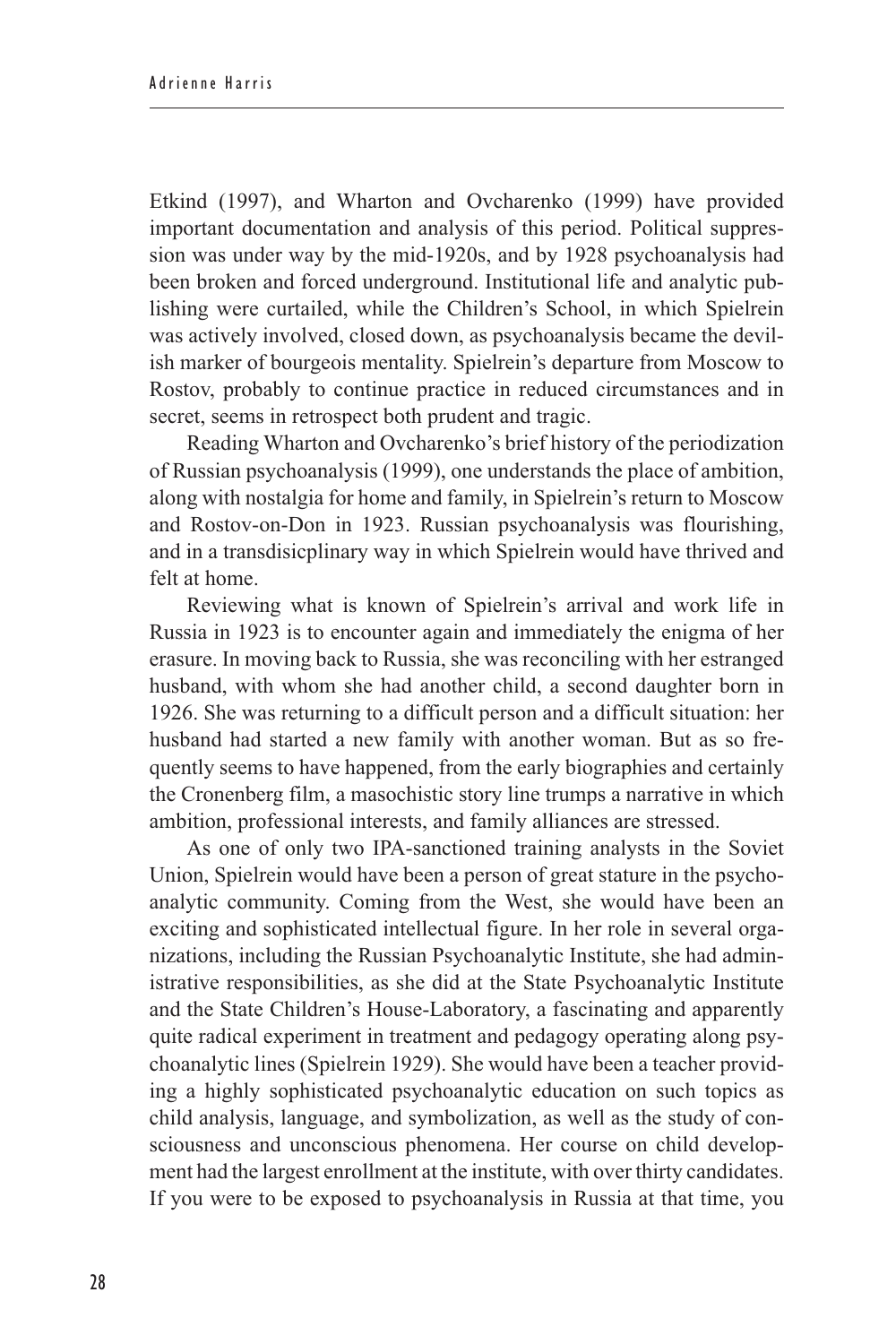would have passed through her classroom, and that experience would surely have included Vygotsky and Luria, both significantly her juniors in age and experience. One can imagine that Spielrein was a complex figure there, perhaps intimidating, perhaps the object of some competitive envy, perhaps also fragile. What is harder to imagine is how she disappeared.

I am indebted to many scholars writing about the Soviet period and psychoanalysis, most particularly Alexander Etkind.12 John Launer's book (2014) finally moves Spielrein's story in a more expansive direction. Many of the early Spielrein biographers minimize the periods in Geneva and Moscow in favor of the years with Freud and Jung, just as many Vygotsky scholars minimize psychoanalysis to the point of erasure. Spielrein's work and reputation in both Geneva and Moscow, and the links between those worlds, are therefore slighted in both literatures. Modern cognitive psychologists working on Vygotsky stress instead the importance of Kurt Lewin and field theory and of Gestalt psychology, while Spielrein's writing on dialectics and pattern becomes obscured. One of the more irritating tendencies in the assessment of Spielrein, Piaget, and Vygostky is to see her pictured as empirical and clinical, interested only in early development, while the two men are lionized for having built formal models. To my ear, there are deprecating and misogynist tones to that judgment.

Vygotsky's first important lecture series, in 1924, was an attempt to move beyond Pavlovian reflexology to more complex ideas about consciousness. Oddly, he cites Jung but not Spielrein or Freud. He goes on to talk about the "hidden somatic stimuli" in reflex systems and chains of associations with complex unconscious roots, an idea surely emerging from psychoanalysis. He sees self-consciousness as arising always from consciousness of others: "we are another to ourselves." These are ideas that appear to be lifted right from Spielrein's 1912 essay. What makes this odd is that these lectures were delivered at the highwater mark of psychoanalysis in the Soviet Union, a time when institutes, training programs, journals, and Russian editions of Freud's work were flourishing. Spielrein and her link to Freud would have given the writings of Luria and Vygotsky considerable cachet.

<sup>12</sup>Others include Miller, Ovcharenko, Launer, van der Veer and Valsiner, Frawley, and Wertsch.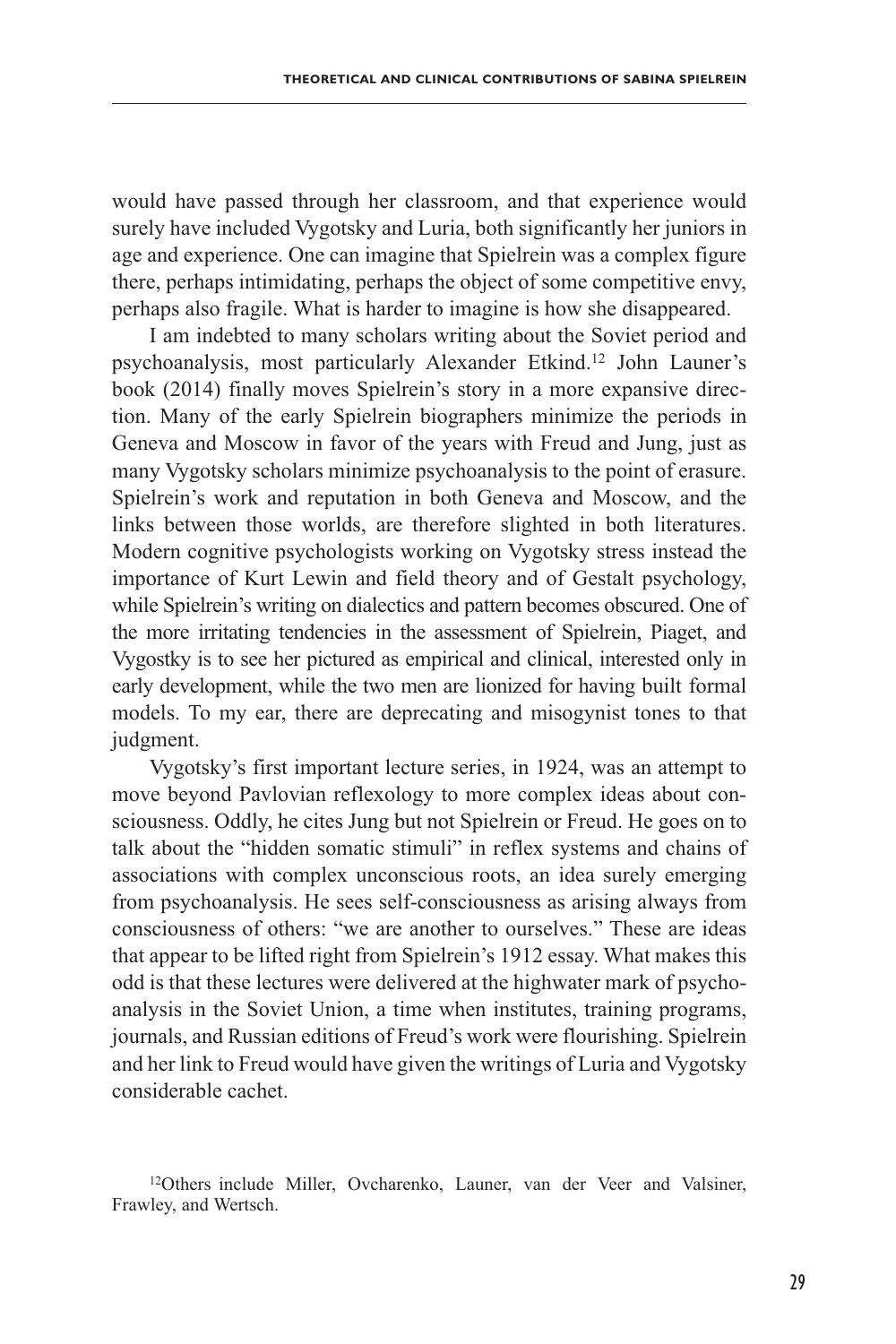Vygotsky might be said to have centered his theoretical concerns on the ways language and speech are "perched on the world-mind boundary" (Frawley 1997, p. 1). In ways reminiscent of yet different from the approaches of Spielrein and Piaget, he focuses on the problem, indeed the necessity, of creating a developmental theory. Like Piaget and before him Spielrein, Vygotsky delineated a three-stage model of the unfolding of thought and speech. The terminologies differ, with Vygotsky's focus on the constitutive role of the social and with Piaget's on the evolution of structured thought. These differences increased over time and with subsequent interpreters. But at this epicenter of discovery in the early 1920s, all three are tracking language and thought through the close observation of children, a method drawn I believe from Spielrein's use of psychoanalytic inquiry and attunement. The developmental models indebted to her mode of thinking put the emphasis on transformation and nonlinearity.

Vygotsky developed a number of other ideas that seem deeply tied to Spielrein's projects: the tie between intellect and affect, the intermingling of thinking and wanting, a link at the heart of Spielrein's attention to embodiedness as also constitutive of thought and word, the presence of otherness as an aspect of personal consciousness, the emergence of speech as a splitting of the subject (see Spielrein 1931).

In all of these figures (Piaget, Spielrein, Vygotsky, Luria), one tracks the struggle to sort out external and internal forces feeding development. In subtle ways, all of these thinkers are interested in tracking how intentionality emerges as an individual process from a dialogic one. One hears Laplanchian and relational notes here: the process of recoding and transposing the move from inter- to intrapsychic experience, the "internalizing of the external" and "in-growing of lived experience into personal meaning" (Frawley 1997, pp. 21, 95), the assymetric unevenness and "revolutionary" aspects (Vygotsky's term but Spielrein's concept) of developmental change.

Vygotsky read and was influenced by Lewinian field theory (development as a spiral process; Lewin 1947). He knew Lewin personally, and subsequent commentators on Vygotsky's work have tended to give him credit for the Russian's interest in nonlinearity and transformation, the tie of thought and affect. Doubtless Lewin is a powerful vector in the intellectual climate in which Vygotsky was working, but I think too much is attributed to this influence, while Spielrein's contributions and projects are eclipsed. Again.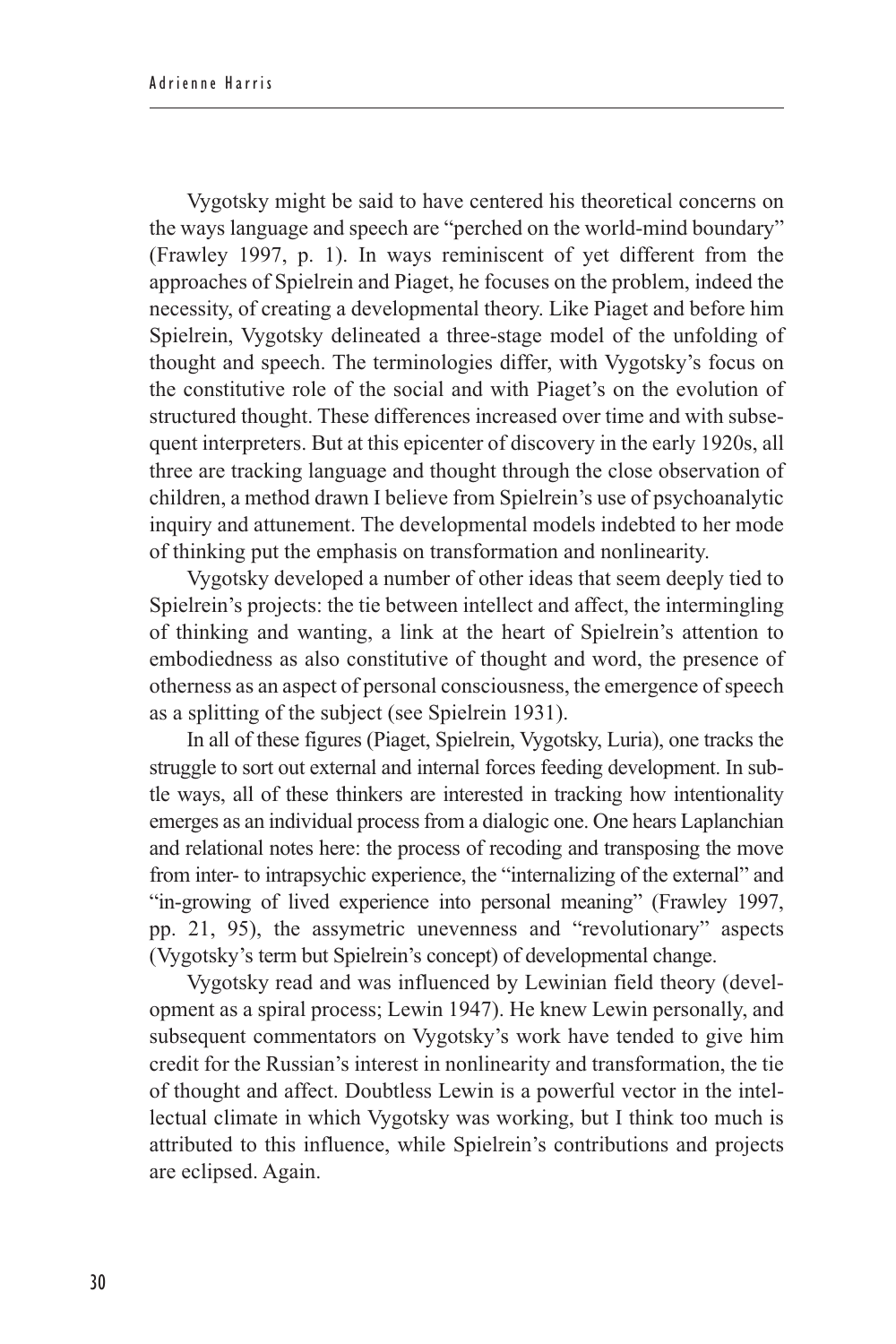One can find, for example, the psychoanalytic features of Vygotsky's concept of the zone of proximal development. This concept refers to a process whereby social interaction is transformative and dialogue is the wellspring of transformation. Transference and countertransference phenomena, even ideas like the effect of container on contained, are ways of looking at what Vygotsky built as the site of emerging understanding and mastery. Knowledge was not a matter of what you can produce on a test but what you can master with help, that is, in an intersubjective space with others. One needs two minds to understand one. We have no trouble hearing Bion in these ideas, but it is important to notice that this concept appears first in Spielrein and as early as 1911.

In Vygotsky and Luria's introduction (1925) to a new Russian translation of *Beyond the Pleasure Principle*—the very work in which Freud mentions Spielrein's influence—Spielrein is absent in their text yet present in their ideas. Wherever psychoanalysis was headed in the Soviet Union (particularly after the death of Trotsky), the level of interest and involvement in psychoanalytic work was still quite high in the Soviet Union. Why then leave out the name and work of a senior Russian analyst who is mentioned in the Freudian text they are presenting? I have been a psychoanalyst long enough to know that she must have had a role in this omission, but I have been a feminist long enough to know that something is wrong here. Did she become for these brilliant men the "environmental mother" who does not have to be named or noticed because she is the water in which they swim? Where does gender factor in here?

I am left in a paradox. It does matter how ownership of all these ideas and concepts gets parsed out. What is irrefutable is that these historical moments in Geneva and Moscow are powerful sites of transdisciplinary creation. Child observation, philosophy of mind, gestalt psychology, field theory, ideas about development, revolutionary ideas, ideas about consciousness all intermingle here, creating the bedrock of arguably the most powerful ideas we have regarding child development and the growth of thought and language. If you don't add psychoanalysis to that mix, you miss powerful elements in the picture (affect, embodiment, splits in subjectivity, otherness, unconscious projects of pleasure and destruction). And if you do add the force of psychoanalytic thoughts and methods, Spielrein is one of the key portals of transmission. I wish simultaneously to restore her individuality and brilliance and engage her as a member of several extraordinary groups.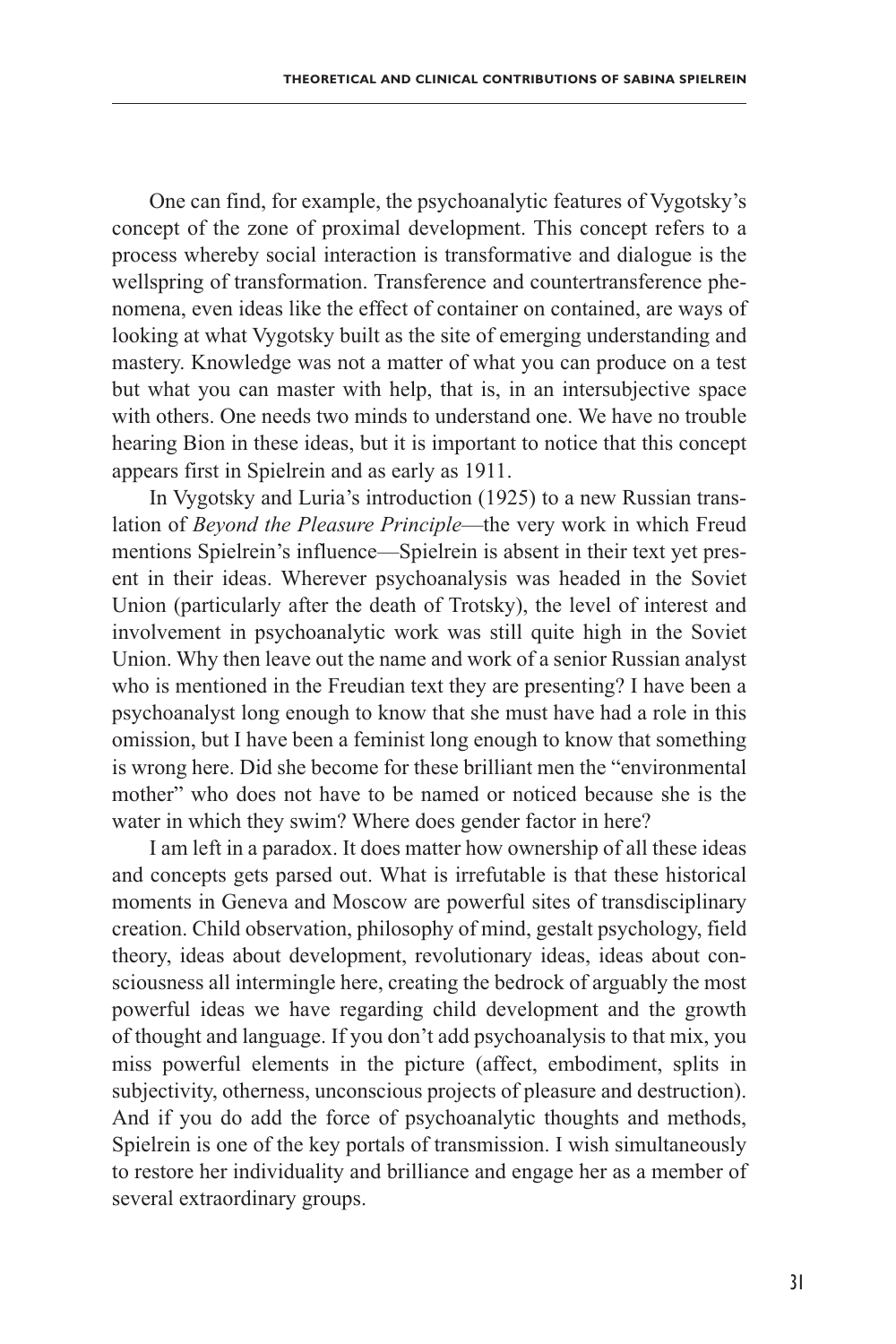It is interesting to note that the intersection between psychoanalysis and cognitive psychology has waxed and waned, mostly waned. The period in which Spielrein worked in interaction with Piaget, Vygostky, and Luria is one in which these two bodies of thought interpenetrated. Many factors—personal and political—forced the separation. Perhaps the renewed interest in mentalization, in models of representation, and in Bion's focus on the conscious and unconscious function of thought constitute new beginnings. These beginnings would be aided by the refinding of Spielrein's history and work.

### **Conclusions**

I became interested in the meaning for Spielrein of two myths: that of Laocoön and the mythic figure of Siegfried. Laocoön is the priest who raised doubt and gave voice to suspicions about the Trojan horse after it was taken inside the city. He and his two sons are eaten by two sea serpents and so in effect are returned to the sea as punishment from some god whose bet was on the Trojans. Punishment for insight: that is how the myth is often interpreted, and one encounters that idea very often in Spielrein's letters and diaries.

I think that rescue from various seas and swamps and fires and internecine battles must be deep in my agenda in this essay. I can see this trope in my professional life going back to work with Lewis Aron on the revival of Ferenczi (Aron and Harris 1993). In some ways Spielrein's fate is all too familiar. It is against this tendency in our field to erase conflict and difference that I am speaking.

A persisting thought about the restoration of Spielrein's reputation that has surfaced for me is generational and cultural. For my generation, which Chodorow (2002) has described as a generation born into war and coming into consciousness in the chain of liberatory movements in America (civil rights, anti-war, feminism, through to identity politics and gay liberation), the period between the wars ( from grandparents to parents), still represents an extreme challenge. My/our generation imagined a fresh start, a break with the past, in the so-called New Left, the anti-war movements of the 1960s, and the unfolding identity politics involving race, ethnicity, gender, and sexuality. I think that what has been required is to recover the unexpected continuities and so to be able to place into a genealogy lost figures and lost history from the first half of the twentieth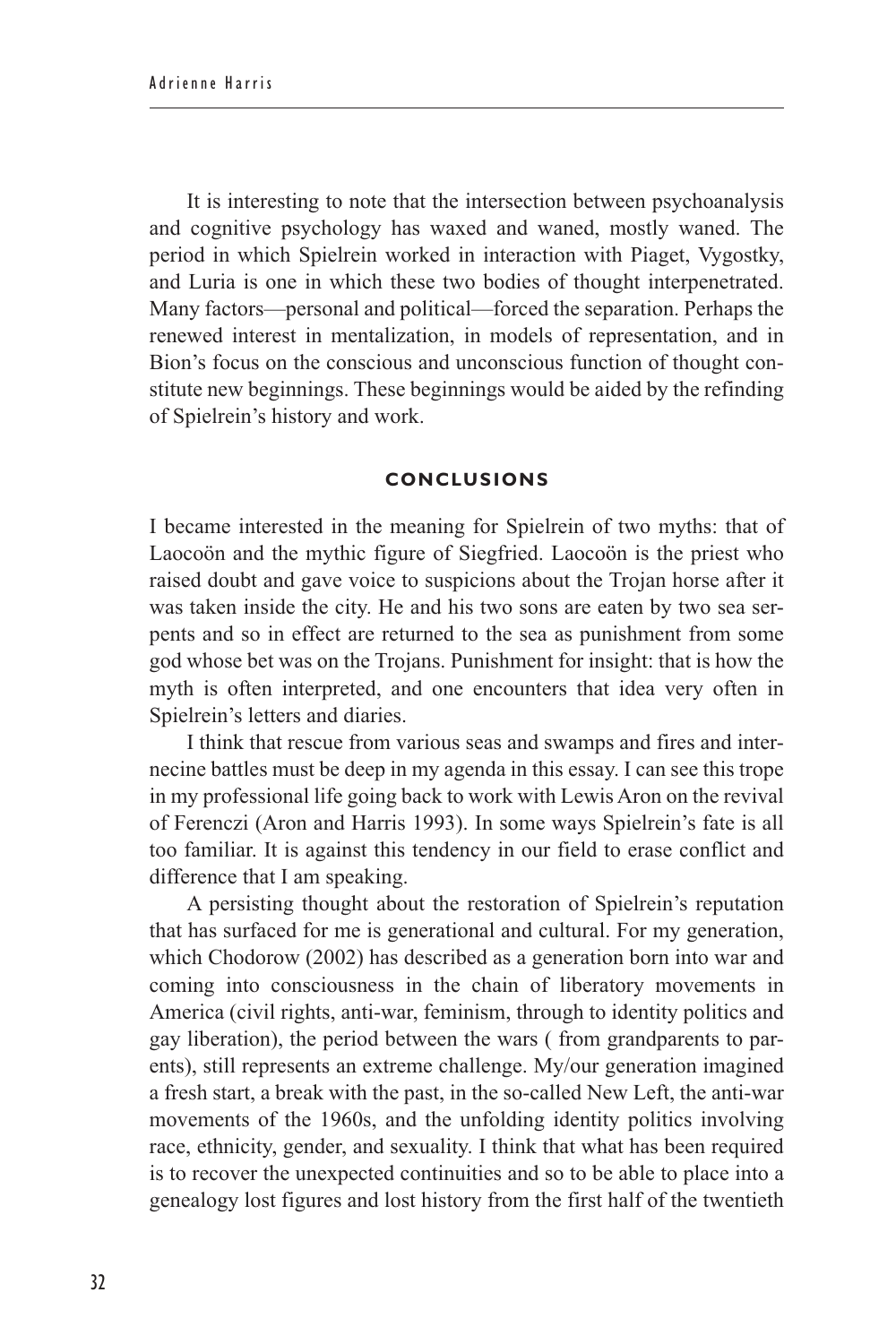century. In thinking intergenerationally and psychoanalytically, we are all infused with forms and forces outside our full conscious awareness. As a discipline, we are not yet consciously placed in the moving histories that formed us, though there are important moves in that direction (e.g., Makari 1994; Kuriloff 2014). This essay is part of that project.

In the diaries, and in several autobiographical essays (see Lothane 2003), Spielrein writes of her longing for a son, Siegfried, to be born of an incestuous bond. The struggle to be and to be punished as an oedipal winner, to vanquish the disdained mother/wife dominates most of the writing about Spielrein's preoocupations with Siegfried—as myth and dream. Recruited to a heteronormative scene, the woman is fulfilled by a son, born of oedipal victory and incest.

Why is the passion for Siegfried so fiercely recruited to these transgressions, but nonetheless to transgressions within a system of order and hierarchy and heterosexuality? Why cannot Siegfried, through the creative offspring born of various exciting and creative unions/couplings producing unique new forms of thought and creativity, be a strange attractor? Why isn't Siegfried standing for Spielrein's ambition, her hope for productivity, fecundity that would belong to her? Perhaps we might ask whether Spielrein was the object of envy from many sides, as well as being an object of censure or disdain. It is this determination to recruit Spielrein's story as a cautionary tale about female sexuality that I want to object to. Our reading of Spielrein's preoccupation with Siegfried might also be our cultural trope to write a cautionary tale about female ambition; perhaps both ambition and sexuality can seem too costly. There are certainly punishments for imagined oedipal victory and ambitious striving in many narratives about Spielrein.

I have been unable to resist the thought that Piaget and Vygotsky are Siegfrieds and that the maternal subject is, as so often, sacrificed to male offspring. Was Spielrein for these younger, ambitious men, simply the environmental mother, her individuality and power seamlessly airbrushed out. There is one very telling shift in Piaget's acknowledgment of Spielrein's work on child thought and child speech. In the English edition of his first book, he differentiates their projects, consigning her to the study of very young children and empirical work. In the earlier French edition of his first paper on child thought (Piaget 1923) he notes the closeness of their work and the intention to interweave and bring together their hypotheses ("nous esperons reprendre ensemble ces hypotheses," [p. 286]).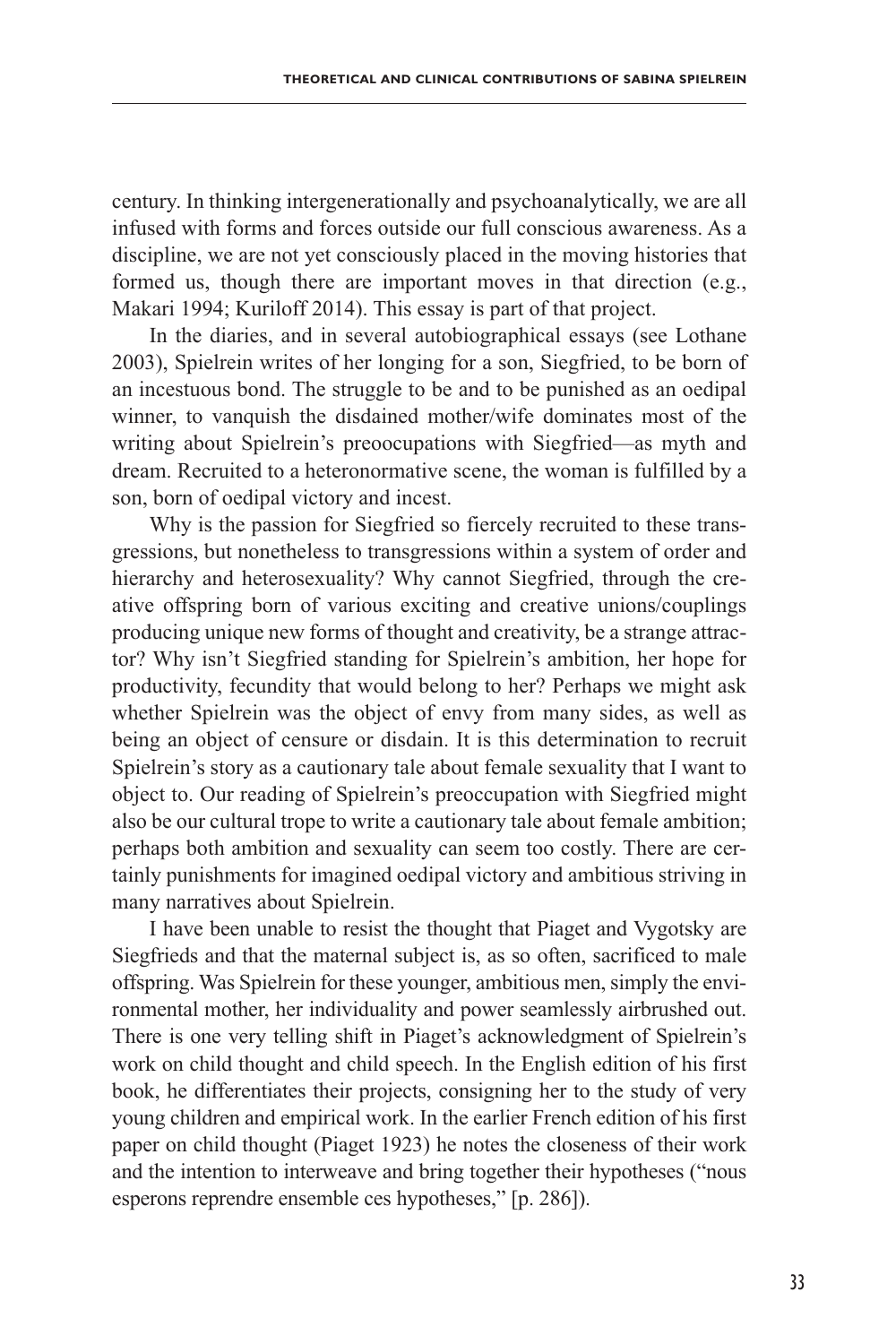In the more biographical and fictional treatments of Spielrein, the stress is on her masochism, sacrifice, and destructiveness. My Siegfried associations take me there as well. The voiceover of a documentary film reads a diary entry that predicts death in burning fields. We shudder knowing her actual fate in 1942.

Why does the biographical trump history and politics? Looking at the fate of the Russian psychoanalytic movement, one sees the terrible pattern. There is a scattering of survivors, summary executions or more protracted deaths in the gulags, and along with that a few migrations. One of Spielrein's chief colleagues, the other IPA-sanctioned psychoanalyst in the USSR, Moishe Wulff, goes to Berlin in 1927 and Palestine in 1933. What kept Spielrein from that path? Again, the narratives of this period in her life vacillate between masochism and family duties. All three brothers and her husband perished in the late 1930s, victims of Stalin's purges. Perhaps she stayed too long; perhaps it was unthinkable to leave again. Let us stay, though it is difficult and anxiety-producing, with enigma. But we might be less obsessed with self-destructiveness or idealizations of masochism. Rather there is the heavy hand of history.

Spielrein and her daughters were murdered in 1942 in the company of hundreds of Jewish citizens who had been rounded up in Rostov, taken to a ravine at the edge of the town, shot, and buried in unmarked graves. In a series of massacres over a three-month period, 27,000 Jews were murdered. Once you know of Spielrein's and her family's fate in Rostov, that image never leaves you. But I want to offer you another image to hold alongside it. Alexander Etkind, interviewed Spielrein's stepdaughter about Spielrein's last years in Rostov. Etkind tries to describe to a sixtysomething Soviet citizen of the 1990s what psychoanalysis was. Lying on couches. Talking. "Oh yes," Nina answers. "In that old stable"—she is referring to Spielrein's workroom in the ramshackle quarters to which she and her family had been assigned—"there was a room that was totally empty except for a huge, lonely sofa" (Etkind 1997, p. 176).

Etkind imagines that Spielrein must have seen patients there somewhere in that long expanse from 1923 to 1942, a practice that would have been dangerous and determined. My association was to the work of scholars like Judit Mészáros and Martin Mahler, who track the intense and courageous need to preserve psychoanalysis in Budapest and Prague, even as an underground practice across half a century of oppression from Hitler to Stalin. They were compelled. Maurice Apprey (2015) might call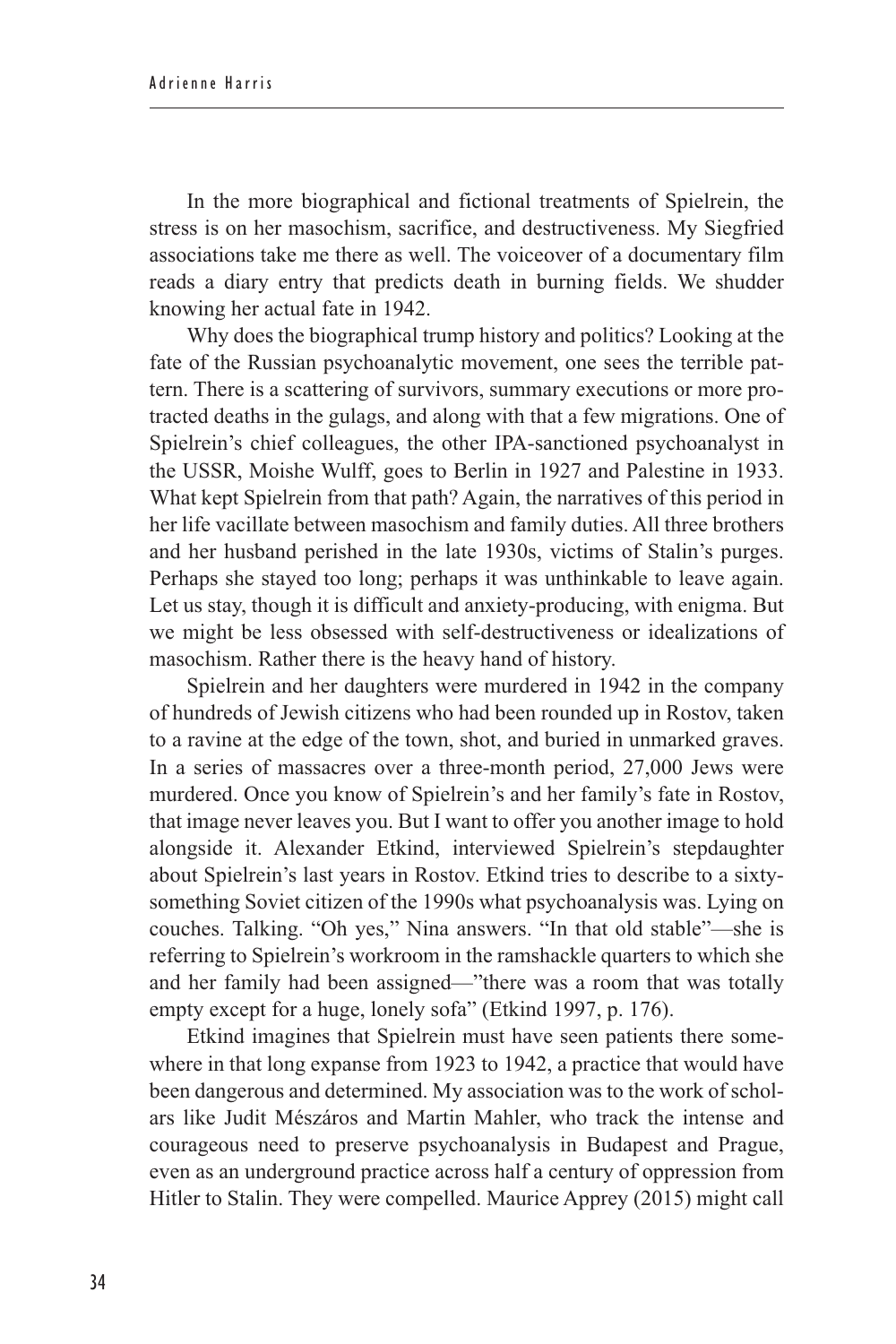this an "errand." My thought is that Spielrein too carried that project, that errand. She was compelled. In an employee questionnaire during a period in the 1920s in which Spielrein held positions in three central psychoanalytic institutions, she writes: "I think that I was born for this job, that it is my calling. My life would have no meaning without it" (Etkind 1997, p. 172).

Psychoanalysis in the 1920s needed a thinker able to link it to related disciplines and to advance ideas. The loss of Spielrein, someone who was actually performing this function at a quite crucial juncture in psychoanalytic history, is significant. It has taken decades for this kind of project to reappear and flourish (Mayes, Fonagy, and Target 2003). We are in such a moment now in imagining the intersection of infancy research, neuroscience, clinical theory, and a renewed interest in the body and materiality. It is fascinating to me that these interests were clearly Spielrein's interests as well. We often think of what she lost, of how she was lost and eclipsed. But I ask us to think of the loss to psychoanalysis, and therefore of the loss to us.

#### **REFERENCES**

- Antony, E. J. (1957). The system makers: Piaget and Freud. *British Journal of Medical Psychology* 30:255–269
- Apprey, M. (2015). The pluperfect errand. *Free Associations: Psychoananlysis & Culture, Media, Groups, Politics* 77:15–28.
- Aron, L., & Harris, A., eds. (1993). *The Legacy of Sandor Ferenczi*. Hillsdale, NJ: Analytic Press.
- Baranger, M., & Baranger, W. (2009). *The Work of Confluence: Listening and Interpreting in the Psychoanalytic Field,* ed. L.G. Fiorini. London: Karnac Books.
- BERNSTEIN, D. (1990). Female genital anxieties, conflicts and typical mastery modes. *International Journal of Psycho-Analysis* 71:151–165.
- Bion, W.R. (1962). *Learning from Experience*. London: Karnac Books, 1984.
- Bion, W.R. (1963). *Elements of Psychoanalysis*. London: Karnac Books, 1984.
- Bonomi, C. (2015). *The Cut and the Foundation of Psychoanalysis: Vol 1. Sigmund Freud and Emma Eckstein*. New York: Routledge.
- Botella, C., & Botella, S. (2005). *The Work of Psychic Figurability: Mental States without Representation,* transl. A. Weller & M. Zerbib. London: Karnac Books.
- Butler, J. (2004). *Undoing Gender*. New York: Routledge.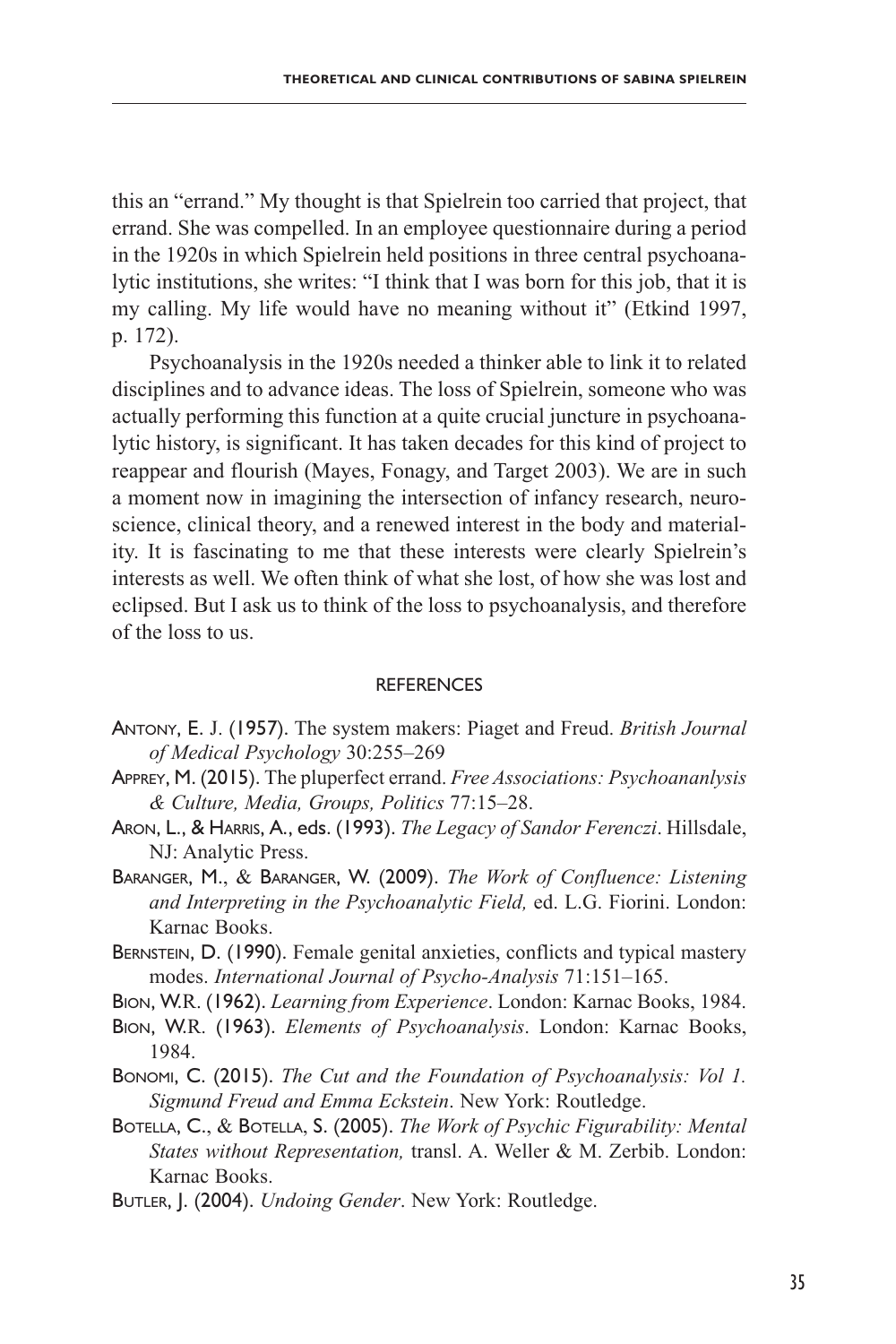- Carotenuto, A. (1982). *A Secret Symmetry: Sabina Spilerein between Jung and Freud,* transl. A. Pomerans. New York: Pantheon Books.
- Chodorow, N. (2002). Born into a world at war: Listening for affect and personal meaning. *American Imago* 59:297–315.
- Cifali, M. (2001). Sabina Spiplerein, a woman psychoanalyst: Another picture. *Journal of Analytical Psychology* 46:129–138.
- Claparède, E. (1923). La conscience de la ressemblance et de la difference chez l'enfant. *Archives de psychologie* 23:67–80.
- Cooper-White, P. (2014). Sabina Spielrein and the "death instinct." Paper given at the Freud Museum, Vienna, January 17.
- Covington, C., & Wharton, B., eds. (2003). *Sabina Spielrein: Forgotten Pioneer of Psychoanalysis*. New York: Brunner-Routledge.
- Dimen, M. (2003). *Sexuality, Intimacy, Power*. Hillsdale, NJ: Analytic Press.
- Elise, D. (1998). Primary femininity, bisexuality, and the female ego ideal: A re-examination of female developmental theory. *Psychoanalytic Quarterly* 66:489–516.
- Etkind, A. (1997). *Eros of the Impossible: The History of Psychoanalysis in Russia*. New York: Westview Press.
- Ferenczi, S. (1924). *Thalassa: A Theory of Genitality*. London: Karnac Books, 1989.
- Ferro, A. (lamp). *Seeds of Illness, Seeds of Recovery: The Genesis of Suffering and the Role of Psychoanalysis,* transl. P. Slotkin. London: Brunner-Routledge, 2005.
- Flavell, J. (1963). *The Developmental Psychology of Jean Piaget*. New York: Van Nostrand.
- Fonagy, P. (1995). Playing with reality: The development of psychic reality and its malfunction in borderline personalities. *International Journal of Psychoanalysis* 76:39–44.
- Fonagy, P. (2003). Genetics, developmental psychopathology, and psychoanalytic theory: The case for ending our (not so) splendid isolation. *Psychoanalytic Inquiry* 23:218–247.
- Frawley, W. (1997). *Vygotsky and Cognitive Science: Language and the Unification of the Social and Computational Mind*. Cambridge: Harvard University Press.
- Freeman, W. (1990). Chaos: The new science of the brain. *Concepts in Neurocience* 2:275–285 .
- FREUD, S. (1911). Psycho-analytic notes upon an autobiographical account of paranoia (dementia paranoides). *Standard Edition* 12:9–79.
- Freud, S. (1920). Beyond the pleasure principle. *Standard Edition* 18:7–64.
- Gross, O. (1913). On the symbolism of destruction. In *Selected Works, 1901– 1920,* transl. L.L. Madison. New York: Mindpiece, 2012, pp. 261–270.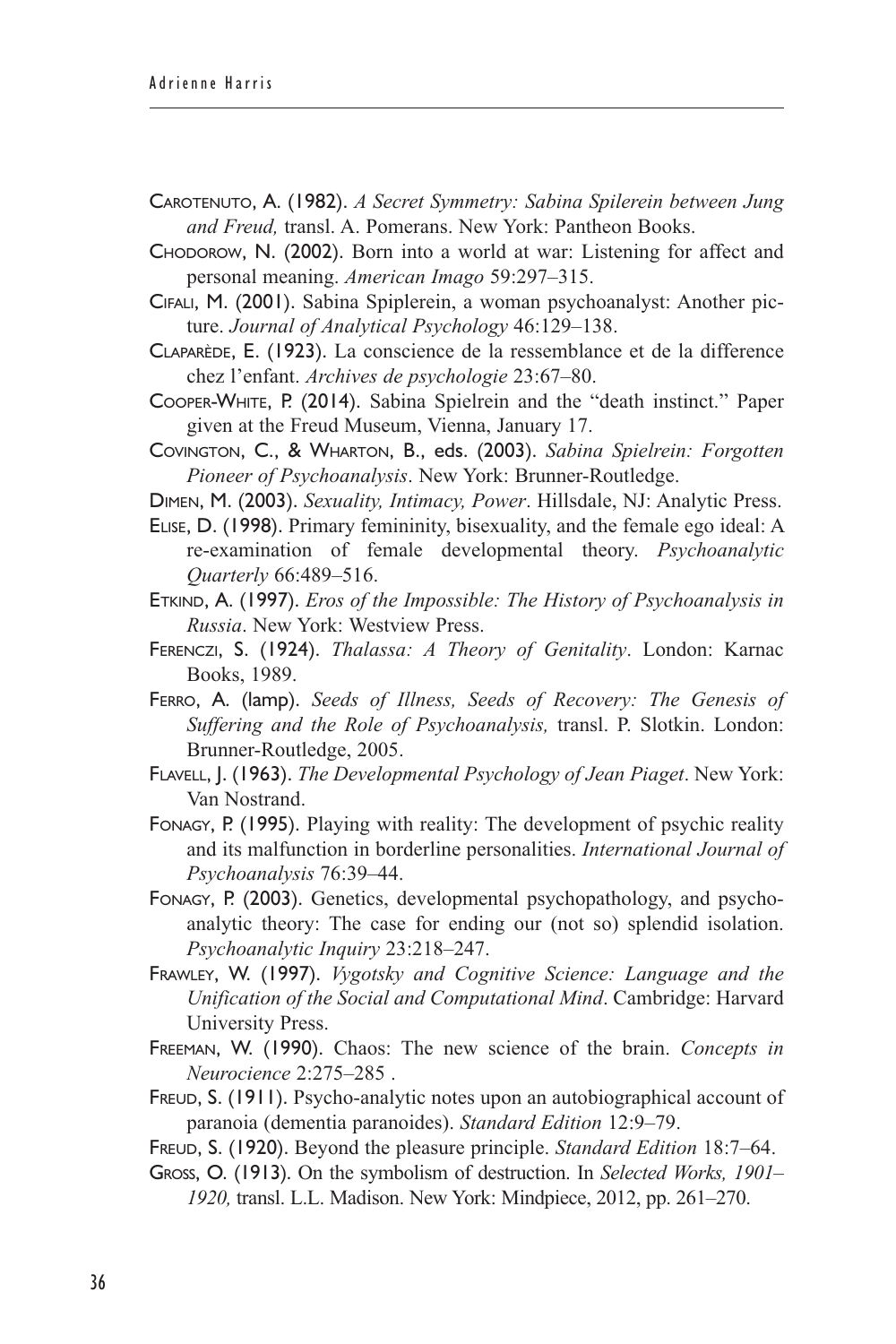- HARRIS, A. (1976). The function of speech rhythms in the regulation of nonspeech activity. In *Developemnt of the Individual in a Changing World: Vol.1. Historical and Cultural Issues,* ed. K. Riegel & J. Meacham. The Hague: Mouton, pp. 172–180.
- HARRIS, A. (1997). Aggression, envy, and ambition: Circulating tensions in women's psychic life. *Gender & Psychoanalysis* 2:291–325.
- Harris, A. (2005). *Gender as Soft Assembly*. Hillsdale, NJ: Analytic Press.
- Harris, A. (2014). How does language cure? *Journal of the American Psychoanalytic Association* 62:1029–1045.
- Hug-Hellmuth, H. (1912). *A Study of the Mental Life of the Child,* transl. J.J. Putnam & M. Stevens. Washington: Nervous & Mental Disease Publishing, 1919.
- Kerr, J. (1994). *A Most Dangerous Method: Freud, Jung, and Sabina Spielrein*. New York: Knopf.
- Klein, M. (1926). Infant analysis. *International Journal of Psychoanalysis* 7:31–63.
- Klein, M. (1932). *The Psychoanalysis of Children*. London: Hogarth Press.
- Kress-Rosen, N. (2003). Kindred spirits. In *Sabina Spielrein: Forgotten Pioneer of Psychoanalysis,* ed. C. Covington & B. Wharton. New York: Brunner-Routledge, pp. 251–261.

Kuriloff, E.A. (2014). *Contemporary Psychoanalysis and the Legacy of the Third Reich: History, Memory, Tradition*. New York: Routledge.

- LAMPL–DE GROOT, J. (1933). Problems of femininity. *Psychoanalytic Quarterly* 2:489–518.
- Laplanche, J. (1987). *New Foundations for Psychoanalysis,* transl. D. Macey. London: Blackwell.
- Laplanche, J. (1999). *Essays on Otherness*. New York: Routledge.
- Laplanche, J. (2002). Sexuality and attachment in metapsychology. In *Infantile Sexuality and Attachment,* ed. D. Widlöcher. London: Karnac Books, pp. 37–54.
- Launer, J. (2014). *Sex vs. Survival: The Life and Ideas of Sabina Spielrein*. London: Overlook Press.
- Levine, H.B., Reed, G.S., & Scarfone, D. (2013). *Unrepresented States and the Construction of Meaning: Clinical and Theoretical Contributions*. London: Karnac Books.
- Lewin, K. (1947). Frontiers in group dynamics: Concept, method and reality in social science; social equilibria and social change. *Human Relations* 1:5–41.
- LOEWALD, H.W. (1978). Primary process, secondary process, and language. In *Papers on Psychoanalysis*. New Haven: Yale University Press, 1980, pp 178–208.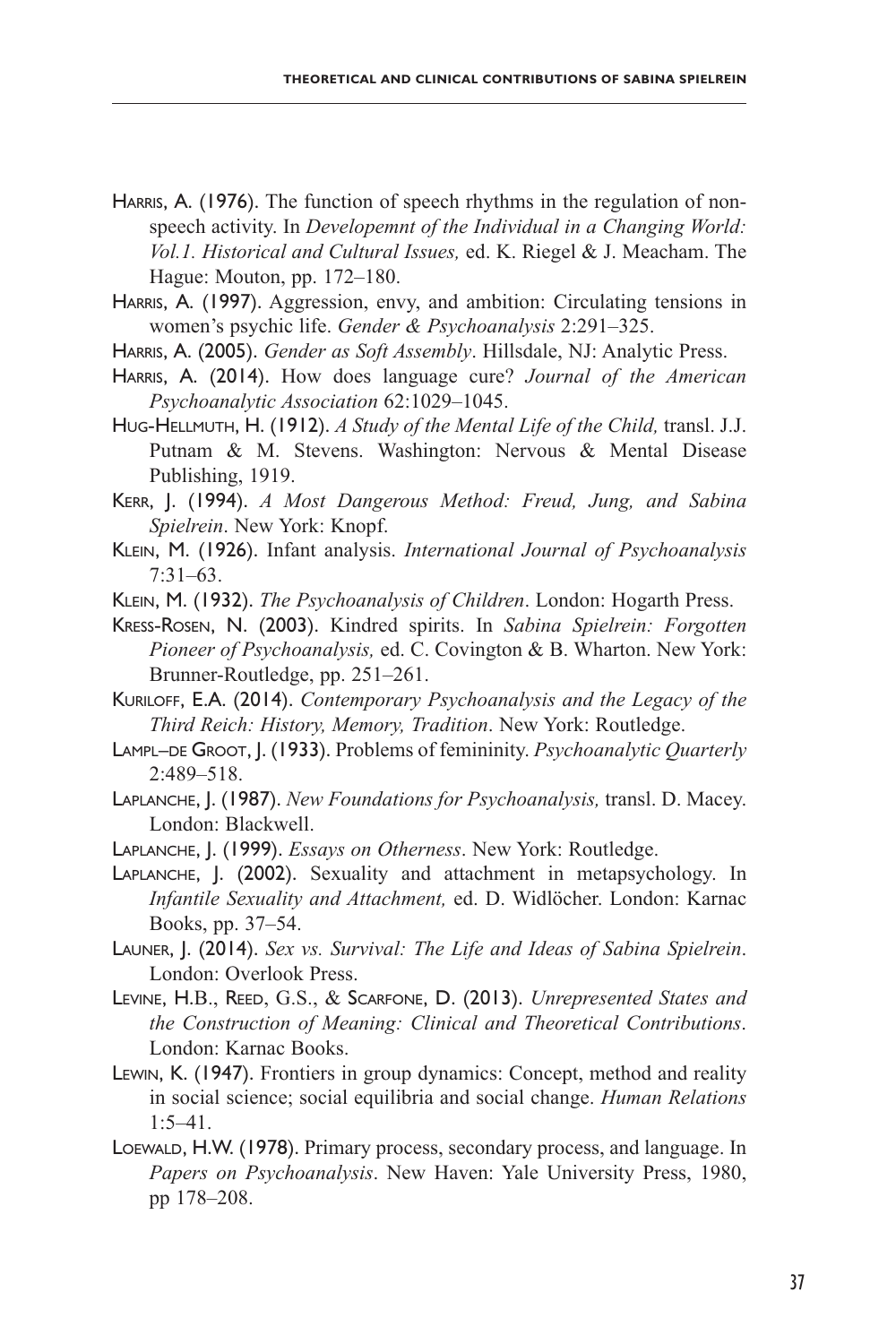- Loewald, H.W. (1980). Instinct theory, object relations, and psychic structure formation. In *Papers on Psychoanalysis*. New Haven: Yale University Press, pp. 207–218.
- Lothane, Z. (2003). Tender love and transference: Unpublished letters of C.G. Jung and Sabina Spielrein. In *Sabina Spielrein: Forgotten Pioneer of Psychoanalysis,* ed. C. Covington & B. Wharton. New York: Brunner-Routledge, pp. 191–226.
- Makari, G.J. (1994). In the eye of the beholder: Helmholtzian perception and the origins of Freud's 1900 theory of transference. *Journal of the American Psychoanalytic Association* 42:549–580.
- Matte Blanco, I. (1973). The four antimonies of the death instinct, transl. R. Carvalho. *International Journal of Psychoanalysis* 86:1463–1476, 2005.
- Matte Blanco, I. (1975). *The Unconscious as Infinite Sets: An Essay in Bi*-*Logic*. London: Duckworth.
- Mawson, C., ed. (2010). *Bion Today*. London: Karnac Books.
- Mayes, L.C., Fonagy, P., & Target, M. (2007). *Develomental Science and Psychoanalysis: Integration and Innovation*. London: Karnac Books.
- Miller, M. (1986). The origins and development of Russian psychoanalysis, 1909–1930). *Journal of the American Academy of Psychoanalysis* 14:125–135.
- Miller, M. (1998). *Freud and the Bolsheviks: Psychoanalysis in Imperial Russia and in the Soviet Union*. New Haven: Yale University Press.
- Muller, J. (1932). A contribution to the problem of libidinal development of the genital phase in girls. *International Journal of Psychoanalysis* 13:361–368.
- Ogden, T.H. (1997). *Reverie and Interpretation: Sensing Something Human*. Lanham, MD: Aronson.
- Ovcharenko, V. (1999). Love, psychoanalysis and destruction, transl. C.J. Wharton. *Journal of Analytical Psychology* 44: 355–373.
- Piaget, J. (1923). La pensée symbolique et la pensée de l'enfant. *Archives de psychologie* 18(72):273–303 (Geneva).
- Piaget, J. (1926). *The Language and Thought of the Child*. New York: Harcourt, Brace.
- Piaget, J. (1927), La causalité chez l'enfant. *British Journal of Psychology* 18:276–301.
- PIAGET, J. (1932). *The Moral Judgment of the Child*. London: Kegan Paul.
- Preyer, W. (1882). *The Mind of the Child: Part I. The Senses and the Will,* transl. H.W. Brown. New York: Appleton.
- Reich, A. (1953). Narcissistic object choice in women. *Journal of the American Psychoanalytic Association* 1:22–44.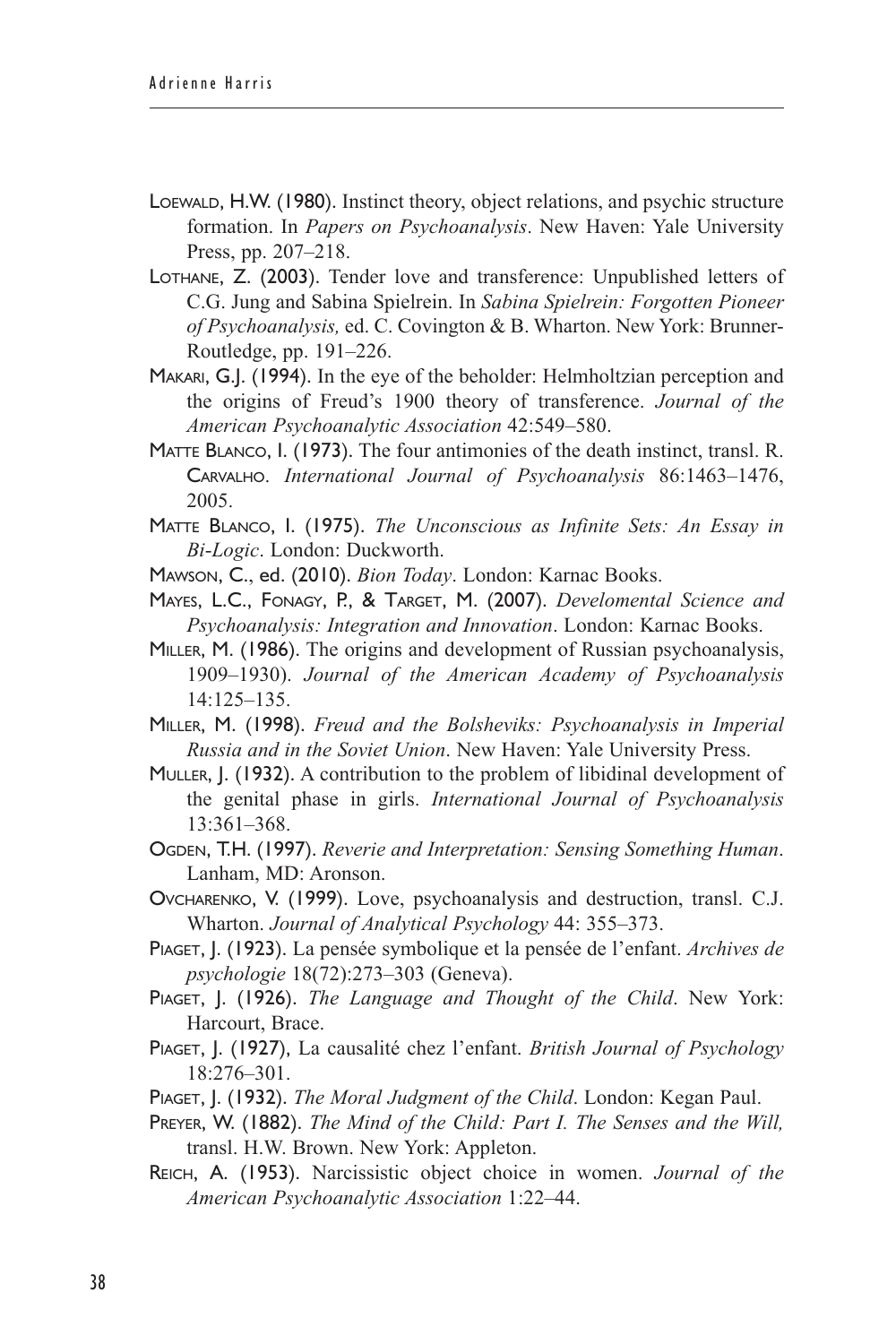- Richebächer, S. (2012). *Sabina Spielrein: From Freud to Jung* (in Portuguese). São Paulo: Editora Civilização Brasileira.
- Riviere, J. (1929). Womanliness as a masquerade. *International Journal of Psychoanalysis* 9:303–313.
- Saketopoulou, A. (2015). On sexual perversions' potential to act as portal to unformulated mental states. In *Sexualities: Contemporary Psychoanalytic Perspectives,* ed. A. Lemma & P.E. Lynch. New York: Routledge, pp. 205–218.
- Santiago-Delefosse, M., & Delefosse, J.M. (2002). Spielrein, Piaget and Vygotsky: Three positions on child thought and child language. *Theory & Psychology* 12:723–747.
- Schore, A. (2003). *Affect Dysregulation and Disorders of the Self: Affect Regulation and Repair of the Self*. New York: Norton.
- Segal, H. (1957). Notes on symbol formation. *International Journal of Psychoanalysis* 38:391–397.
- Shinn, M.W. (1900). *The Biography of a Baby*. Boston: Houghton Mifflin.
- Spielrein, S. (1906–1907). Unedited extracts from a diary (1906/1907?). *Journal of Analytical Psychology* 46:155–172, 2001.

Spielrein, S. (1911a). Eight discussions on masturbation. In *Minutes of the Vienna Psychoanalytic Society:Vol. 3. 1910–1911,* ed. H. Nunberg & E. Federn. New York: International Universities Press, 1974, pp. 329–335.

Spielrein, S. (1911b). On the psychological content of a case of schizophrenia (in German). *Jahrbuch für psychoanalytische and psychopathologische Forschungen* 3:329–400.

SPIELREIN, S. (1912a). Contributions to an understanding of the child's mind (in German). *Zentralblatt für Psychoanalyse & Psychotherapie* 3:57–72.

Spielrein, S. (1912b). Destruction as cause of becoming, transl. S.K. Witt. *Psychoanalysis & Contemporary Thought* 18: 85–118, 1995.

Spielrein, S. (1912c). Destruction as the cause of coming into being. *Journal of Analytical Psychology* 39:155–186, 1994.

Spielrein, S. (1913a). The mother-in-law, transl. C.J. Wharton. *Journal of Analytical Psychology* 46:205–208, 2001.

Spielrein, S. (1913b). The unconscious phantasies in Kuprin's *Duel,* transl. C.J. Wharton. *Journal of Analytical Psychology* 46:201–202, 2001.

- Spielrein, S. (1914a). Animal symbolism and a boy's phobia. *Journal of Analytical Psychology* 46:202–204, 2001.
- Spielrein, S. (1914b). The forgotten name (in German). *Internationale Zeitschrift für Ärtzliche Psychoanalyse* 2:383–384.
- Spielrein, S. (1920a). Displaced oral eroticism (in German). *Internationale Zeitschrift fur Psychoanalyse* 6:172–174.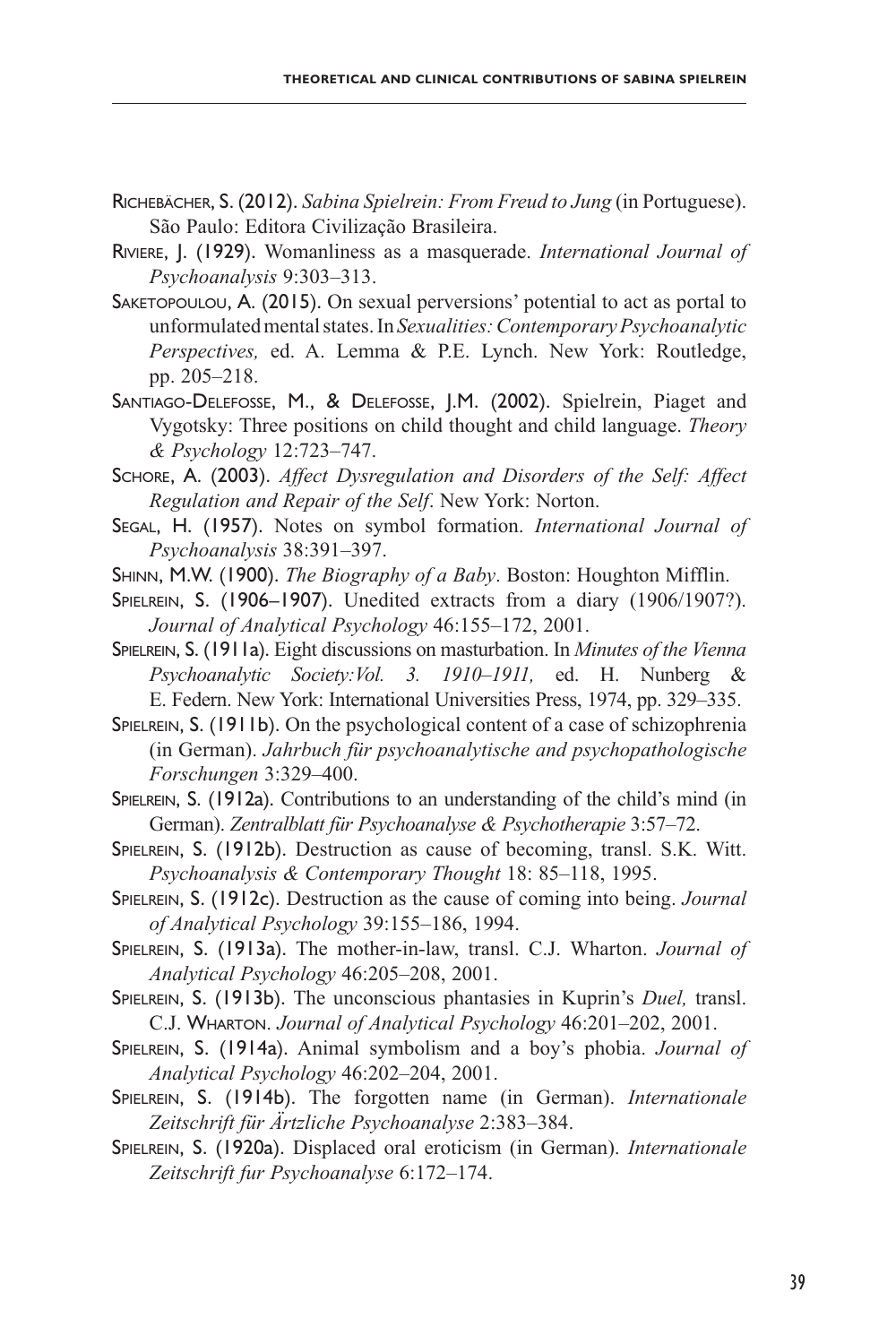- SPIELREIN, S. (1920b). The feeling of shame in children (in German). *Internationale Zeitschrift für Psychoanalyse* 6:157–158.
- Spielrein, S. (1920c). Little Renata's theory of human development (in German). *Internationale Zeitschrift für Psychoanalyse* 6:155–157.
- Spielrein, S. (1920d). On the question of the origin and development of speech. *International Journal of Psychoanalysis* 1:359–360.
- Spielrein, S. (1921). Russian literature: Report on the progress of psychoanalysis in the years 1914–1919 (in German). *Beihefte der Internatioanle Zeitschrift für Psychoanalyse* 3:356–365.
- Spielrein, S. (1922a). The origin of the child's words Papa and Mama: Some observations on the different stages of language development. In *Sabina Spielrein: Forgotten Pioneer of Psychoanalysis,* ed. C. Covington & B. Wharton. New York: Brunner-Routledge, pp. 289–309.
- Spielrein, S. (1922b). Psychological contributions on the problem of time (in German). *Internationale Zeitschrift für Psychoanalyse* 8:496–497.
- Spielrein, S. (1922c). Who is the perpetrator? (in French). *Journal de Genève,* January.
- Spielrein, S. (1923a). A dream and a vision of shooting stars, transl. P. Bennett & B. Wharton. *Journal of Analytical Psychology* 46:211–214.
- SPIELREIN, S. (1923b). The motor-car, a symbol of male power, transl. P. Bennett & B. Wharton. *Journal of Analytical Psychology* 46:209–210.
- Spielrein, S. (1923c). Some similarities between a child's thought, aphasic thought, and subconscious thought (in French). *Archives de Psychologie* 18:305–322.
- Spielrein, S. (1923d). The three questions (in German). *Imago* 9:210–211.
- Spielrein, S. (1923e). The thinking processes in a child of two and a half (in German). *Internationale Zeitgeist für Psychoanalyse* 9:251–252.
- Spielrein, S. (1929). Dr. Skal'kovski's lecture (in Russian). *Proceedings of the 1st Congress of Psychiatry and Neuropathology of the North Caucasus Region,* Rostov-on-Don.
- Spielrein, S. (1931). Children's drawings with open and closed: Parts 1 and 2. *Imago* 17:359–391.
- Stein, R. (1998). The poignant, the excessive and the enigmatic in sexuality. *International Journal of Psychoanalysis* 79:253–268.
- Sullivan, J. (2014). Please don't bury my soul. *New York Times Magazine,* April 14, 2014, pp. 24–31.
- Tausk, V. (1933). On the origin of the "influencing machine" in schizophrenia. *Psychoanalytic Quarterly* 2:519–556.
- van der Veer, R., & Valsiner, J., eds. (1994). *The Vygotsky Reader*. Oxford: Blackwell.